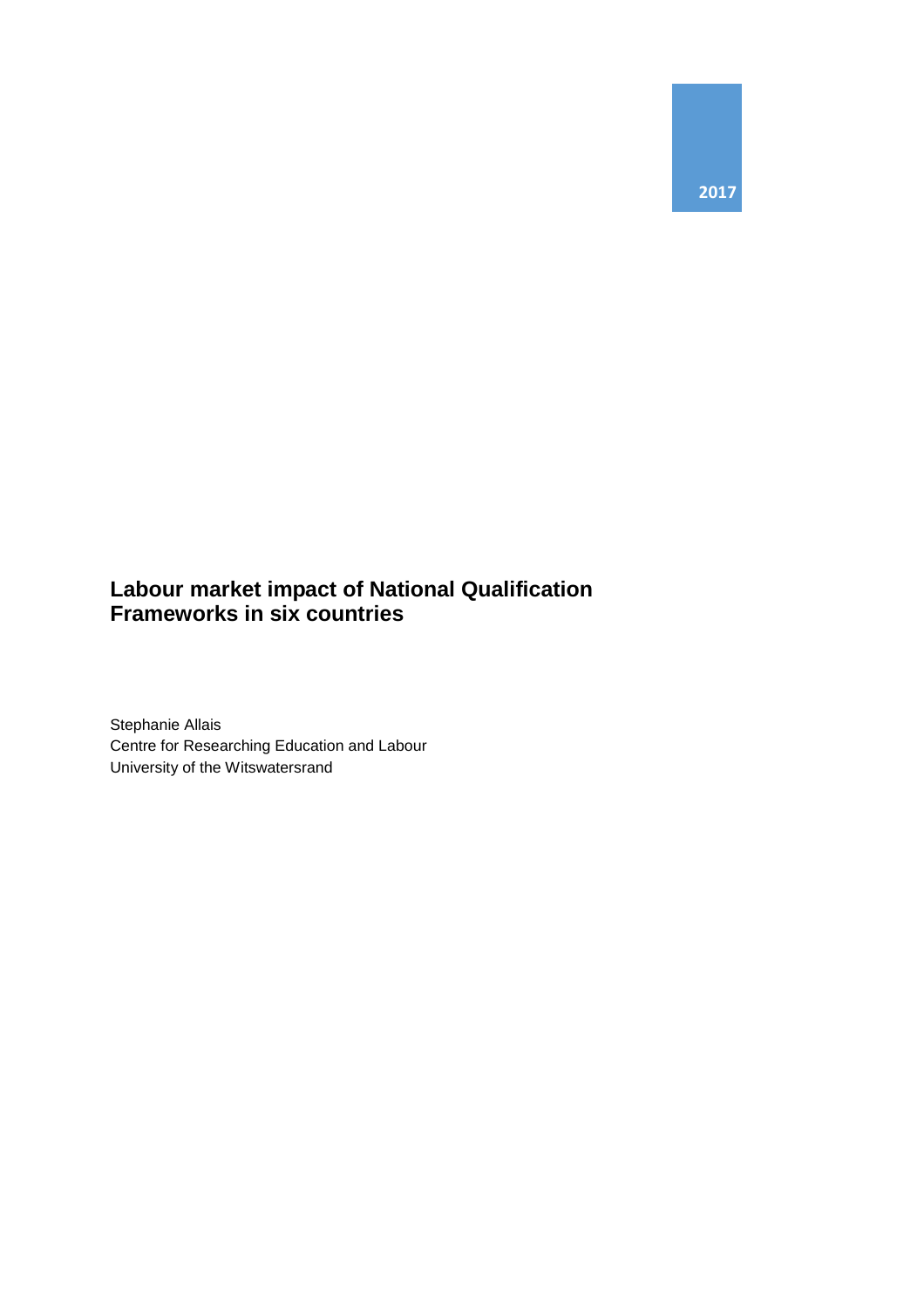# **Copyright**

Copyright © International Labour Organization 2017

First published (2017)

Publications of the International Labour Office enjoy copyright under Protocol 2 of the Universal Copyright Convention. Nevertheless, short excerpts from them may be reproduced without authorization, on condition that the source is indicated. For rights of reproduction or translation, application should be made to ILO Publications (Rights and Licensing), International Labour Office, CH-1211 Geneva 22, Switzerland, or by email: rights@ilo.org. The International Labour Office welcomes such applications.

Libraries, institutions and other users registered with a reproduction rights organization may make copies in accordance with the licences issued to them for this purpose. Visit www.ifrro.org to find the reproduction rights organization in your country.

ISBN: 978-922-129793-2 (web pdf)

The designations employed in ILO publications, which are in conformity with United Nations practice, and the presentation of material therein do not imply the expression of any opinion whatsoever on the part of the International Labour Office concerning the legal status of any country, area or territory or of its authorities, or concerning the delimitation of its frontiers.

The responsibility for opinions expressed in signed articles, studies and other contributions rests solely with their authors, and publication does not constitute an endorsement by the International Labour Office of the opinions expressed in them.

Reference to names of firms and commercial products and processes does not imply their endorsement by the International Labour Office, and any failure to mention a particular firm, commercial product or process is not a sign of disapproval.

Information on ILO publications and digital products can be found at: www.ilo.org/publns.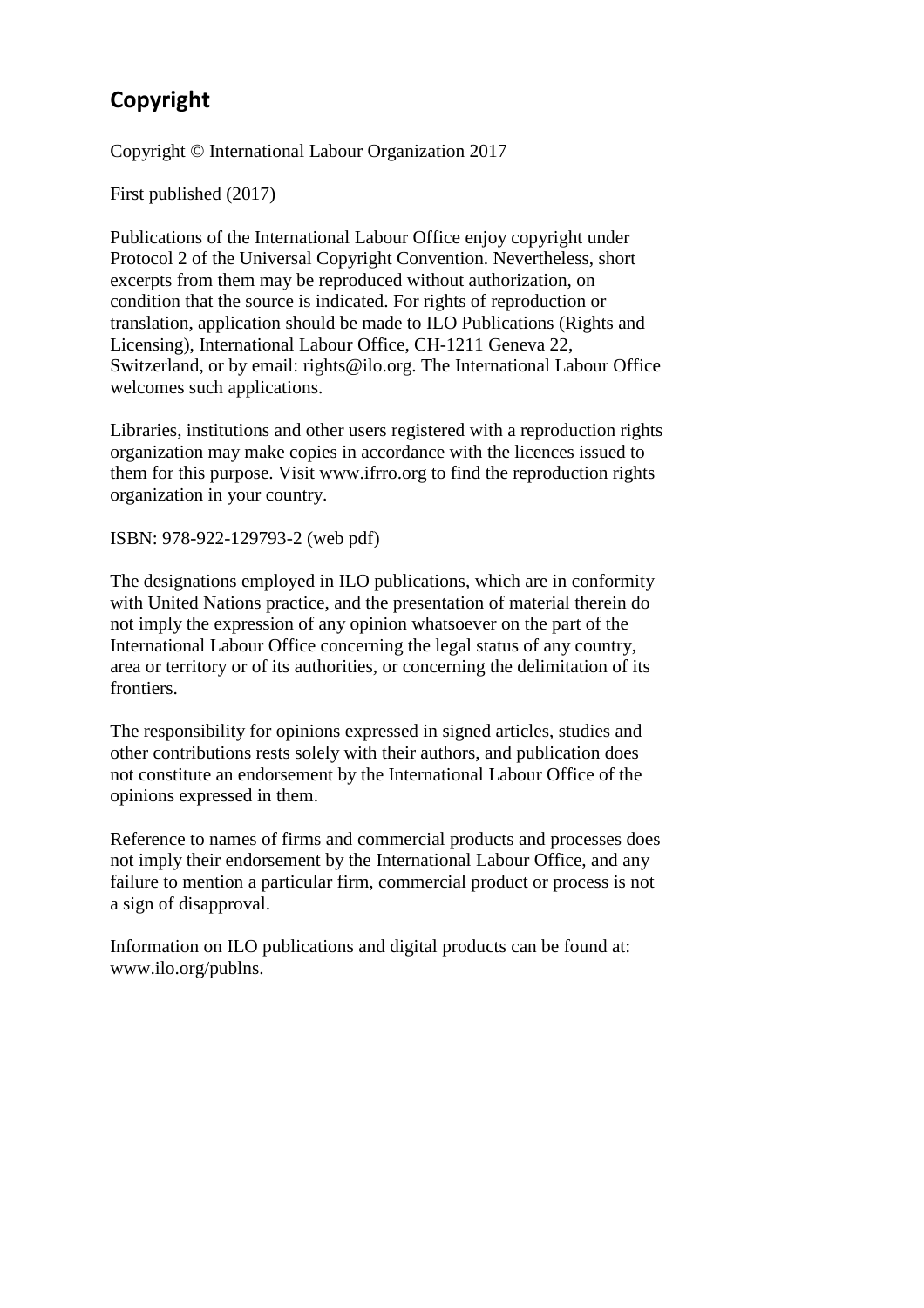# **Contents**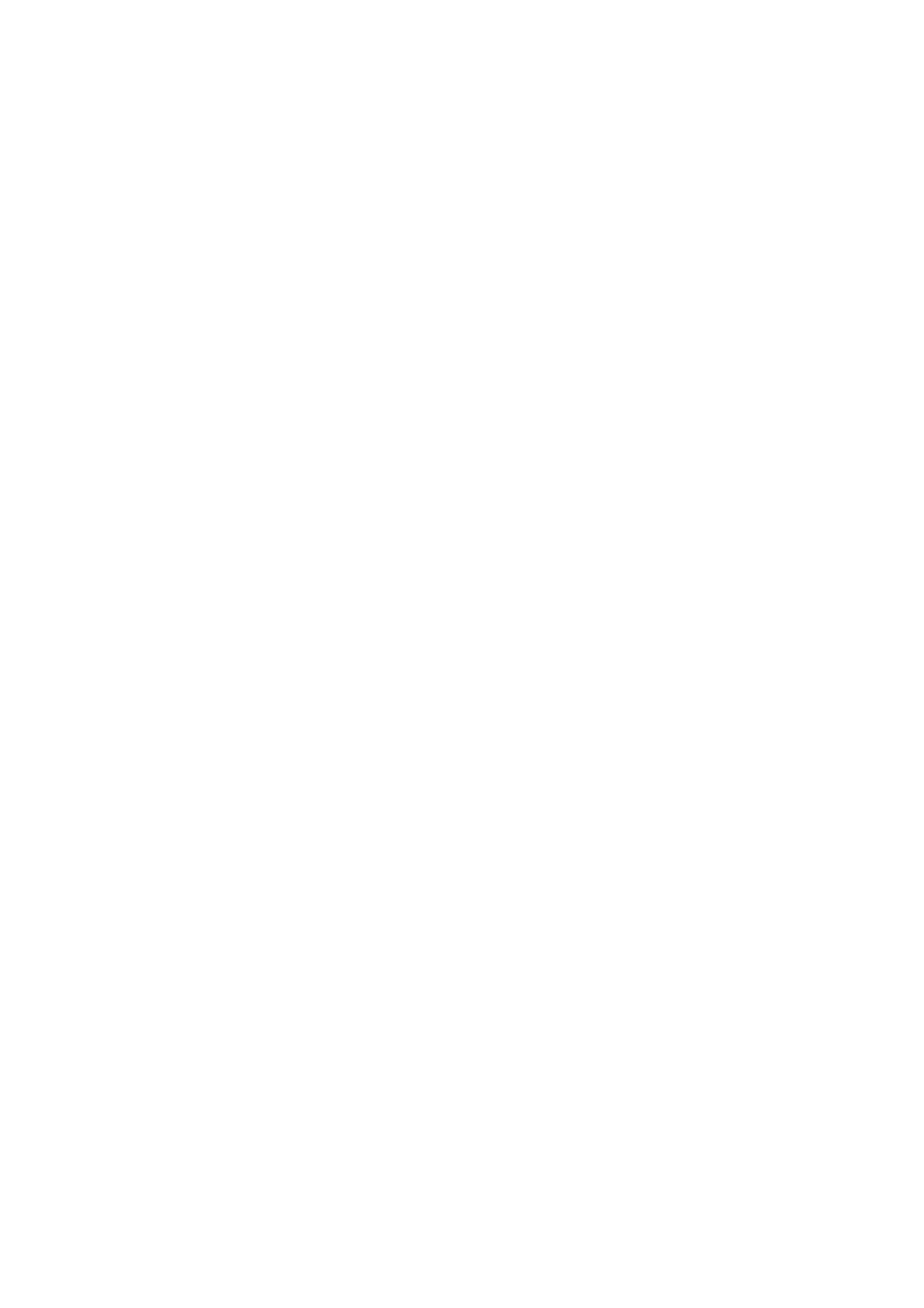# **Abbreviations and acronyms**

| <b>CARICOM</b> | Caribbean Community                                                 |
|----------------|---------------------------------------------------------------------|
| <b>CEDEFOP</b> | European Centre for the Development of Vocational Training          |
| <b>CNQ</b>     | Classification nationale des qualifications                         |
| <b>CVQ</b>     | Caribbean Vocational Qualifications                                 |
| <b>CXC</b>     | Caribbean Examinations Council                                      |
| EQF            | <b>European Qualifications Framework</b>                            |
| <b>ETF</b>     | <b>European Training Foundation</b>                                 |
| EU             | European Union                                                      |
| <b>FET</b>     | Further Education and Training                                      |
| <b>FETAC</b>   | Further Education and Training Awards Council                       |
| <b>GDP</b>     | gross domestic product                                              |
| <b>HEART</b>   | Human Employment and Resource Training                              |
| <b>ILO</b>     | <b>International Labour Organization</b>                            |
| <b>NCQ</b>     | National Classification of Qualifications                           |
| <b>NCTVET</b>  | National Council on Technical and Vocational Education and Training |
| <b>NQF</b>     | <b>National Qualifications Framework</b>                            |
| <b>NVQ</b>     | National Vocational Qualification                                   |
| <b>NVQF</b>    | National Vocational Qualifications Framework                        |
| <b>OECD</b>    | Organization for Economic Cooperation and Development               |
| PPP            | purchasing power parity                                             |
| <b>RPL</b>     | recognition of prior learning                                       |
| <b>TVEC</b>    | Tertiary and Vocational Education Commission                        |
| <b>TVET</b>    | technical and vocational education and training                     |
| UK             | <b>United Kingdom</b>                                               |
| <b>USAID</b>   | United States Agency for International Development                  |
| <b>UNESCO</b>  | United Nations Educational, Scientific and Cultural Organization    |
| WB             | World Bank                                                          |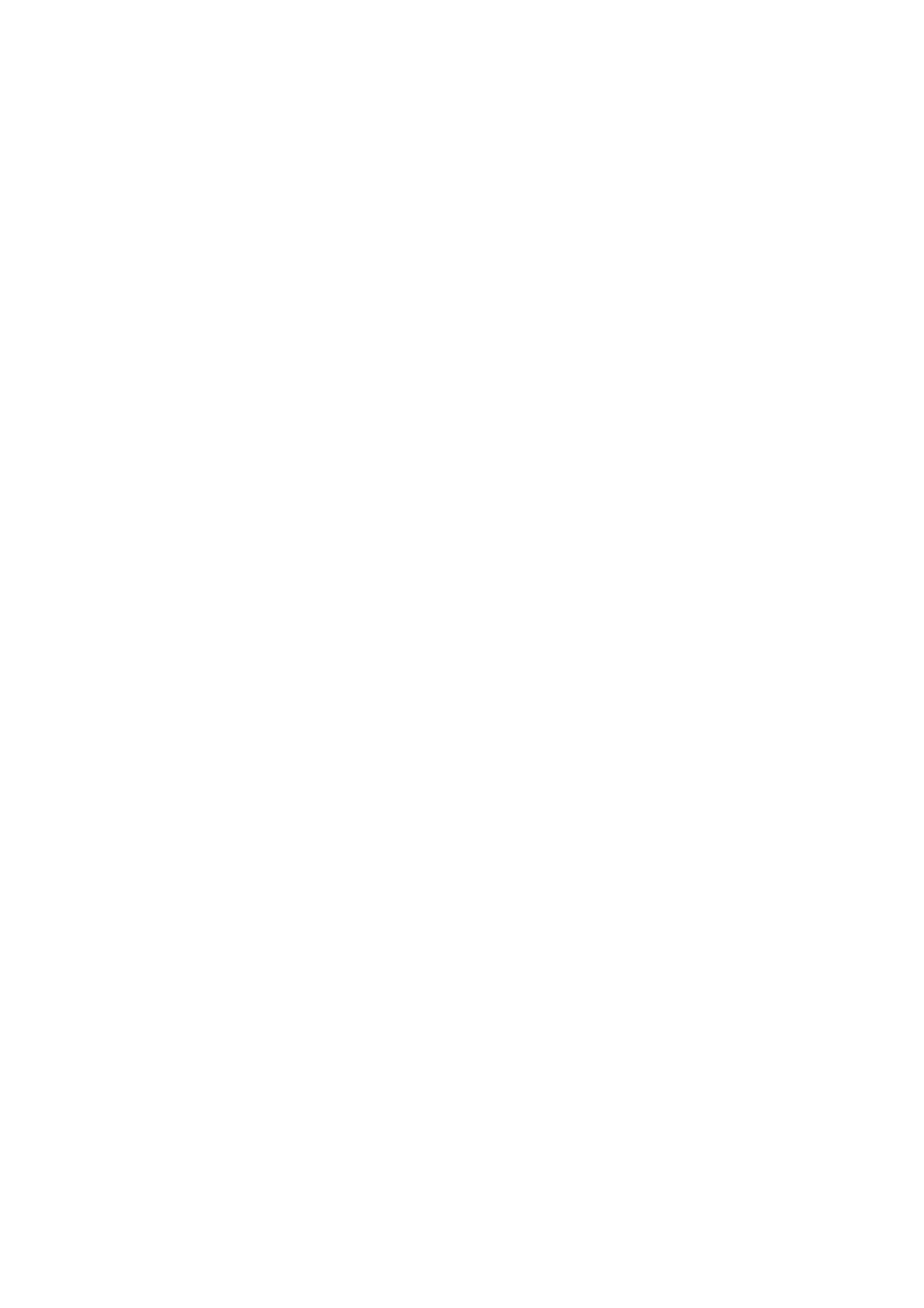## **Acknowledgements**

 The report was prepared by Stephanie Allias of the University of the Witwatersrand in South Africa, with guidance from Michael Axmann, Skills & Employability Specilaist of the Employment Policy Department at the ILO in Geneva.

 The research in Jamaica and Belize was carried out by Carmel Marock and Paulette Dunn-Smith and the case study was written by Carmel Marock. The research in France was carried out by Miriam Di Paola, who also wrote the case study report. For Ireland the research and case study was undertaken by Carmel Marock. The research in Sri Lanka was carried out by Carmel Marock and Hector Hemachandra, and the case study report written by Carmel Marock. For Tunisia, the research was carried out by Miriam di Paola and Mahmoud Yagoubi, and the case study report was written by Miriam di Paula.

 Thanks are also extended to Paul Comyn, Hassan Ndhai and Christine Hofmann of the ILO who provided comments.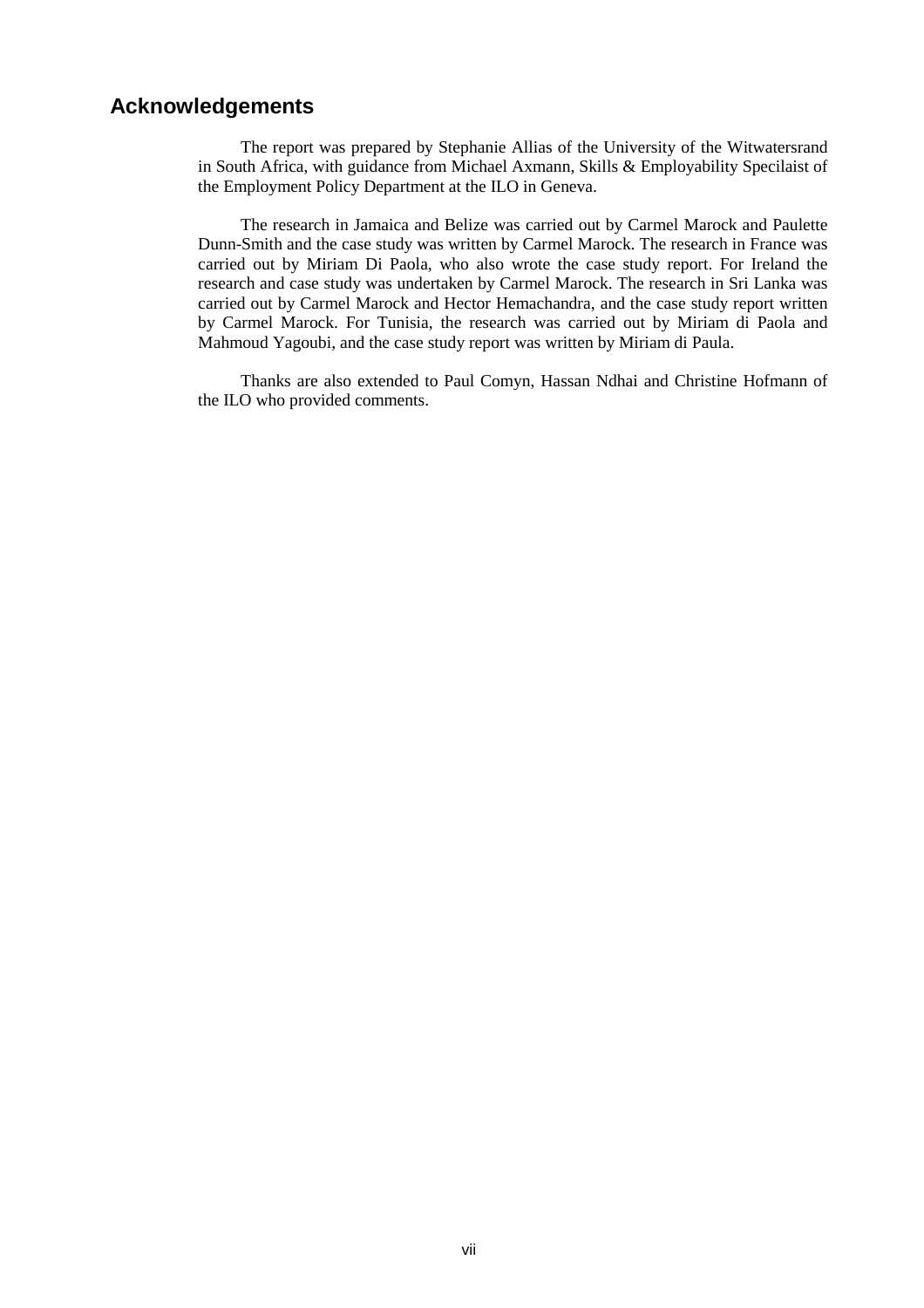## **Note on terminology**

As noted in the 2010 ILO report on national qualifications frameworks (Allais, 2010), the terminology involved in qualifications framworks presents difficulties both for conducting and presenting research, particularly when more than one country is involved. Like many areas of policy this one has been dominated by jargon and extensive use of acronyms that can have the effect of making documents and debates tedious and opaque to outsiders. Further, across countries, different policy interventions seem in some instances to go by the same name, and in other instances, different terms seem to be used for similar interventions. The 2010 report discusses various other aspects of this complexity. This report, like the previous one, does not attempt to start from one set of definitions of qualifications frameworks. It attempts to recognize and tries to respect variation of uses across countries, stakeholders, and researchers. It also avoids the use of acronyms wherever possible.

Nevertheless, two areas of particular complexity emerged in the writing of this report, and they are highlighted here. The first is what is understood by competency-based training. This is particularly complex as there are few (if any) vocational education systems which don't invoke the notion of competence at some point, and a large percentage describe themselves explicitly as competency-based. Competency-based training as a way of organizing vocational education and training was developed in the United Kingdom (UK) and Australia. Hugh Guthrie (2009), in a comprehensive Australian overview, argues that key aspects of competency-based training are that it is based on competency standards; it is focused on outcomes and not inputs or processes; industry is involved and preferably leads the process of defining the standards; it is as far as possible flexibly delivered and selfpaced; and assessment is performance-oriented using set criteria. Much of this is similar to Gilbert Jessup's (1991) notion of outcomes which were key to the original national vocational qualifications in the UK and which have been influential in the evolution of competence-based training historically. Jessup's vision was of an assessment framework, which provided the standards against which any trainer could train, and any learner be assessed, regardless of the learning path they had followed. This notion has been important to many competency-based training systems. The idea that learning should not be linked to a learning pathway and that assessment must demonstrate competence against a specific standard meant that assessment should be decentralized, and many countries have attempted to implement decentralized assessment in order to be true to the spirit of this idea (Wolf, 1995); for this reason, it is often associated with competency-based training systems, although, as seen in this report, some systems that describe themselves as competency-based do not use decentralized assessment. The original outcomes-based national vocational qualifications in both the UK and competency-based training in Australia were overtly linked to attempts to marketize the provision of vocational education, and this has also been associated with competency-based training (Allais, 2014b). However, ideas which were associated with competency-based training in its early incarnations have not all been associated with all systems that call themselves competencybased, as is clear in the report, and the systems in the UK and Australia have changed over time. All of this makes it complex to refer to competency-based training as an approach to policy. And yet, when competency-based training is advocated for or criticized, what is referred to is something more specific than a general concern with competence. This report attempts where possible to distinguish between the notion of competency or competence as used in specific countries, and the term competency-based training, which is used to refer to an approach to the reform of technical and vocational education and training (TVET) along the lines described by Guthrie above.

The term NVQ (standing for national vocational qualification) generally indicates a qualification that has been developed as part of a competency-based training approach, although it could of course simply refer to a vocational qualification available in a country on a national basis.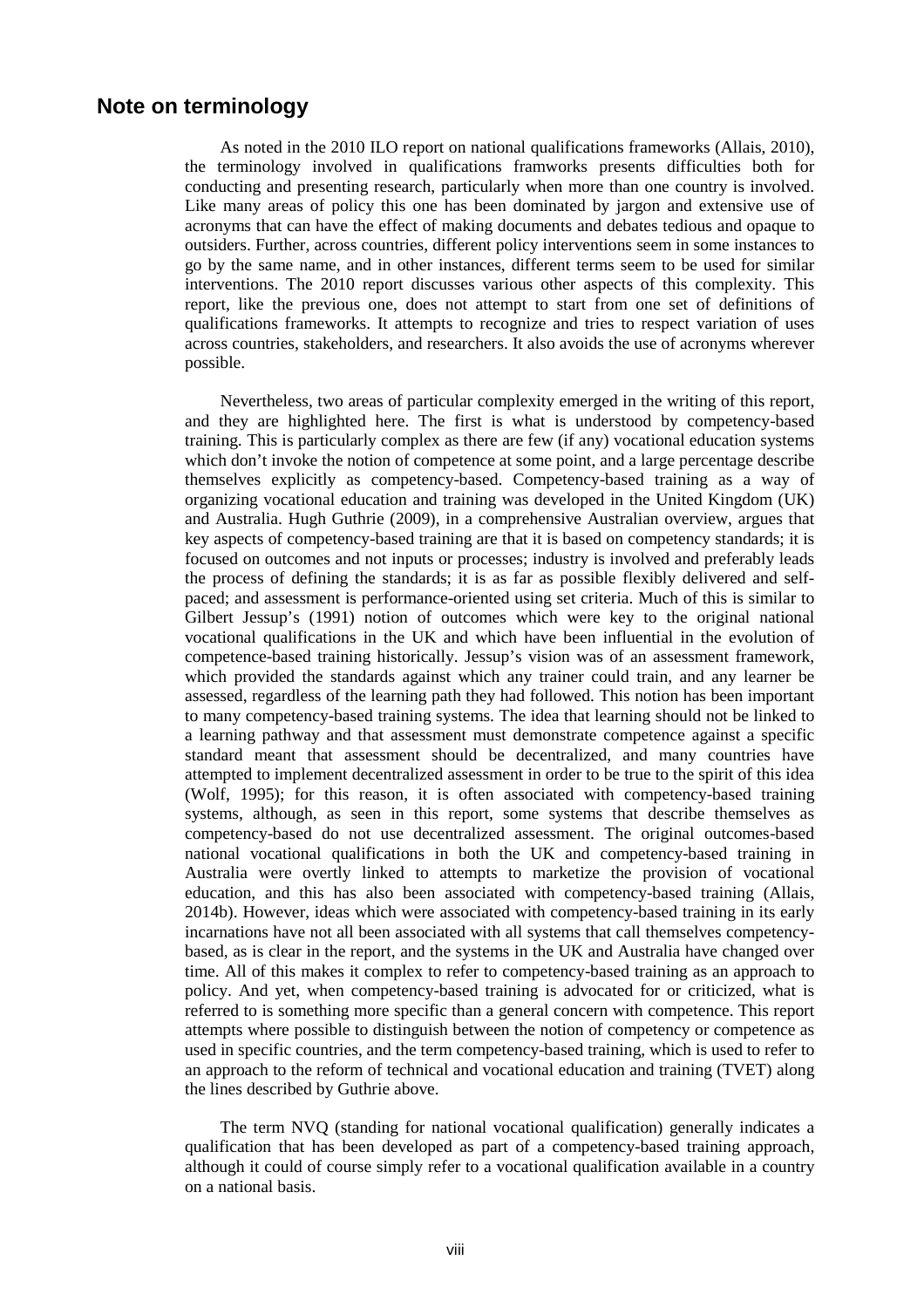The second area of complexity arrises with terms such as 'competency standards', 'occupational standards', 'achievement standards' and 'unit standards'. While in some systems unit standards and competency standards are the building blocks of qualifications, and occupational standards are specifications for workplaces, with a distinction being drawn between occupational standards and teaching standards, in others occupational standards and vocational qualifications are more-or-less interchangeable. Even when there are clear distinctions drawn, there are overlaps between how the terms are used in practice. The report has strived for the greatest amount of conceptual clarity possible while respecting individual country's terminology wherever possible.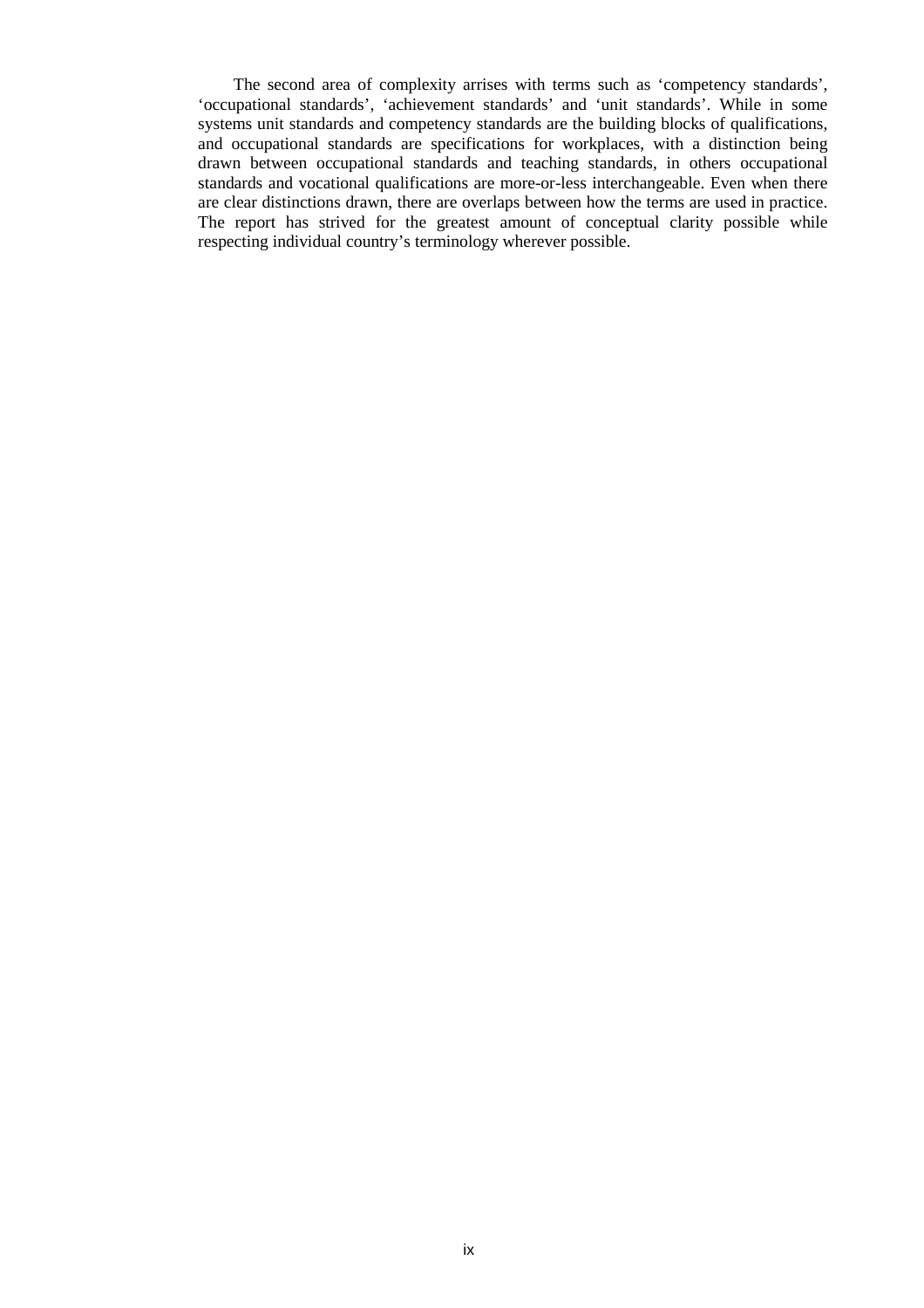## **FOREWORD**

In 2010, the ILO together with ETF presented research on "The implementation and impact of National Qualifications Framework: Report of a study in 16 countries" documenting countries that were early adopters of NQFs, such as Australia, Scotland, New Zealand, England, Wales and Northern Ireland as well as countries that had recently started implementation of NQFs, such as South Africa, Mexico, Chile, Malaysia, Mauritius, Botswana, Sri Lanka, Turkey, Lithuania, Tunisia, Bangladesh and Russia.

In the intervening years as the number of countries implementing NQFs has grown exponentially, the debate has increasingly centered on topics like labour market impact and outcomes of NQFs, including employer experience in using qualification frameworks when making hiring decisions.

This follow-up ILO research is therefore intended to better understand labour market aspects of NQF implementation and to provide sound empirical evidence of how employers recruit, fill vacancies and understand how qualification frameworks are tools for them and for employing people. In doing so we have been careful to chose countries that reflect various stages of implementation including Ireland, France, Belize, Jamaica, Sri Lanka and Tunisia.

The results clearly show that whilst the challenges associated with NQF implementation are myriad, benefits do accrue, especially over the long term. As such, for all the promised benefits of NQFs to be realised, a very long timeframe needs to be taken into account.

Girma Agune Chief ILO Skills & Employability Branch Geneva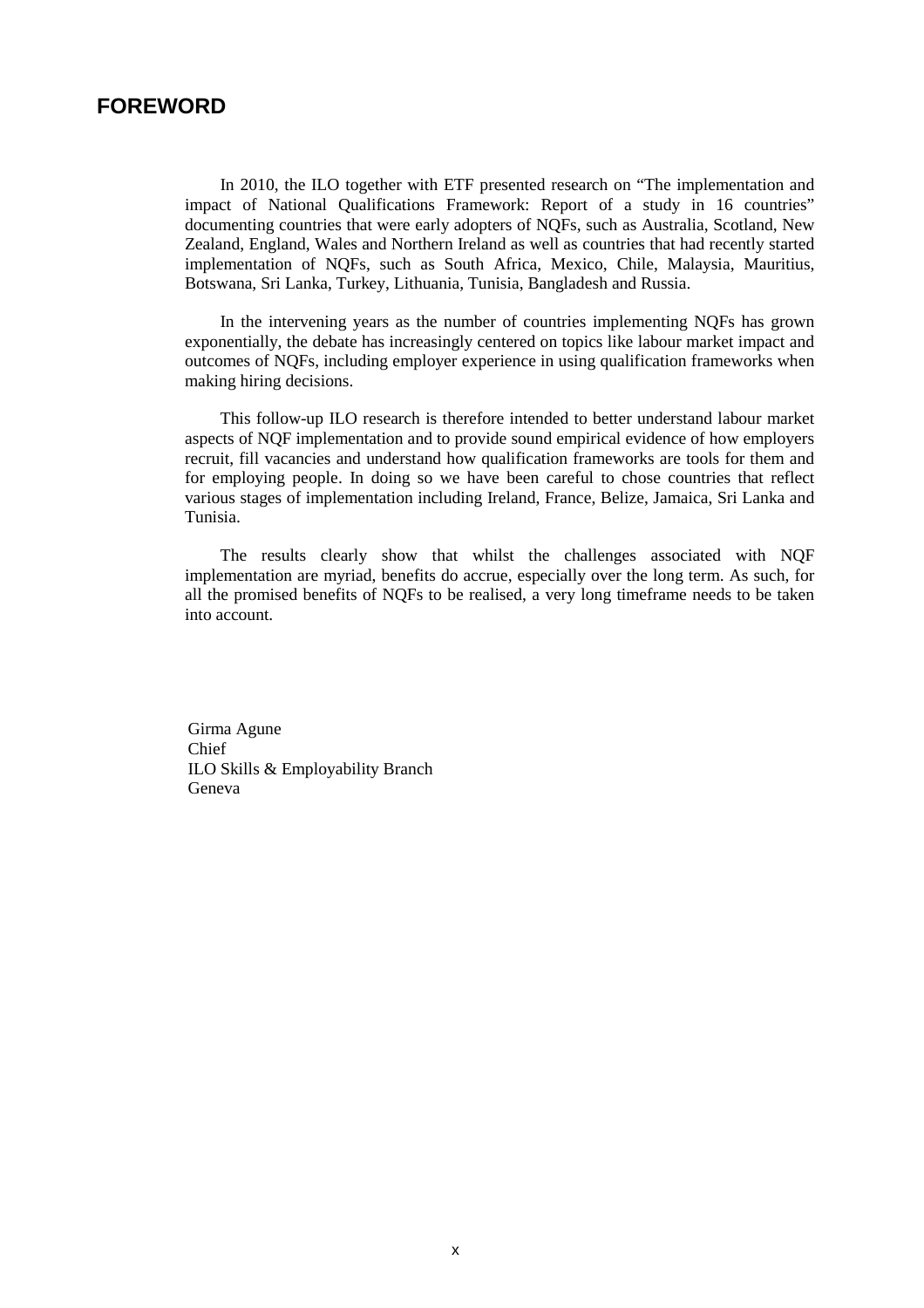## **Chapter 1 Introduction and summary**

#### **Introduction**

National qualifications frameworks based on learning outcomes, competence statements, or occupational standards continue to be introduced by governments who want to raise skill levels; improve the relationships between education, training, and work, particularly in terms of ensuring that training systems meet the needs of industry; reform education and training systems; and improve qualifications systems. In 2009 the International Labour Organization (ILO) commissioned research to attempt to understand the impacts, strengths, and weaknesses of qualifications frameworks, particularly for developing countries, as well as the circumstances, starting points, different policy goals, and different approaches in various countries attempting to develop qualifications frameworks, and what informed decisions about whether to adapt or adopt existing models. Qualifications frameworks in 16 countries were examined. The research (Allais, 2010) found little evidence that qualifications frameworks were achieving their goals. It also found that most countries had experienced difficulties in implementing frameworks. It emphasized that there are very many different approaches to designing and implementing a qualifications framework. It also demonstrated that qualifications frameworks have not provided quick-fix or simple solutions to the complex problems facing countries in relation to education, skills development, and employment, and that expectations of what this type of policy mechanism could do should be reduced.

However, it was acknowledged that the research was premature in some of the countries, as in many instances the qualifications frameworks were recent interventions and in some insufficient data made it impossible to reach robust conclusions. This new research, therefore, aimed to revist two of the countries in the earlier study—Sri Lanka and Tunisia—to explore the achievements five years later. It also aimed to build insight into qualifications frameworks by examining countries that were not included in the previous study, but which have long established frameworks or systems of organizing qualifications—France, Ireland, and two Caribbean countries that are part of the regional framework in the Caribbean, Belize and Jamaica. This new research had a narrower focus than the original study; instead of attempting to understand the implementation and impact of qualifications frameworks in general, it focused on understanding labour market impact. It aimed to develop insights into how employers recruit and fill vacancies, and the extent to which and ways in which they use qualification frameworks. Specifically the research aimed to understand:

- employers' hiring decisions and their awareness of qualifications frameworks in recruitment and employment practice; and
- employment outcomes of graduates of national vocational qualifications.

The research also attempted to gain insight into the extent to which qualifications frameworks have contributed to improving policies on training and employment and if they have had an impact on social dialogue in training systems.

Case studies were developed for the six countries, based on analysis of publically available documentation and research providing insights into the labour market impact of qualifications frameworks, and interviews with key stakeholders in the countries. This report presents a synthesis of the case studies.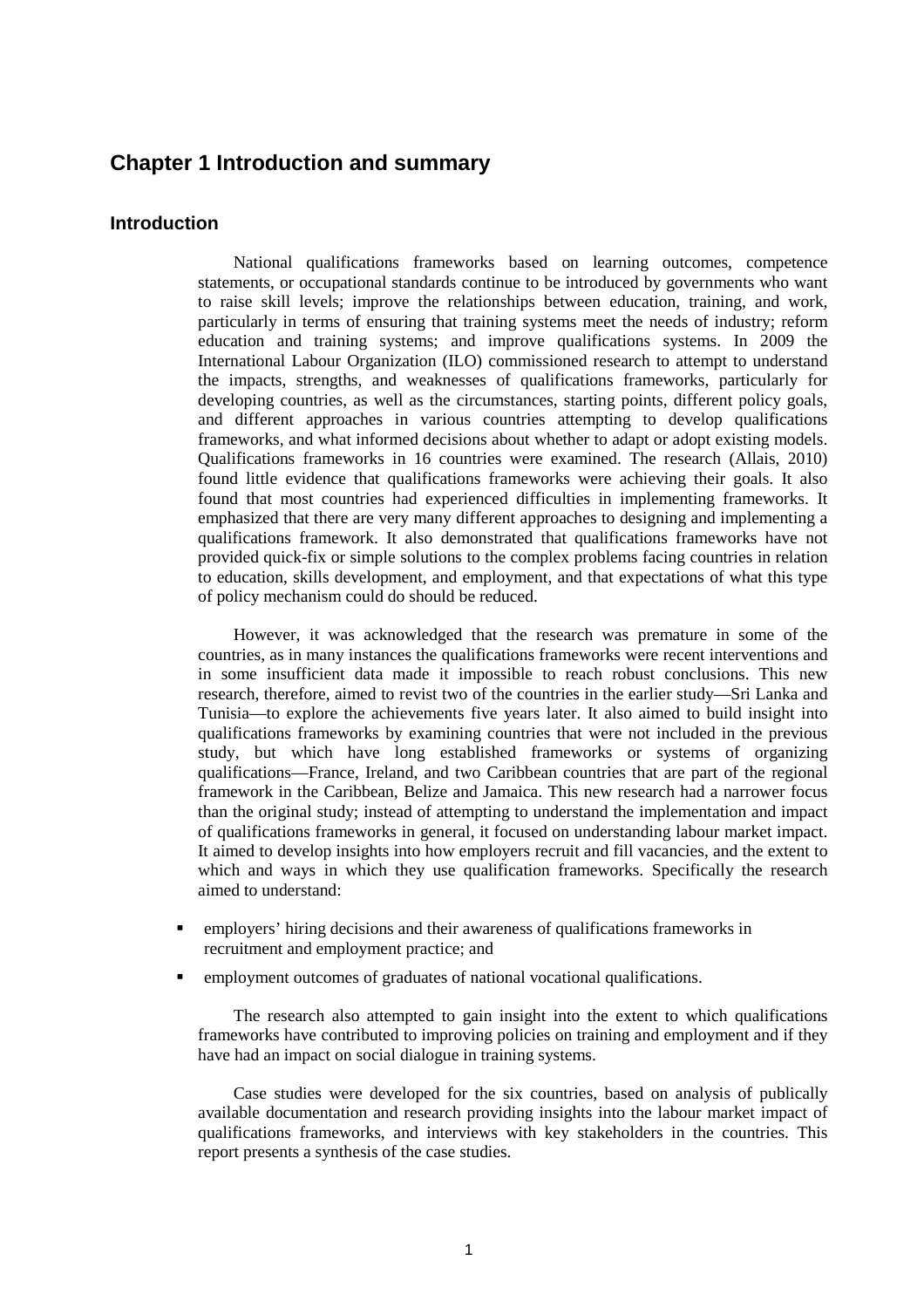Much of the focus of the research was on technical and vocational education and training (TVET), as the frameworks in some of the countries were only for this component of the education and training system, and even where frameworks were comprehensive, the focus was on TVET reform.

## **Summary of key findings**

Qualifications frameworks are widely described as policies that are introduced to improve relationships between education and training systems on the one hand, and workplaces on the other. This research attempted to measure labour market impact, with a specific focus on employers' practices and views, and employment outcomes of graduates, as well as an interest in social dialogue. The research did not use a single set of indicators or criteria for exploring these issues, as the systems in the countries were too different from each other, and there was very little hard or quantitative evidence available in any of the countries—there were a few instances of surveys conducted, for example of graduate or employer satisfaction, but they themselves used varying indicators. The study, then, does not have clear and unambigious findings. Instead it provides some analysis of what seem to be pertinent issues for the various stakeholders across the countries, when considering the use of qualifications frameworks in improving outcomes for graduates of training in labour markets.

The research did identify some evidence of impact, including possible indirect effects, such as ways in which qualifications frameworks have improved general understanding of education and training systems, or contributed to standardizing provision, which might in the long-term improve how qualifications are used in labour markets.

The clearest relationship between a qualifications framework and the labour market was seen in France, where the framework could be seen as a codification of reasonably good relationships through not just a qualifications framework but also collective bargaining agreements. There was some evidence, corroborating the 2010 ILO study, that qualifications frameworks had contributed to creating greater coherence and greater understanding of qualifications in a country or sector, although for three of the countries in the study the frameworks were only operational in TVET systems, and did not cover all TVET provision.

As the 2010 report highlights, analyzing qualifications frameworks is complicated; impact analysis of most education and training policies are contested and complex, and one seldom enjoys the existence of a clear base line with well-developed indicators and comprehensive data. Nonetheless, inferences can be drawn. For example, while there is considerable rhetoric surrounding the importance of the Caribbean Vocational Qualifications with regard to labour mobility in the region, the fact that most countries in the region do not use the qualifications calls this immediately into question. Similarly in Tunisia, where very little development of the qualifications framework has happened in the last five years, in the context of substantial political upheaval, it is straightforward to infer that there has not been significant labour market impact of the framework.

The qualifications frameworks reviewed in this study were generally part of attempts on behalf of governments to improve the structure of qualifications and programmes available in different industrial sectors, as well as to raise the status of TVET. In this context it may be important to note that qualifications frameworks for TVET generally seem to function differently to comprehensive frameworks; the former tend to consist of competency-based training qualifications (often called NVQs—National Vocational Qualifications), while the latter relate to all qualifications. Where comprehensive frameworks are operational, there are some tensions between the TVET component of the framework and the rest of the framework, and where comprehensive frameworks are under construction, this tension seems to be a major sticking point. Other attempts to raise the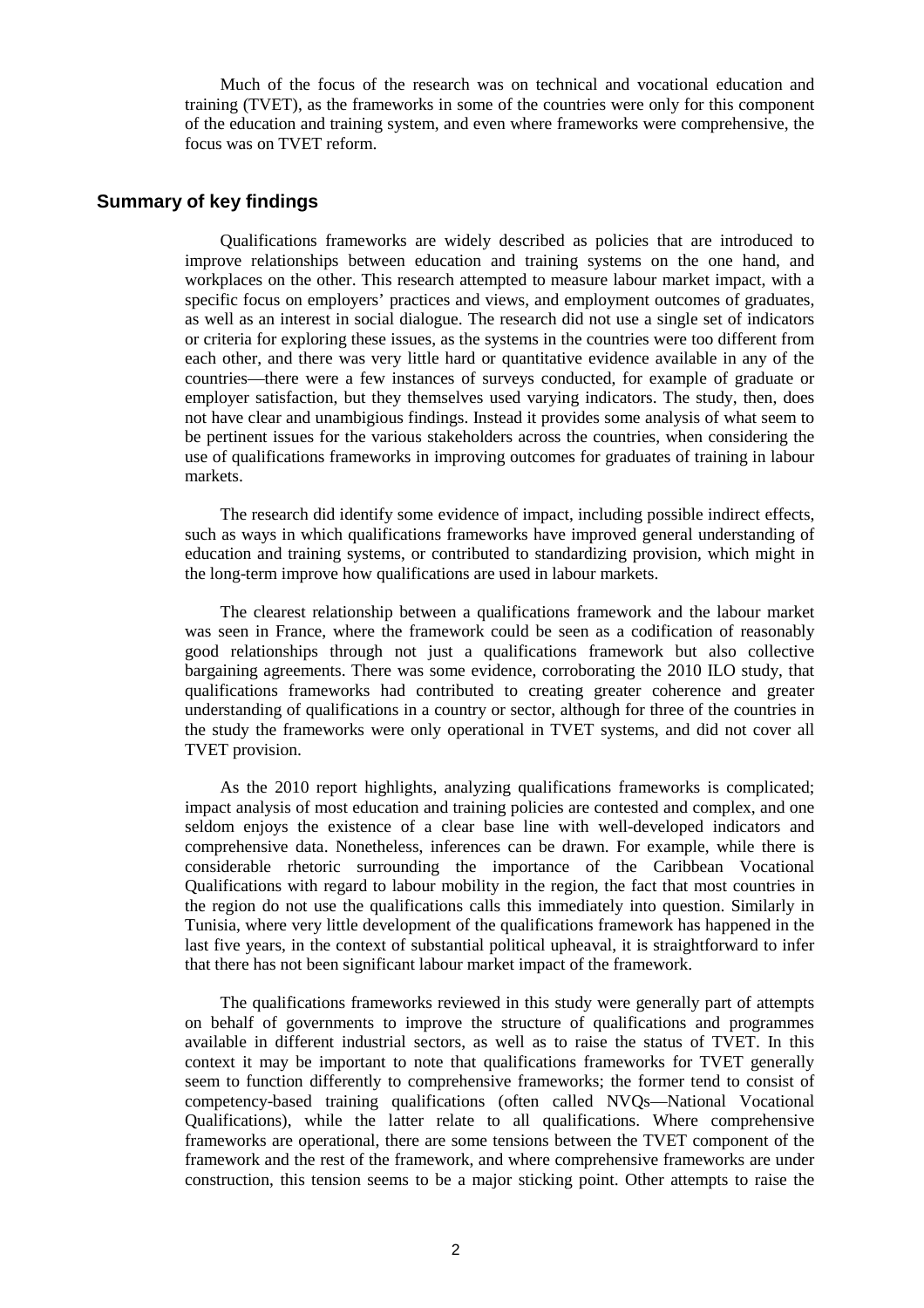status of TVET explored in the current study included increasing the general education component of TVET courses; building higher levels of TVET provision or creating quotas for students from TVET or further education and training in universities; attempting to change labour market rules; and creating policies to encourage training.

Most of the countries seem to have made considerable achievements in their TVET systems. There were good systems of provision in place, and a sense of dedication and committment from providers and government institutions. Much seems to have been achieved through strong government support for provision, and development of curricula and assessment systems to support implementation of the qualifications framework. Only in France, where labour markets were the most regulated and collective bargaining had the widest reach, were there clear relationships between qualifications and work. There was some indication of relationships between qualification levels and work in Tunisia, and an attempt to introduce such relationships in the public sector in Sri Lanka.

A key insight, corroborating the 2010 study, is the importance of building and supporting institutions, not only to improve educational provision but also because these institutions play an important role as labour market intermediaries. The importance of process and consensus building was also clear.

Similar to the 2010 study, we found instances of support from certain bodies representing employers and/or industry, as well as instances of lack of employer involvement or belief in this type of approach. In general we found little evidence of trade union involvement, with the exception of France.

The framework which emerges from this study as the most successful in terms of labour market relationships is the French National Register for Professional Certificates. Like the Scottish Credit and Qualifications Framework in the 2010 study it may be the most difficult framework to replicate, because of the long-term incremental policy reform process of which it was a part, the strong educational institutions in France, the specific and historical relationship between social partners, and the regulation of labour markets, including the inclusion of training levels in collective bargaining agreements.

Evidence of difficulties associated with implementing qualifications frameworks was found. However, in general, except for Tunisia, these were less severe than many found in the previous study. This seemed to be due to a more organic relationship with existing qualifications systems in the countries, and a less rigid notion of how a qualifications framework is supposed to work, building on existing systems and approaches instead of just trying to replace them. Having said that, it is not evident—and this is perhaps the reason for the lack of serious problems—that the qualifications framework *per se* is a major focus in the system in many of the countries. Other reforms were seen as equally or more important in achieving some of the desired goals: for example, while in many countries qualifications frameworks are cited by policy makers as key mechanisms to ensure educational progress, in Sri Lanka the government has enabled educational progress by creating more and different types of educational provision, and the framework seems to be a relatively minor aspect of this. This perhaps reflects a more mature view about what can realistically be achieved by qualifications frameworks in their own right.

Despite lack of clear evidence in their favour, there was broad support for qualifications frameworks in all the countries from policy makers and stakeholders, and there continues to be strong donor support as well as support from international organizations for the building and implementation of qualifications frameworks.

One of the clearest findings, explored in Chapter 4, is how different qualifications frameworks are around the world.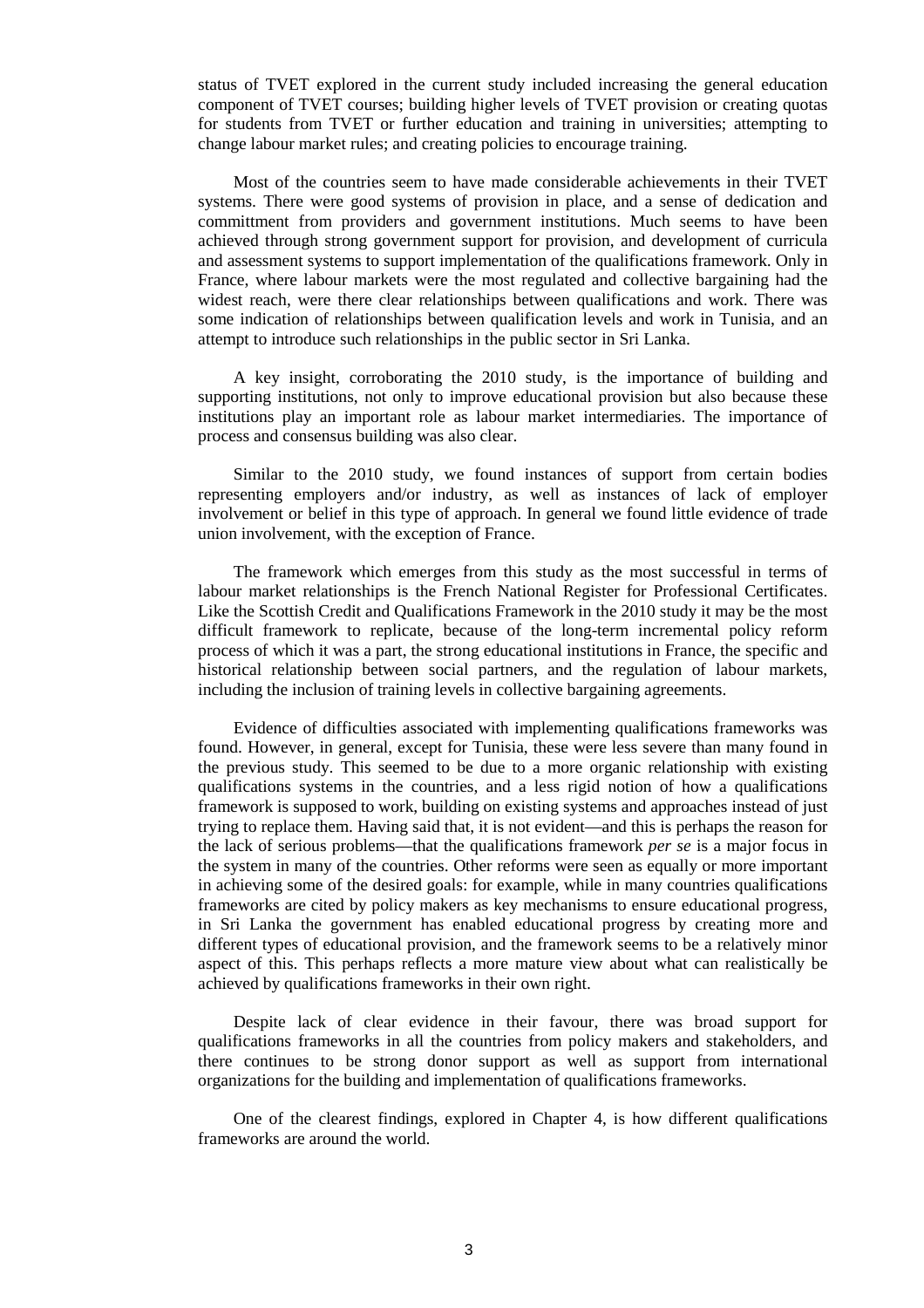This research corroborates the argument of the 2010 study that serious consideration of policy priorities as well as the sequencing of policies is important, particularly for developing countries. The incremental development of qualifications frameworks, building on existing systems, and not making unnecessary changes where there is trust in and understanding of systems and qualifications, are also important. Perhaps most importantly, the study clearly demonstrates the importance of the holistic approaches to the reform of work and of TVET systems, which the ILO has supported in principle for many years.

#### **Structure of the report**

**Chapter 2** provides a brief overview of the recent research literature on qualifications frameworks, the relationships between qualifications and work, and the reform of technical and vocational qualifications. The details of the methodology of the study are provided in **Chapter 3**. **Chapter 4** provides a brief description of the key features of the frameworks in the countries in the study. **Chapter 5** discusses key findings in terms of labour market impact. **Chapter 6** provides analysis and some reflections on the overall findings.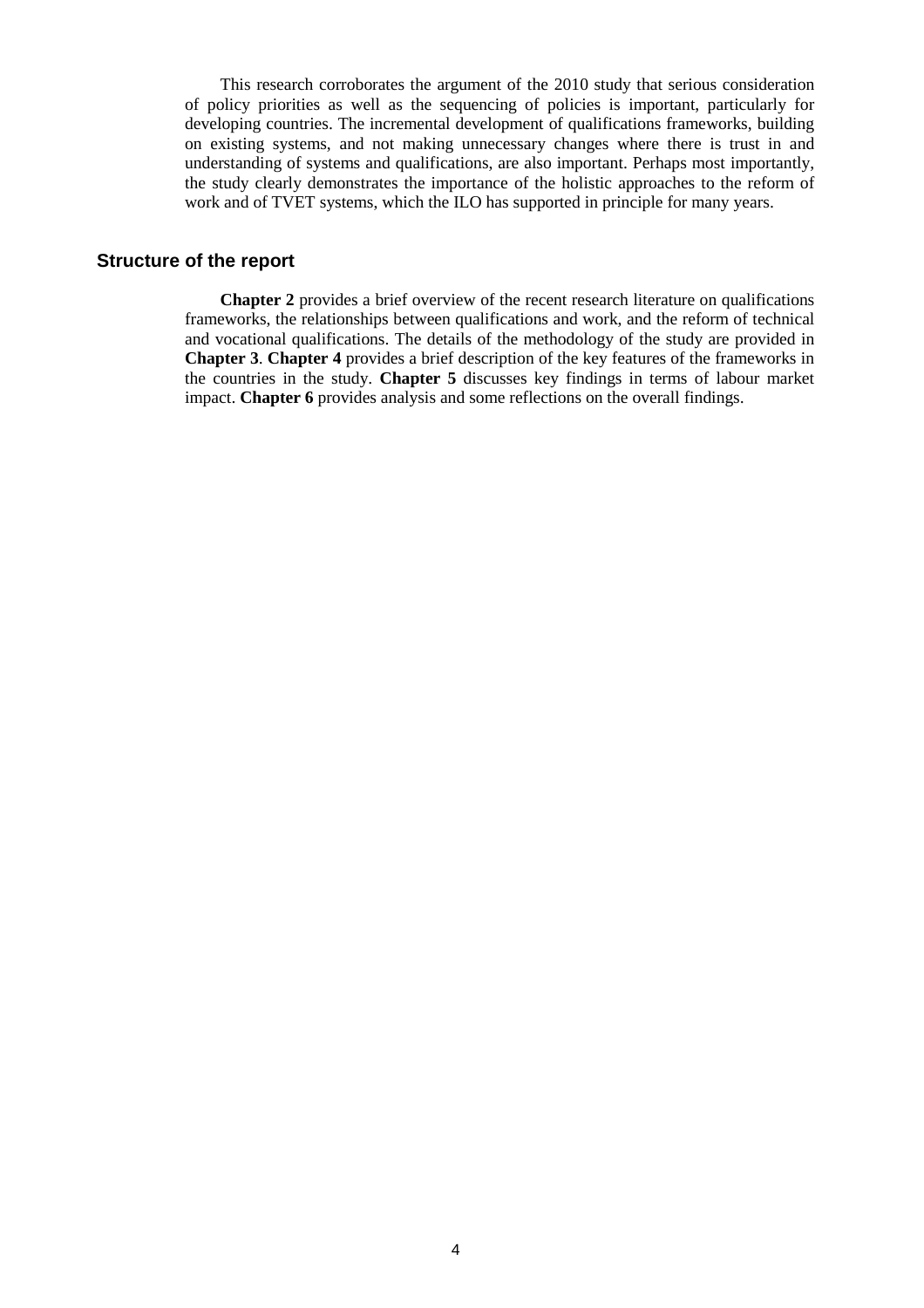## **Chapter 2: Review of recent pertinent research**

#### **Qualifications frameworks**

Since the publication of the ILO's 2010 report (Allais, 2010) on qualifications frameworks in 16 countries, qualifications frameworks have continued to be adopted and developed. Currently there are at least 142 countries involved to some extent in developing a framework (ETF, Cedefop, and UNESCO Institute for Lifelong Learning, 2013). At least six major world regions have continued to develop regional qualifications frameworks: the Southern African Development Community (SADC), the European Union (EU), the Caribbean Community (CARICOM), the Association of South East Asian Nations (ASEAN) and the Small States of the Commonwealth (ibid, p. 52). Not only are national and regional frameworks continuing to be built, but a recent report from UNESCO (Keevy & Chakroun, 2015) explores an attempt to develop world reference levels for qualifications.

A body of research on this policy phenomenon has also slowly started to grow. The research conducted by the ILO has been a major contributor to this body of knowledge: subsequent to the publication of the ILO 2010 report, the research contained in that report as well as some of the case studies were published in various peer-reviewed forms (Allais, 2011a, 2011b, 2014b; de Anda, 2011; Keating, 2011; Marock, 2011; Raffe, 2011; Strathdee, 2011; Tau & Modesto, 2011; Tūtlys & Spūdytė, 2011; Wheelahan, 2011; Young, 2011a, 2011b; Young & Allais, 2011, 2013a). The original report published by the ILO as well as these journal and book publications have contributed substantionally to the limited body of knowledge of this under-research policy phenomenon.

There is still limited peer-reviewed literature arguing in favour of qualifications frameworks and learning outcomes, and we found no new peer-reviewed research providing evidence of achievements of this policy mechanism; as this is a follow-up study, the research covered in the 2010 report is not re-covered here. Werquin (2012) presents an in-principle argument that approaches relying on learning outcomes bring more equity to the world of education and training and to the world of work.

Drawing on some of the lessons of the 2010 ILO research as well as the reflections on it, Michael Young and Stephanie Allais (2013b) reflect on policy possibilities in India, and Allais (2014a) reflects on the relationships between qualifications frameworks and apprenticeships. Lorenz Lassnigg (2012) provides an overview of developments in Europe, suggesting that claims made about learning outcomes are simplistic both in terms of education systems and how education relates to labour markets. He also argues that critics overstate the problems, given that learning outcomes and qualifications frameworks are unlikely to have a dramatic impact on education systems. Manual Souto-Otero (2012) agrees that both claims about what learning outcomes can achieve and critiques of outcomes-based approaches are overstated. Sandra Bohlinger (2012) cautions about outcomes and national traditions. David Raffe (2012) presents an overview of research into qualifications frameworks, and argues that the evidence, while still inconclusive, shows that the impacts of qualifications frameworks have been less than expected, have often taken many years to appear, and have been negative as well as positive. Hugh Lauder (2011) provides some reflection on the economic context and imperatives behind the popularity of qualifications frameworks, and provides come cautions about the likelihoods of their achieving their aims.

In terms of research on national systems, Bernt Gössling (2015) suggests that while in Germany the language of learning outcomes has been officially adopted, it in fact contradicts the existing systems and policies, and in many instances is merely being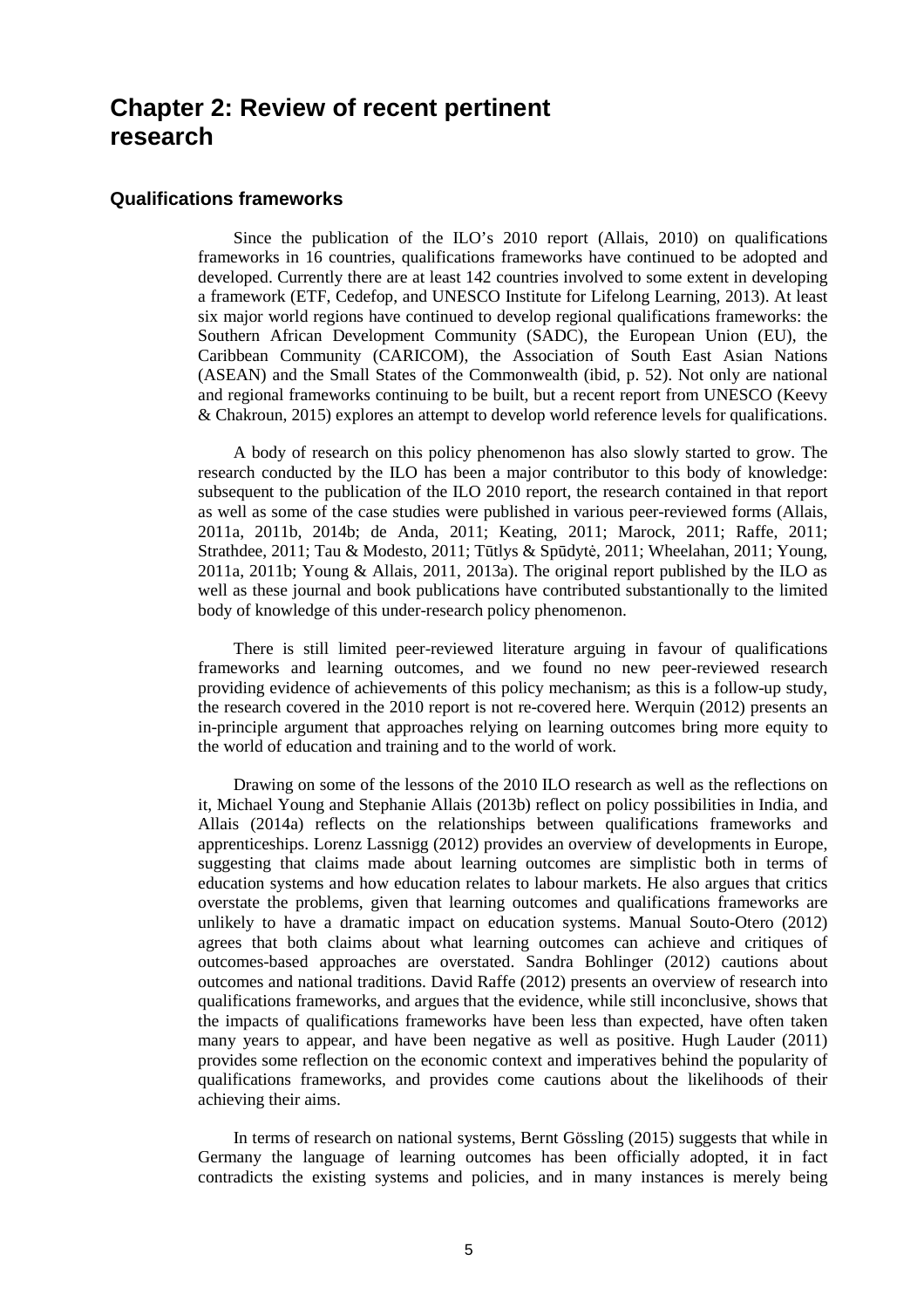invoked, while the older practices remain in place. Lassnigg (2012) makes a similar point about the Austrian framework, suggesting that while there is a formal process of referencing against the European Qualifications Framework, there is no adoption of learning outcomes, as this is a foreign tradition in Austria. Sigurd Thorsen (2014) describes the continued attempts by countries in East Africa to develop qualifications frameworks. Alan Brown (2011) gives another critique of the British policy, which he describes as the almost complete failure of the attempted reform of vocational education and training through the NVQs; another recent critique is Lester (2011).

Michaela Brockmann, Linda Clarke, Philippe Méhaut, and Christopher Winch have produced various pieces of research critiquing the notions of learning outcomes and skills embedded in the European Qualifications Framework (EQF) (Brockmann, Clarke, & Winch, 2008; Méhaut & Winch, 2012). Barbara Hupfer & Georg Spöttl (2014) are also critical of the notion of learning outcomes, suggesting that countries which adopt the qualifications framework terminology mainly do so because they lack their own traditions and terminology related to competence. With regard to the use of the word 'competence' in the EQF, they suggest that it is fundamentally at odds with the holistic conception in continental European vocational education.

So the result remains that the EQF and the Employability Grid are models of reality that extremely reduce complexity and that cannot be applied in practice just because of the very complexity they ignore (ibid, p. 15).

Lassnigg (2012, p. 324) makes a similar point, arguing that,

In order to work according to the model, change and convergence of existing systems and subsystems towards a simplistic model of bridging education and employment would be necessary that neither accounts for the inertia of the existing systems nor for the diversity and complexity of mechanisms and institutions at work.

He suggests that outcomes-based qualifications frameworks are based on a flawed assumption that the transformation of tasks into job profiles is simple and straightforward, and that qualifications can and should "accurately 'transport' the information from demand to supply" (ibid, p. 318). Connected to the translation or transformation problem, he argues, is the question of whether an inverse relationship between job profiles and qualifications exists. He provides a critique of the possible roles of qualifications frameworks, arguing that:

Two grand descriptors are used for the policies, one is 'currency', the other is 'language'. Both have flaws so significant that we question their application in this context. If we speak of currency, an economist will ask, who controls the money circulating. If we speak of language, we have enough material that shows us, that we are not able to translate even the most basic policy concepts unanimously. How could the translation between national systems work at the more aggregate levels, when there is a lack of understanding of the structures at even the national level? (ibid, p. 323).

Hupfer & Spöttl (2014) similarly suggest that the assumption that work can be reduced to operational functions, and can be defined in purely functional terms is flawed. They also argue that referencing against levels is problematic because the levels created are often based on normative decision, such as that technical expertise and skills are lower than skills such as management and leadership. They go on to suggest that within economic sectors aligning across national boundaries to other sectoral frameworks would be more efficient than national qualifications frameworks.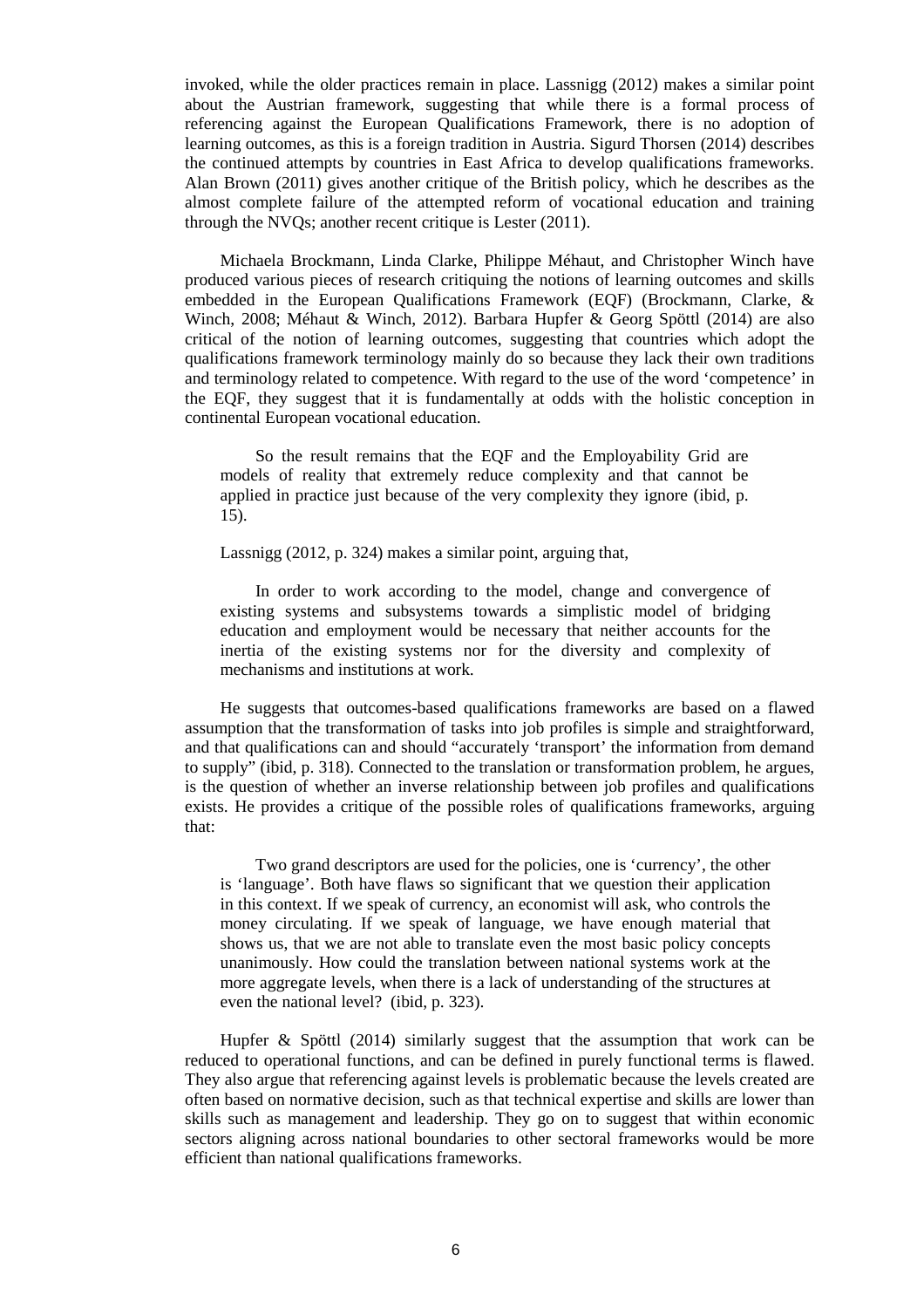As with earlier critiques discussed in the 2010 report, some of the criticisms above suggest that questions remain about what qualifications frameworks and learning outcomes can achieve in principle, even setting aside the difficulties which have been experienced in implementation. For example, even within countries and within specific types of qualifications, people with the same degree, or the same number of credits and the same level of qualifications and outcomes, do not get the same opportunities. Which institution individuals attended remains key, and in fact seems to be increasing in importance as more and more people get higher and higher qualifications (P. Brown et al, 2011).

Policy documentation arguing for qualifications frameworks as well as learning outcomes has continued to come out, and while some of this is more guarded than earlier recommendations for these policy mechanisms, there continue to be rather grand assertions of what qualifications frameworks can achieve:

Such frameworks can also be a force for social equity, as they potentially place formal schooling on an equal footing with non-formal or informal learning. The 2008 recommendation on the EQF message is indirect but unmistakeable: it matters less how you acquired knowledge, skills and competences; what really matters is what you know and what you are capable of doing.

Thanks to this conceptual foundation, national qualfications frameworks (NQFs) are able to add value to a learning process and support access to employment. They allow citizens to assess their own qualifications; they allow employers to determine more accurately whether a person's qualifications are up to the job; they make it possible, via the EQF, for national policy-makers to compare qualifications available in their country to those available in other countries, and decide:

whether changes are needed. By establishing standards, qualifications frameworks push education and training providers towards better quality; and by treating all competences equally, they open new paths between and within sectors and careers (Cedefop, 2015, p. 6).

Much of this research describes existing policies and policy goals, such as Misko (2015); ETF, Cedefop and UNESCO (2013), Cedefop (2013), and OECD (2015). In this spirit, Graham and Deij (2013, p. 24) argue that:

outcomes approaches do seem to push countries to develop and use more appropriate assessment methods not only for the validation of non-formal and informal learning, but affecting the final assessment in formal learning as well.

They also suggest that "[d]eveloping an NQF also deepens institutional capacity, especially in transition or developing countries (ibid, p. 26). Policy makers continue to hope that frameworks will make qualifications and education systems more understandable, at the same time as making education systems more flexible, making education better related to the needs of the economy, and facilitating workforce mobility (Thorsen, 2014). An example of this can be seen in Graham and Deij's argument that:

occupational standards – defining work-related competences for a specific occupation - are normally developed by sectors or professional bodies and involve experts who practice the occupation. Basing qualifications on occupational standards and labour market demand, as well as linking them to higher-level qualifications and allowing for progression, raises their "market value".

Keevy and Chakroun (2015) provide an overview of the ways in which level descriptors have been developed around the world, as well as of other policies, studies, and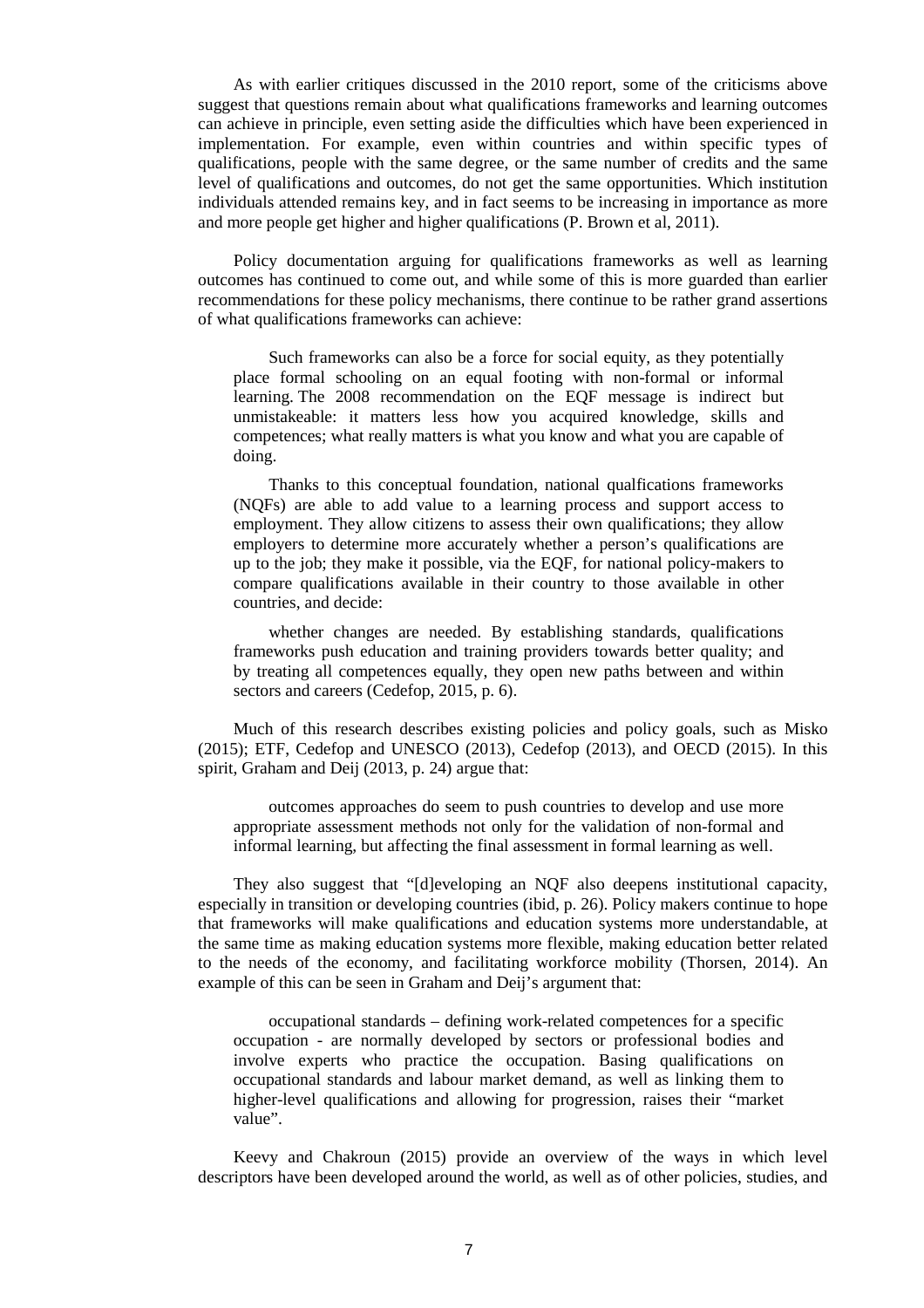mechanisms which attempt to relate different education systems to each other, and engage in a conceptual debate about the roles of levels and descriptors.

Because of the limitations of this body of knowledge, a brief review of broader literature on labour markets, work, and the reform of TVET and vocational qualifications was also undertaken, in order to inform the research and analysis.

## **Labour markets, work, and the reform of TVET and vocational qualifications**

As mentioned above, one of the reasons qualifications frameworks are popular is that it is hoped that they can improve the ways in which education and training programmes prepare people for work, help them to obtain jobs, and enable them to perform well at work. There is a wealth of research which analyses the gaps and differences between what education and training systems do and what workplaces want or say they want, and recently the issues seem to have become of increasing concern, perhaps due to rising youth unemployment (Allais & Nathan, 2014; Busemeyer & Trampusch, 2012a; Keep, 2012; Méhaut & Winch, 2012; Streeck, 2012). Different authors explain the problems in different ways, with some focusing more on the weaknesses of education systems (Gamble, 2013; Maclean, Jagannathan, & Sarvi, 2013; Musset & Field, 2013), and others more on the weaknesses of labour markets and economic systems (for example, Allais, 2015; Cappelli, 2015; Keep & Mayhew, 2014; Levine, 2013). The fact that qualifications are a weak proxy for skill is widely acknowledged (for example, Guile, 2010). It is probably self-evident that where there are more regulated labour markets and licensing is required to practice in different occupational areas, qualifications are more closely related to labour markets (Allais, Marock, & Molebatsi, 2014). Government policy to address the numerous challenges in this complex area continues in many countries to have a focus on what some refer to as the educational supply side, and reform of qualifications is generally seen as key in this regard.

For example, Ewart Keep and Ken Mayhew (2010, p. 271), describing UK policy reform, describe it as based on "a limited, repetitious menu of supply-side policy moves targets, institutional change, new qualifications, new delivery programmes, fresh streams of government subsidy, employer 'voice' issues, and exhortation". Raffe (2015), reflecting on the reform of vocational qualifications, suggests that the best line of action may be to stop focusing on qualifications. He reiterates some of the well-established criticisms of the UK vocational qualifications which reflect issues in the design of qualifications, the role of awarding bodies and the nature of the framework that lead to:

- over-prescriptive and narrow design features to which all qualifications have had to conform;
- a model of occupational competence based on a narrow concept of skill as opposed to broader and more holistic concepts of occupational competence in other European countries, which, combined with the first problem of tightly prescribed standards, has resulted in assessment approaches which do not command confidence;
- qualifications which are specifically aimed at work and, in theory, designed with employer involvement, which attract no labour-market returns in terms of earnings or occupational status especially at lower levels; limited employer involvement;
- a complex and confusing set of qualifications;
- many dead-end vocational qualifications;
- and many overly narrow vocational qualifications.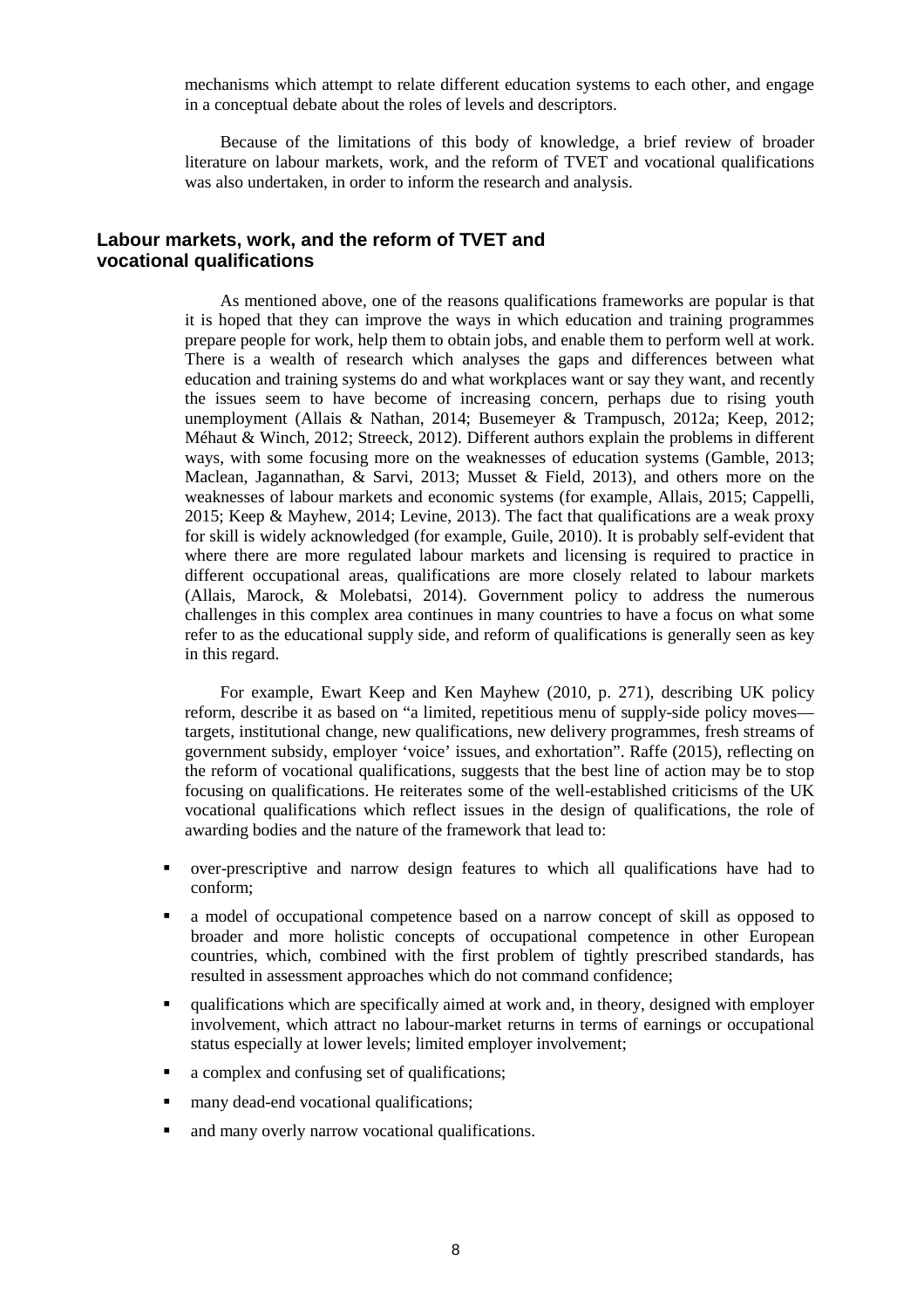These issues highlight again the complexities of qualification reform. Whilst some of these problems exist in all skills systems, they are in fact precisely what qualification reforms have been introduced to change. In some cases the reforms seem to have led to reinforcement of some of the initial issues, as noted by Raffe (2015, p. 149):

The low returns on vocational qualifications and the narrowness of their content similarly reflect weak demand in the UK labour market, and the way that occupations are structured within that market, rather than failings more intrinsic to the qualifications themselves.

What is clear is that there are many factors which affect the ways in which qualifications are used in labour markets. What is needed by work, and what is required in labour markets, do not necessarily correlate. There are many reasons why graduates with particular qualifications may not get jobs, other than weaknesses of the educational programmes leading to the qualifications, and other than the skills which graduates have; in fact, as D.W. Livingstone (2012, p. 108) points out, education levels have risen dramatically faster than knowledge requirements in most jobs:

The image of contemporary society inherent in post-industrial/knowledge economy and human capital theories proves illusory. While an aggregate upgrading of the technical skills needed for job performance is gradually occurring, our collective acquisition of work-related knowledge and credentials is far outpacing this incremental shift.

There is growing evidence that attaining ever higher levels of qualifications will in many instances not enable individuals to get better jobs (P. Brown et al., 2011; Livingstone, 2012). Sociologists suggest that in some jobs there seems to be an increase in levels of knowledge used, and in many others, there have been decreases; 'deskilling and temporary low-skill employment contracts remain a core feature of "knowledge work"' (Kennedy, 2012, p. 169).

Further, while policy makers want to improve the ways in which education prepares individuals for work, there is little consensus about what this means, either in terms of what type of knowledge is required at work, or in terms of the best ways of developing such knowledge, and the role of formal education in this regard. Relationships between education and work are complex. Different types of labour markets relate to different educational approaches: for example, occupational labour markets (which often have license-to-practice requirements) are structured by qualifications but internal or bureaucratic labour markets are strongly related to informal learning (Lassnigg, 2012, p. 319). Annie Bouder and Jean-Louis Kirsch (2007), citing Steedman (1992), argue that if employers organize their production using outdated and inefficient divisions of labour, and if employers drive the qualification and occupational standards setting process, the qualifications developed can simply help to prolong this inefficiency. They also question the juxtaposition of supply and demand in TVET since, they argue, the types of skills that are supplied play an ever more important role in structuring demand, and the signal and filter effects of formal qualifications are probably being reinforced. Hupfer & Spöttl (2014, p. 27) suggest that while "workplace demands" give information for curricula, conversely vocational-pedagogical and educational principles from vocational education systems shape normative criteria for work processes.

Socio-economic conditions, power relations, and ideology in labour markets and workplaces contribute to the maintainance or weakening of occupational identities and roles (Freidson, 2001). Practices like casualization, off-shoring, or use of technology have profound impacts on occupations. Vocational education and apprenticeships, where they have been successful, have generally been connected with reasonably well-paying, respected, and protected occupational identities and jobs, and not aimed at either at very narrow tasks in specific workplaces, or at vague general descriptions of workplace areas.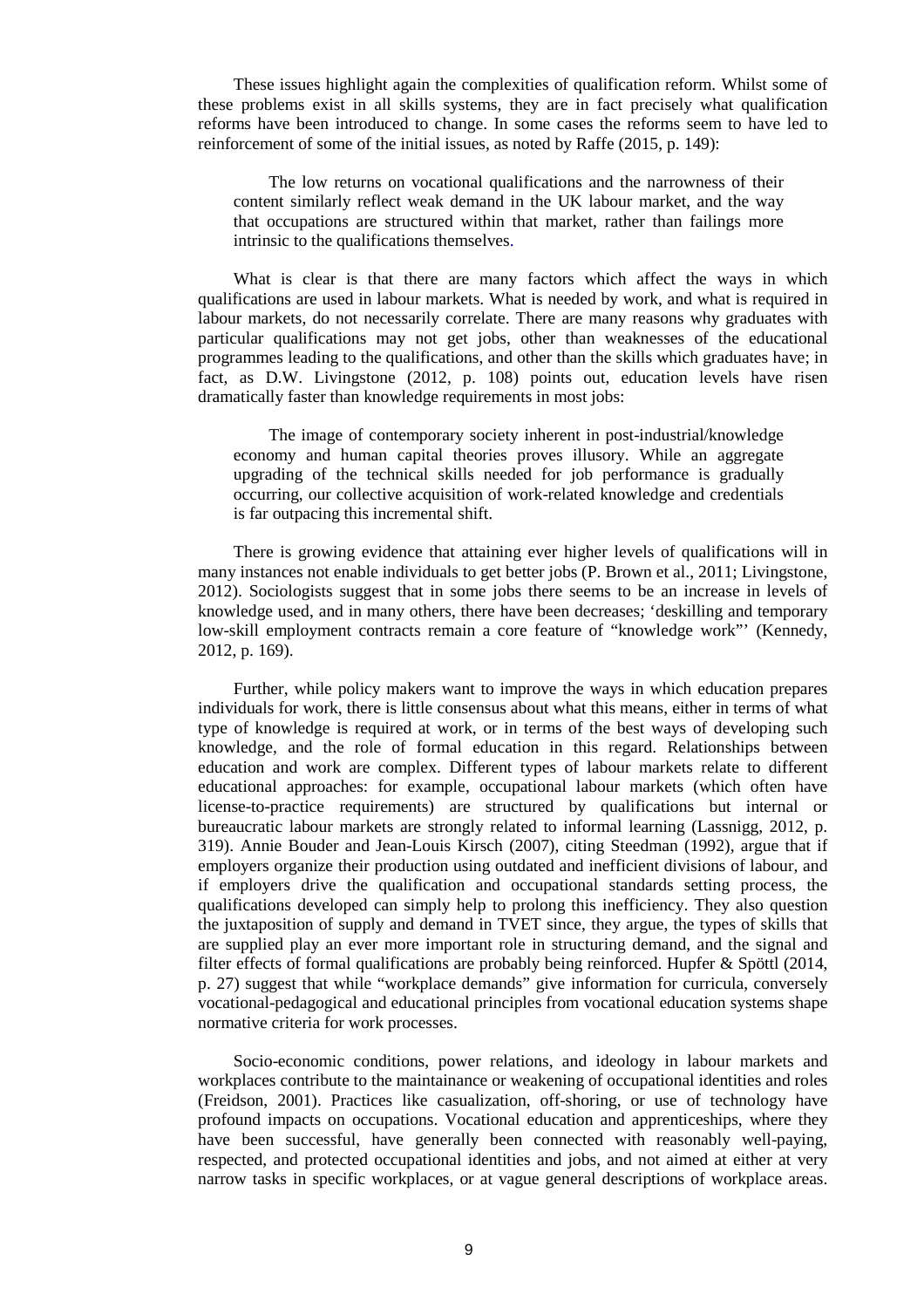The strongest vocational education and apprenticeships systems have tended to be found in developed capitalist countries in continental Europe (Bosch & Charest, 2010; Busemeyer & Trampusch, 2012a). In short, there are considerable difficulties in improving the relevance and quality TVET to better meet the needs of both labour markets and society in general.

 In English-speaking countries dramatic expansion of access to higher education may have contributed to an erosion of vocational education; this effect has been less pronounced in the European countries with successful skill formation systems. Marius Busemeyer and Christine Trampusch (2012a) speculate that one possible explanation for this is more tightly controlled learning pathways in some European countries; another could be that the wage premium of university education is less pronounced in systems with strong vocational tracks. This is significant as the models of occupational standards, sectoral councils, and qualifications frameworks which are usually recommended to developing or middle income countries derive largely from the models in the English-speaking countries.

Busemeyer and Trampusch (2012b) suggest that there are four types of skill formation systems in the developed world:

- Liberal countries with limited involvement of firms and state:
- Statist nations with a low level of firm involvement but a high level of state commitment;
- Segmentalist countries with high levels of firm involvement and low state commitment;
- Collective systems with high levels of both firm involvement and state commitment, and partnerships which often also include labour, and effectively deliver portable certifiable skills.

The differences between the four stem from differences in the division of labour between firms, associations, and the state in providing and financing skills, as there are large differences across countries in the extent to which firms are willing to invest in skills that are not firm specific, and in public commitment to the development of skills, and therefore of financing it collectively (Martin, 2012).

Busemeyer and Trampusch argue that there is more heterogeneity within each of the second, third, and fourth categories, while liberal (mainly English-speaking) countries tend to be more similar to each other, although of course with some significant differences. In the English-speaking countries governments have focused in various ways, and with frequently changing structures and systems, on attempting to pinpoint exactly what it is that employers want, but often employers have not valued the skills and qualifications coming from these efforts, perhaps because, even where there are real skill needs that are not being met by education providers, the types of standards developed through this type of approach have tended to be highly narrow and specific, as is discussed in more detail below. Another is that while focusing on current employer demand for skills, governments have often done little to *change* employer demand for skill, by creating demand in the economy, or to increase employers' utilization and development of workforce skills (Rainbird, 2010). The assumption has been that the main needed change is to get the suppliers of education to be more responsive to the believed needs of the demanders of education. The case of Scotland, argues Keep, (2012, p. 6) clearly demonstrates "that a country can create a relatively wellresourced and successful education and training system that creates large numbers of relatively highly qualified young people whose employability is quite highly rated by employers, but still end up with significant problems of youth unemployment, problematic transitions to employment, under-utilisation of skills and little discernible improvement in relative productivity at national level." This again highlights the limitations of supply-side reforms, the unrealistic expectations placed on qualifications frameworks and the weak links between skills and other labour market policies.

Many different factors, such as labour market regulation, unionization, the nature and extent of employer organization and the role of industry peak bodies, the broader political,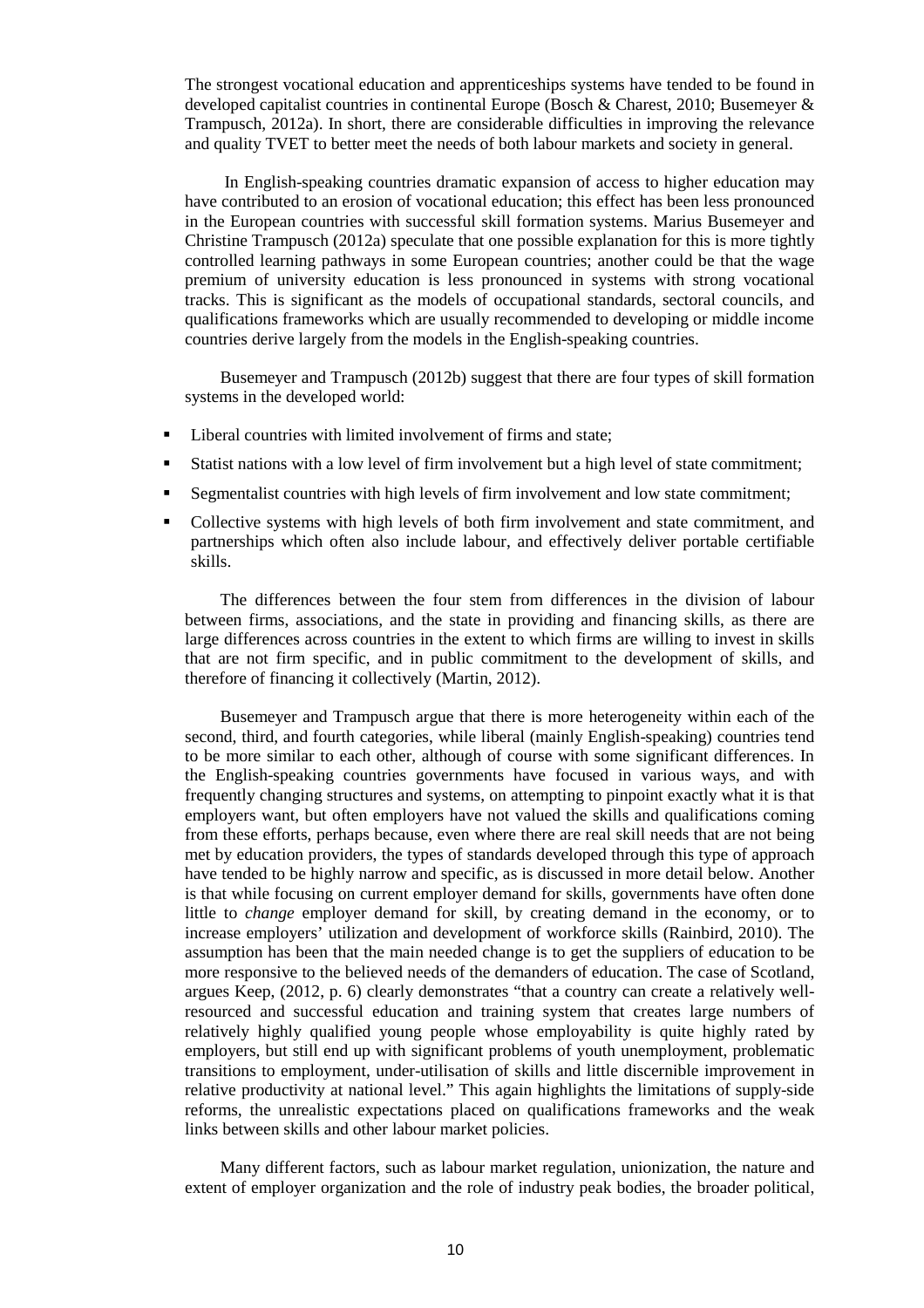institutional, and cultural context, the degree of federalism in a country and the relative powers of national governments and states/provinces, and so on, all affect how people are educated for different occupations, and how the relationships between education and training systems and labour markets function (Streeck, 2012; Thelen & Busemeyer, 2012). And these factors all interact with each other in complex ways; for example, the shape of labour market opportunities structures incentives to learn (Keep, 2012, p. 14). In another example, Bouder and Kirsch (2007) describe a situation in France whereby for several years, the French labour market has been showing a constant level of demand in the hotel and construction sectors, both of which have relatively autonomous training systems financed by the professions. Despite this, there is still a shortage which seems to be due to dissuasive working conditions.

It is perhaps worth mentioning that some researchers suggest the move towards a qualifications framework in Europe, and specifically the focus on learning outcomes, could be seen as evidence that European countries are gradually starting to adopt the models of English-speaking countries (Brockmann, Clarke, & Winch, 2011), although, as mentioned above, other research suggests that in some European countries the adoption of qualifications frameworks has been a formality with little real change introduced (Lassnigg, 2012).

This study attempted to take on board some of the complexity raised in this brief review of pertinent literature. While, as discussed in the following chapter, we looked for clear and unambiguous evidence of qualifications frameworks impacting on labour markets, we also attempted, albeit in limited ways, to gain some insights into the interplay of these complex different factors that affect the ways in which education and training, and more specifically TVET, relates to work.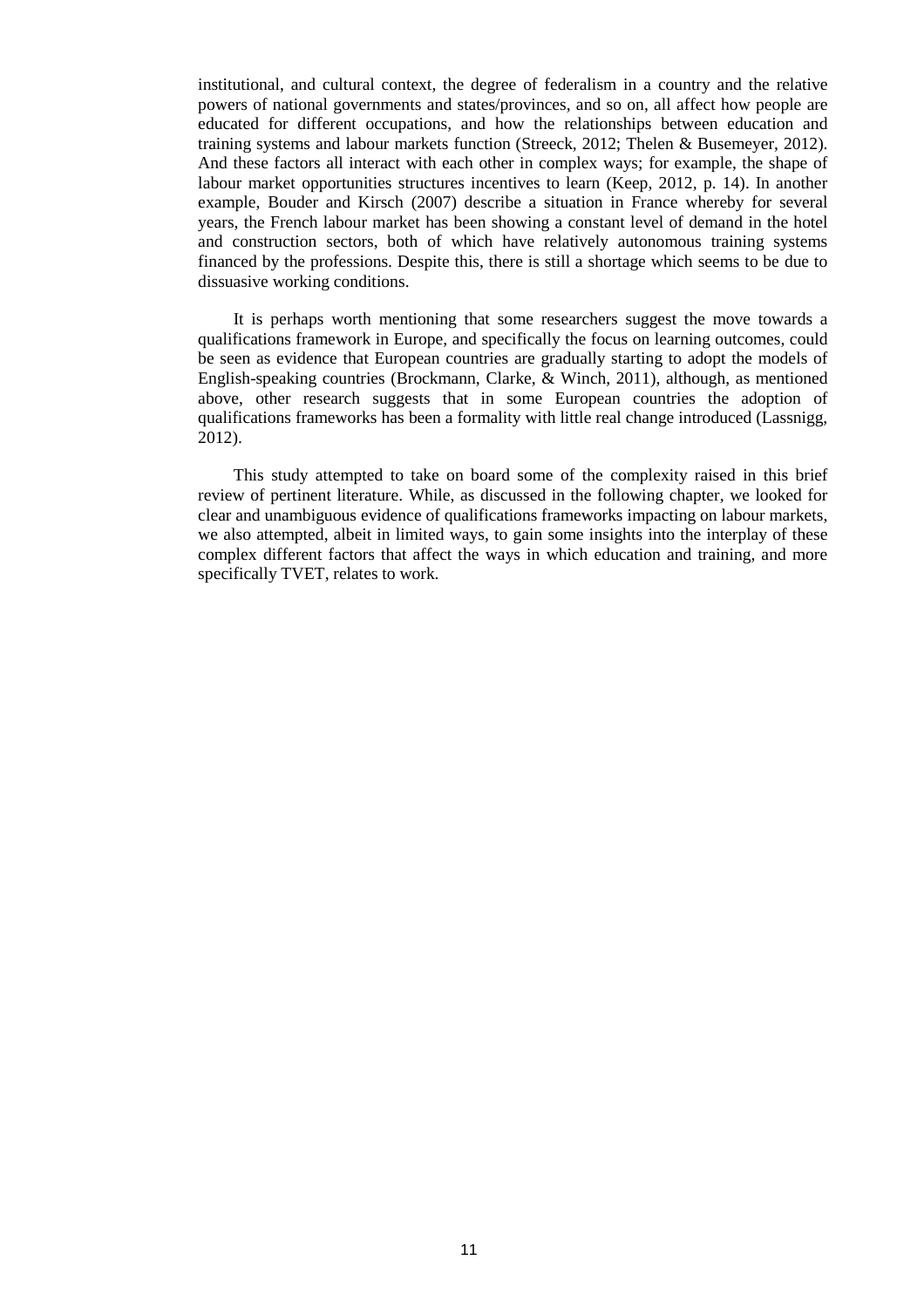## **Chapter 3: Methodology**

This report consists of an analysis of five case studies which were produced by conducting research in the different countries, supplemented by additional literature on the countries in the study where available.

This research aimed for an analysis of the labour market use of the frameworks, something that was touched on but not explored in sufficient depth in the 2010 ILO study into qualifications frameworks. It was originally hoped that this study would determine the extent and nature of socio-economic gains for individuals and enterprises from the creation and implementation of national qualifications frameworks by gathering the following sets of data:

- Quantitative and qualitative data on industry engagement in critical areas of national qualifications framework development i.e., challenges in occupational standards development; competency-based delivery of instruction; competency-based assessment; and certification process.
- Quantitative and qualitative data on pre-national qualifications framework graduates, disaggregated by gender, age and other socio-economic characteristics, i.e., cost of training/certification per graduate; completion rate, and programme articulation.
- Quantitative and qualitative data on national qualifications framework graduate numbers by qualification level, employment of graduates, occupational area and incomes, labour mobility, level of productivity/quality of work, job security, and access to training.
- Quantitative and qualitative data on how employer knowledge of national qualifications frameworks affect recruitment practices and employment terms and conditions;
- Quantitative and qualitative data on how how employers recruit and fill vacancies based on national qualifications frameworks;
- Quantitative and qualitative data on satisfaction with national qualifications framework graduates; quality of work and productivity levels; and access to further training.

However, most of this information has not been collected in the individual countries, and collecting this amount of primary data across different countries is a huge undertaking; there was nothing close to the budget needed for a primary quantitative study in each country. This study did not attempt to conduct any kind of quantitative surveys or other large-scale collection of data. Further, it was extremely unlikely that equivalent or even comparable data would be easily found across the different countries; as various studies have shown, qualifications frameworks differ substantially across different countries (Allais, 2011c; Raffe, 2009, 2011), and the different countries were at different stages of development.

In order to ensure that we could access any existing information that could shed light on the items mentioned above, the research was designed in two stages. First, researchers attempted to collect and summarize all official qualitiative data, reports, and research which was pertinent to the labour market impact of qualifications frameworks in line with the points listed above (the specific wording of the items in the research documents are detailed below). In other words, while we could not do a primary collection of quantitative data, we hunted for such data where it did exist. This first step was also necessary in order to develop a reasonably complete picture of how the framework in each country had been designed, what its scope, coverage, history, and goals were, and how it had been implemented. This was essential given how different frameworks are from each other, and given that official policies all tend to use similar language, which makes it hard to penetrate the surface of these policies and understand what is actually being implemented in the different countries. We would not have been able to make sense of stakeholder perspectives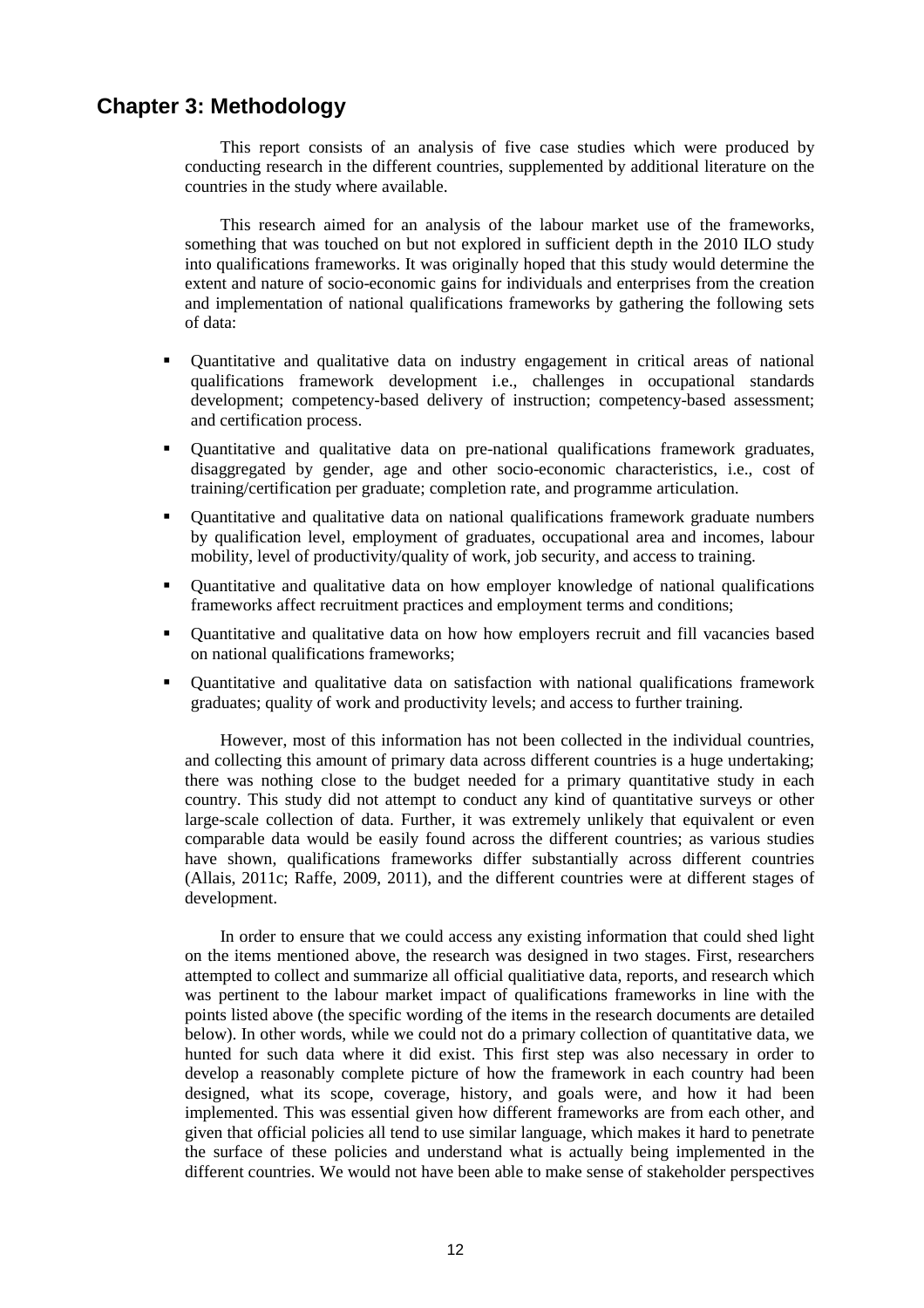without a picture of what each framework looked like. The second step then involved interviews with key stakeholders, to ascertain their views about the frameworks, and importantly, what counted for them as labour market success, and their analysis of the extent to which it had been achieved in each country.

This study was not an evaluation, nor is it strictly comparative. There were no baseline data to compare against, and it was impossible to develop fixed and clear evaluation criteria. For example, while increased labour market mobility is a key aim of many qualifications frameworks, measuring it is complex, and attributing causality to any increase or decrease in mobility even more complex—a rapidly growing industry or industrial sector may offer opportunities for more labour market mobility just because labour is demanded, regardless of whether the quality of training has improved or the transparency of qualifications has improved. It was also important to consider the implicit theory of change and rationale for the frameworks in question in their own contexts. Further, a key concern in the design of this study was not to overlook any achievements which were observed by stakeholders in the respective countries.

Thus, in each case, we attempted to analyze what it meant to have labour market impacts, what the ways were in which the qualifications framework could have impacted on labour markets, and what evidence could be found. Impact could include a diverse range of matters, such as, getting stakeholders together and building trust and relationships; improving educational standards; and improving qualification systems and pathways between and from qualifications. Impact may not necessarily be a strong effect; further, impact could be negative or positive. Previous researched suggested that in some cases, the qualifications frameworks with more 'impact' caused damage, while the framework which was seen as having least impact was the most successful (Allais, 2011b; Raffe, 2012). We attempted to separate out who was impacted on, and how. It remains difficult to isolate causal relationships, and in terms of broad contribution to policy this was particularly difficult; researchers were simply asked for their impressions, based on the interviews.

Researchers were asked to gather all pertinent quantitative and qualitative data and research from the qualifications agency or training authority, as well as other government agencies and ILO partners, containing information on any of the following:

- Any documentation or research that provides insight into employers' attitudes to graduates with qualifications on the qualifications framework, and any research that analyses factors influencing employers' hiring practices for mid-level occupations.
- Information about the qualifications framework: its structures and systems; the different organizations involved in it, and their respective roles; its relationship with the education and training system as a whole; an overview of its qualifications; its history. For Tunisia and Sri Lanka, researchers were asked not to repeat information available in the 2010 ILO case studies, but to provide additional information, or point out where information may be disputed, or where there have been new developments.
- Reports containing quantitative and qualitative data on industry engagement in critical areas of qualifications framework development i.e., challenges in occupational standards development; competency-based delivery of instruction; assessment processes; and certification process.
- Reports containing quantitative and qualitative data on graduates with qualifications dating from before the introduction of the qualifications framework, disaggregated by gender, age and other socio-economic characteristics, i.e., cost of training/certification per graduate; completion rate, and programme articulation.
- Research and reports containing quantitative and qualitative data on graduates who have obtained qualfications on the qualifications framework, including numbers by qualifications framework level, employment of graduates, occupational area and incomes, labour mobility, level of productivity/quality of work, job security, and access to training.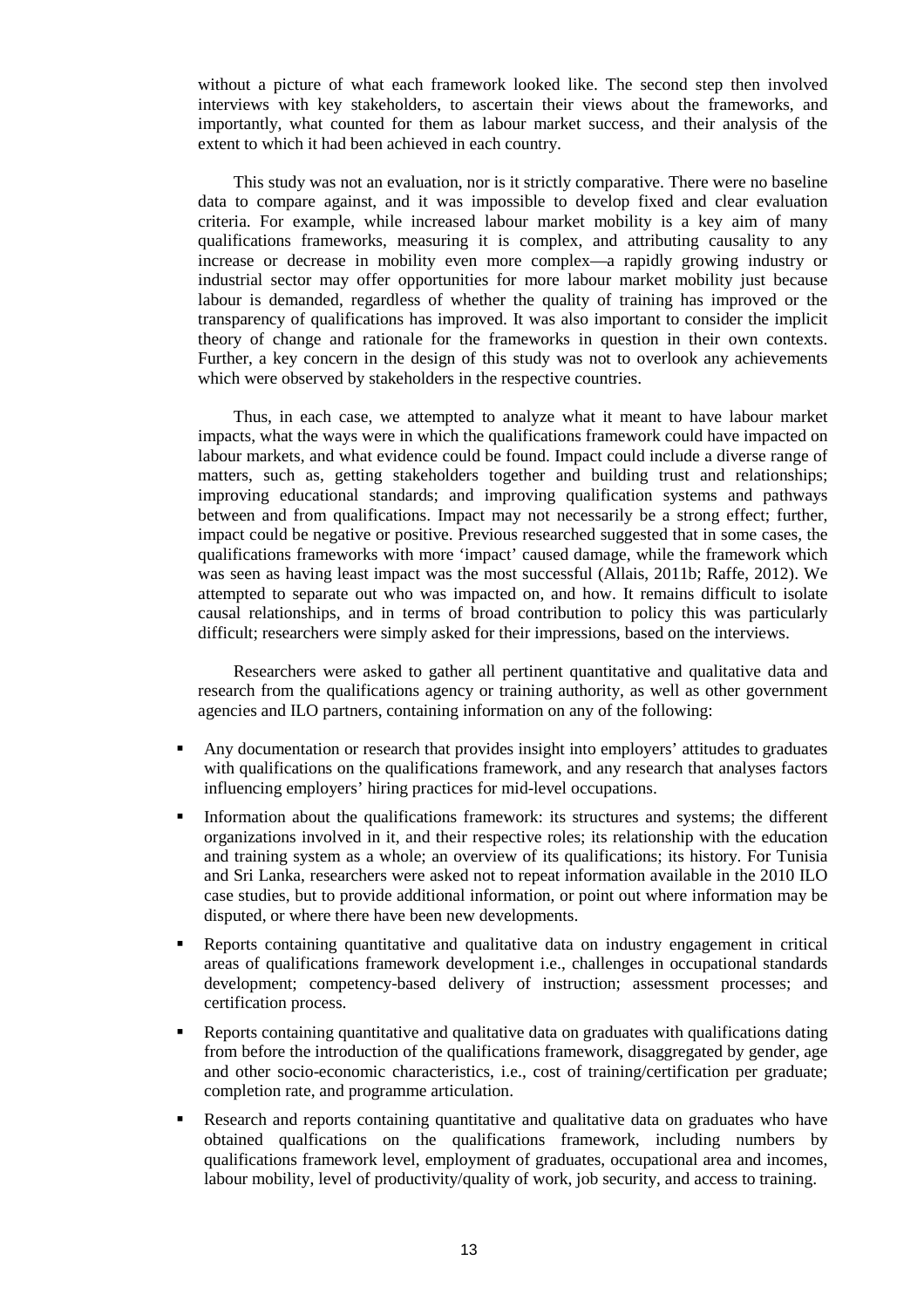- Research and reports containing quantitative and qualitative data on how employer knowledge of the national qualifications framework affects recruitment practices and employment terms and conditions.
- Research and reports containing quantitative or qualitative information on satisfaction with graduates who have qualifications framework qualifications, including analysis of quality of work and productivity levels and access to further training.

Our assumption was that much of this information would not be available in many of the countries. Nonetheless, our starting point was a concerted search for any of it which could be found, and which would then lay the basis for more in-depth insights to be obtained through interviews. Researchers approached official organizations in the countries, mainly government agencies but also other bodies, as well as conducting internet searches, and reading available literature, in an attempt to collate any information that was available in each country. We did not establish fixed evaluation criteria for each of the areas listed above, given the considerations already discussed. For example, while use of the qualifications framework in hiring practices would obviously be a key consideration with regard to the first point, the item was phrased more broadly to obtain as much insight as possible into the broader considerations of employers, in the hope that this would allow the researchers to make inferences about potential uses of the qualifications framework in the absence of hard data.

Researchers were asked to produce a first report on the history and nature of the national qualifications framework or national vocational qualifications framework in the country, including information on the nature of industry engagement in the development of qualifications, the skills and employment of graduates of technical and vocational education prior to the introduction of the framework, the skills and employment introduced through the framework, and employer knowledge of the new qualifications, including how they have affected recruitment practices. In order to make sense of this, researchers were also asked to obtain information about how the qualifications framework is expected to work and its evolution over time, descriptions about the roles of different organizations/institutions; and relevant background information.

Researchers then conducted interviews with some of the following individuals, depending on the specifics of the country in question: employers and employer organizations; trade unions; officers from the qualifications authority; leading government officials responsible for developing and implementing the qualifications framework (including members of ministries of education and labour where appropriate); members of task teams responsible for developing the qualifications framework; education and training providers; experts and researchers in the country; and officials from bilateral or multilateral agencies providing assistance on qualifications frameworks. Individual researchers developed schedules of interviews based on what was applicable in their countries, based on broadly agreed guidelines; researchers were given autonomy to shape the research and structure the report according to the logic of the framework in question and broader history of education and training in the country concerned. The exact number and designation of individuals interviewed is contained in each of the five case studies.

The countries selected were: Belize; the Democratic Socialist Republic of Sri Lanka (henceforth, Sri Lanka); the French Republic (henceforth, France); Jamaica; the Republic of Ireland (henceforth, Ireland); and the Tunisian Republic (henceforth, Tunisia). A single case study was produced for the Caribbean regional framework and the national frameworks in Belize and Jamaica.

The selection of cases was based on various considerations. Firstly, while the previous research included a range of countries, including many that were in very preliminary stages, all the countries in this study were selected on the grounds that they had established qualifications frameworks which were being further developed. Sri Lanka and Tunisia were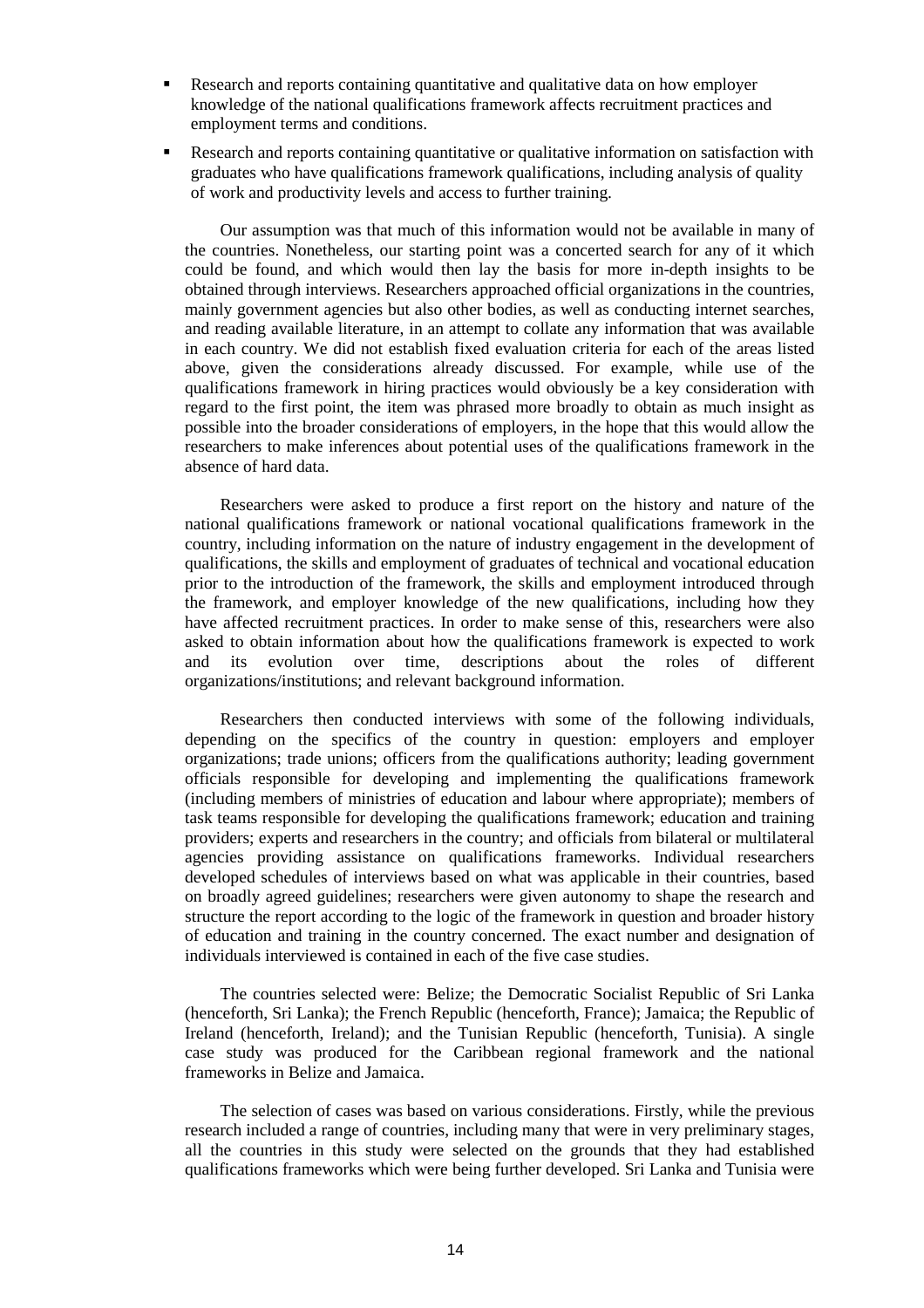selected to see whether in the five years since the previous study was conducted employers had started using the new system. France, Ireland, and Jamaica were selected as representing older frameworks, and the Caribbean region as a whole was selected as regional framework which is considered fairly well-established; to this end research was also conducted in Belize.

As with all research, this project had considerable limitations, and as such does not make any comprehensive or definitive claims about its findings for qualifications frameworks in general. Budgetary constraints severely limited the amount of time that was spent on each study. More time would have provided more nuanced and in-depth analysis. The case studies cannot claim to be comprehensive, but merely provide some insights and perspectives on the frameworks in the countries examined. The hope is to provide some empirical evidence about the extent to which qualifications frameworks have impacted on labour markets, directly or indirectly, in the selected countries, and analysis of what lies behind success or lack of it.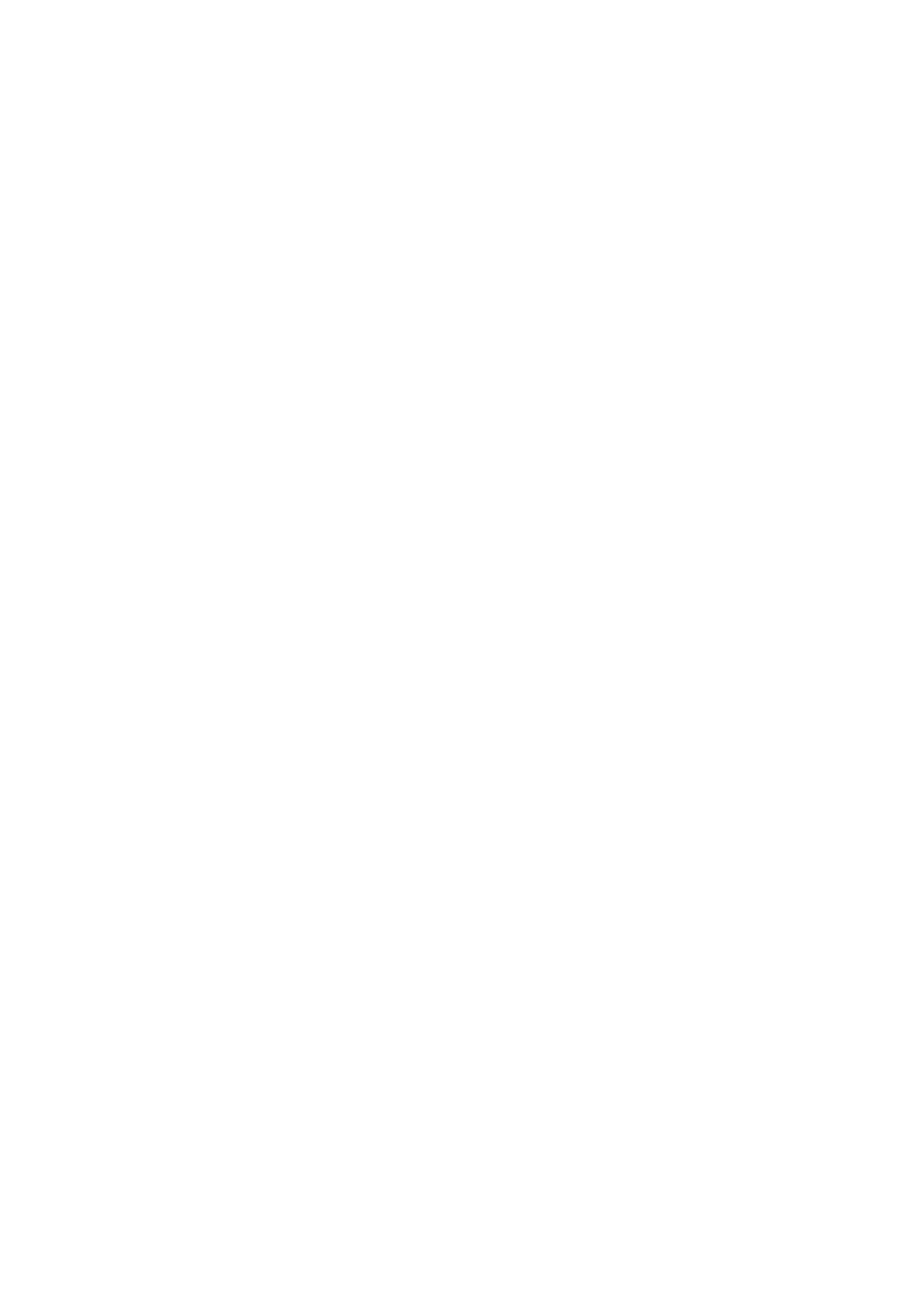## **Chapter 4: Overview of the frameworks in the study**

In order to evaluate the labour market outcomes of qualifications frameworks, it is necessary to develop some understanding of what exactly qualifications frameworks are in the different countries, how they have been designed, and the extent to which they are operational. One of the most striking findings of this research is how different the frameworks are in the six countries in the study. In order to make sense of the findings, and attempt to separate out issues, an overview of the different frameworks in the study is presented below. The countries are discussed in alphabetical order. This is followed by a discussion of some of the key differences and similarities that were found.

## **Belize, Jamaica, and the Caribbean Vocational Qualifications**

In the Caribbean many of the small island nations have frameworks of vocational qualifications, also known as NVQs, which contain the occupational standards against which TVET is offered in the various national systems. The two Caribbean countries in this study, Belize and Jamaica, have their own national standards, which are described as competency-based qualifications, and offered in their TVET systems. Some Caribbean countries, mainly Jamaica, have submitted their occupational standards to the regional framework of vocational qualifications, the Caribbean Vocational Qualifications, and have had them accepted as TVET qualifications for the region.

The regional framework in the Caribbean is different to other regional frameworks. Instead of being a 'meta-framework', or set of levels against which different countries in a given region can benchmark their qualifications, it is based on occupational standards developed by member states, mainly Jamaica. These are submitted to the Standards Committee of the Caribbean Association of National Training Agencies and the Regional Coordinating Mechanism for Technical and Vocational Education and Training for review, and are then forwarded to the CARICOM Council for Social Development for approval as regional occupational standards.

The regional framework has its origins in the CARICOM Single Market and Economy, through which governments in the region have tried to create greater economic integration and movement of people. In 1990 Ministers of Education across the region adopted a regional TVET strategy, and, building on attempts to align TVET in the region, in 2002 a Caribbean Vocational Qualifications Framework was officially adopted. In 2003 the Caribbean Association of National Training Agencies (CANTA) was created, to coordinate TVET in the region, including coordinating the framework.

The framework which was adopted had five levels, and was modelled largely on the Jamaican competency-based training initiative then underway. Initially it was intended to integrate education and training qualifications across all components of the education and training systems, but currently it contains only vocational qualifications. The bulk of the qualifications on the framework are at the lower levels.

The framework was intended to facilitate movement of workers in the region. The extent to which this is actually the case is limited by the reality that while all CARICOM countries officially subscribed to the framework when it was adopted in 2002, only five of the 13 countries have actually implemented the associated training, assessment, and certification systems required in order to have the qualifications awarded; of these five, two joined only in the last year.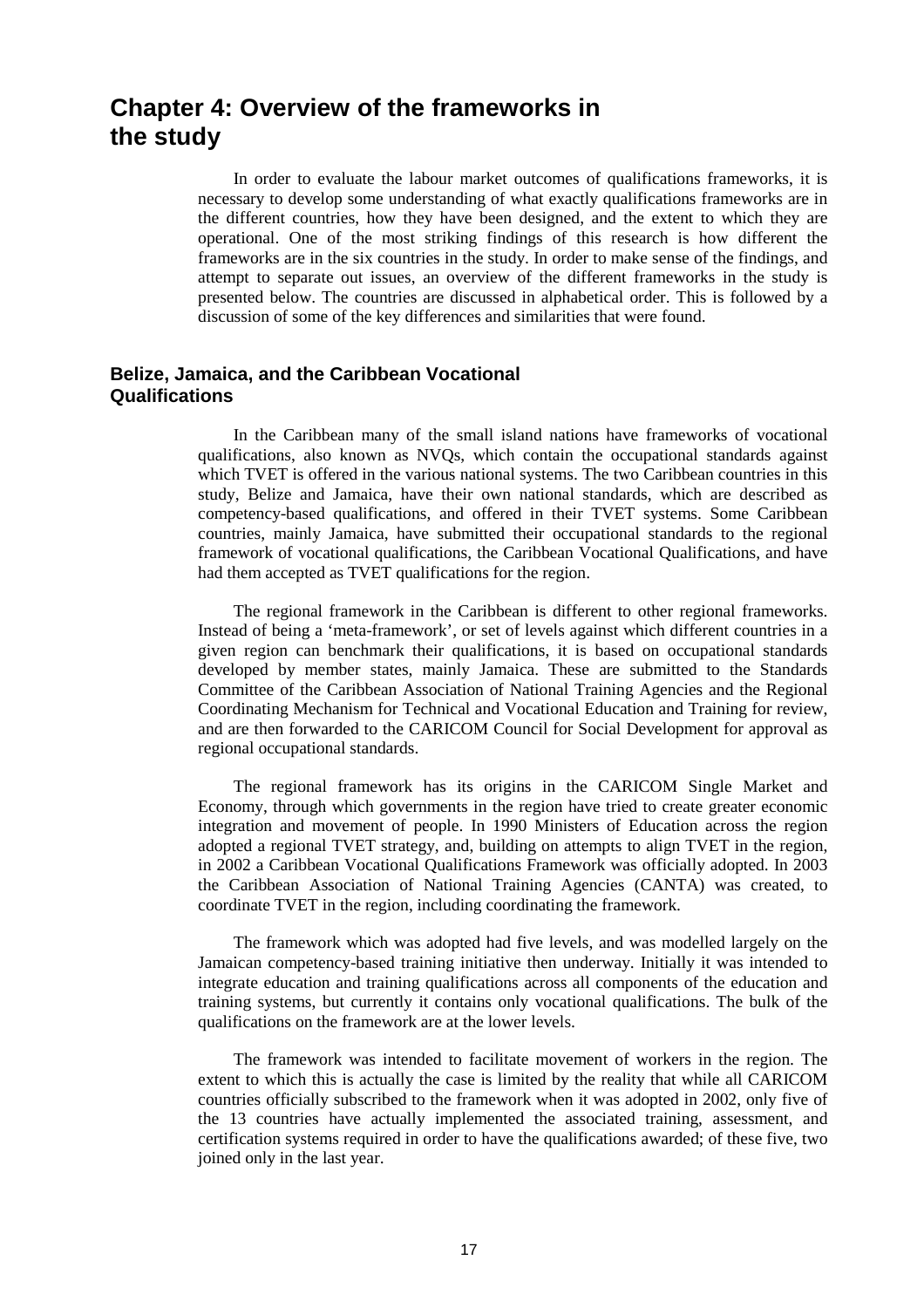There are now developments underway to create a comprehensive regional framework, the Caribbean Qualifications Framework, which will consist of eight levels, defined in terms of broad learning outcomes. In this context, countries are now also attempting to develop comprehensive national qualifications frameworks for their entire education and training systems.

Some specifics of the systems in Belize and Jamaica are discussed below.

Belize is a very small country, with a population of just over 331 000 people, with a GDP per capita of USD 4 619 in 2013, according to the International Monetary Fund (calculated according to purchasing power parity (PPP) the figure is USD 8 014 GDP per capita).

Belize has a system of national standards which are compiled into a national vocational framework of qualifications. Each qualification is a year long, corresponding to a particular level on the framework. The bulk of qualifications are low-level, mainly levels 1 and 2. The qualifications are mainly offered through six public institutes for TVET, which have boards that include employer representation. The institutes have to apply to the Ministry of Education, through its Employment Training and Education Services Unit, to offer specific NVQs. If approved, they receive funding to do so. Curricula and assessment are developed through the ministry, and not by the individual institutes. There is also some on-the-job training which is not aligned with the NVQs, although some is certified through international bodies. This small island state has a very small TVET system compared to its school and higher education systems (the ratio of learners in NVQs compared to higher, secondary, and primary schooling is 1 to 9, 1 to 23, and 1 to 84 respectively).

A National Council for TVET was created to oversee the system, and is responsible for the development of a National Human Resource Policy framework for TVET, as well as the assessment, certification, and award of NVQs, and monitoring of all TVET in Belize. The creation of such a body is a requirement for participation at a Caribbean level. However, it is a voluntary body without full time staff and an operational budget. The actual work is delegated to the above-mentioned Employment Training and Education Services Unit of the Ministry of Education.

Belize intends to develop a comprehensive national qualifications framework which covers all education and training in the country, which is the general trend in the region.

Jamaica is a larger country, but still small, with a population of just under 3 million, with a GDP per capita of USD 5 100 in 2013 according to the International Monetary Fund (USD 8 487 GDP per capita PPP).

Jamaica was one of the first countries in the Caribbean region to establish a national framework of vocational qualifications, in 1994. This early activity perhaps explains why most of the occupational standards for the regional qualifications framework were developed in Jamaica by the national bodies discussed below.

The Jamaican competence-based training system and associated qualifications used the Australian system as a model. Five levels were created, intended to correspond to five levels of employment. The idea was to have certificates at levels  $1 - 4$ , and diplomas and associate degrees at levels 3 and 4, and bachelor's degrees at level 5. In practice, however, higher education has not used the framework. There are about 500 occupational standards registered on the framework, the bulk of which are low-level (levels  $1 - 3$ ).

TVET is mainly offered through a network of public providers under an organization called HEART (which stands for Human Employment and Resource Training), which is the Vocational Training Development Institute of Jamaica. The initial standards for the NVQ qualifications were developed by HEART.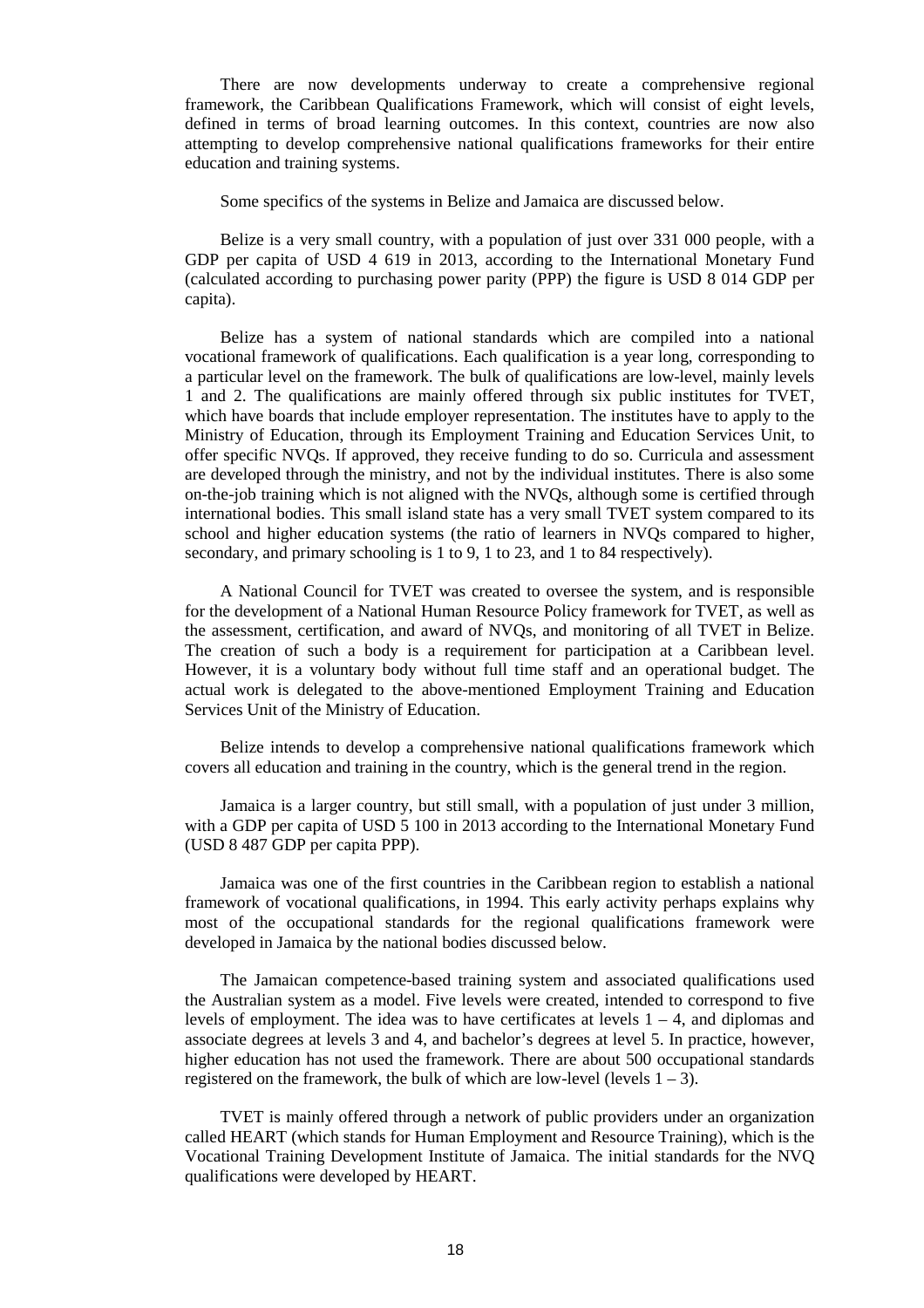Most of the organizations under HEART offer qualifications at levels 1 to 3, but one offers higher-level qualifications, some of which are accredited by HEART and some by the University Council of Jamaica. This institution also trains TVET instructors. Since 1994 HEART's role was expanded to that of a National Training Agency, which included managing and being funded by a national skills levy. At the same time, a National Council for Technical and Vocational Training was established under HEART. This body now oversees the development of standards for the competency-based qualifications, accredits training programmes and institutions, and awards the NVQs. HEART maintains responsibility for coordinating qualification and curriculum development teams.

In other words, HEART has two components: it is a network of providers, and it is the authority responsible for managing the qualifications framework and quality assuring providers. These two areas of responsibility are separated into different components of the organization.

Employers are active board members of HEART, although their participation in standards development seems to be uneven.

Workforce development institutions are being established in collaboration with employers, the universities, and the University of Technology Jamaica, to offer higher-level qualifications in specific sectors. The universities and the University of Technology do currently offer some TVET programmes, but they are not based on the NVQs.

Jamaica is intending to develop a comprehensive national qualifications framework covering all parts of the education and training system.

#### **France**

In terms of its qualifications system, the main theme from France seems to be continuity, strong general education, and a regulated labour market, with new challenges because of an emerging two-tier labour market.

France, with its population of just over 60 million people, is the fifth largest economy in the world by size of GDP, and second largest in Europe after Germany, with a GDP of USD 2.7 trillion and GDP per capita of USD 44 009 in 2013 according to the International Monetary Fund (USD 39 813 GDP per capita PPP). France probably has the most functional framework in this study, because what it now recognises as a qualifications framework, the National Register for Professional Certifications (Repertoire National des Certifications Professionnelles) is largely the same qualification system that has been in place in France for further education and training since the early 1970s.

France was not considered one of the 'early starters' in the first literature describing the development of qualifications frameworks, perhaps because its systems were different from those of the English-speaking countries in which the term qualifications framework emerged. Nonetheless, the French framework is now considered an established one. The principles of the French framework have some commonalities with the goals of the frameworks which emerged in English-speaking countries, and which many countries adopting qualifications frameworks have tried to obtain: a degree of equivalence between upper secondary qualifications for academic and vocational programmes; a notion of occupational standards or occupational competence accepted by social partners; the possibility of obtaining any qualification listed in the register of qualifications through assessment of prior learning and experience; and, most importantly for the purposes of this study, a clear and accepted relationship between qualification levels and employment levels. As will be seen below, these features have emerged over time, with incremental developments that could be compared to the Scottish framework discussed in the 2010 ILO research. On closer examination some of the apparent similarities with other qualifications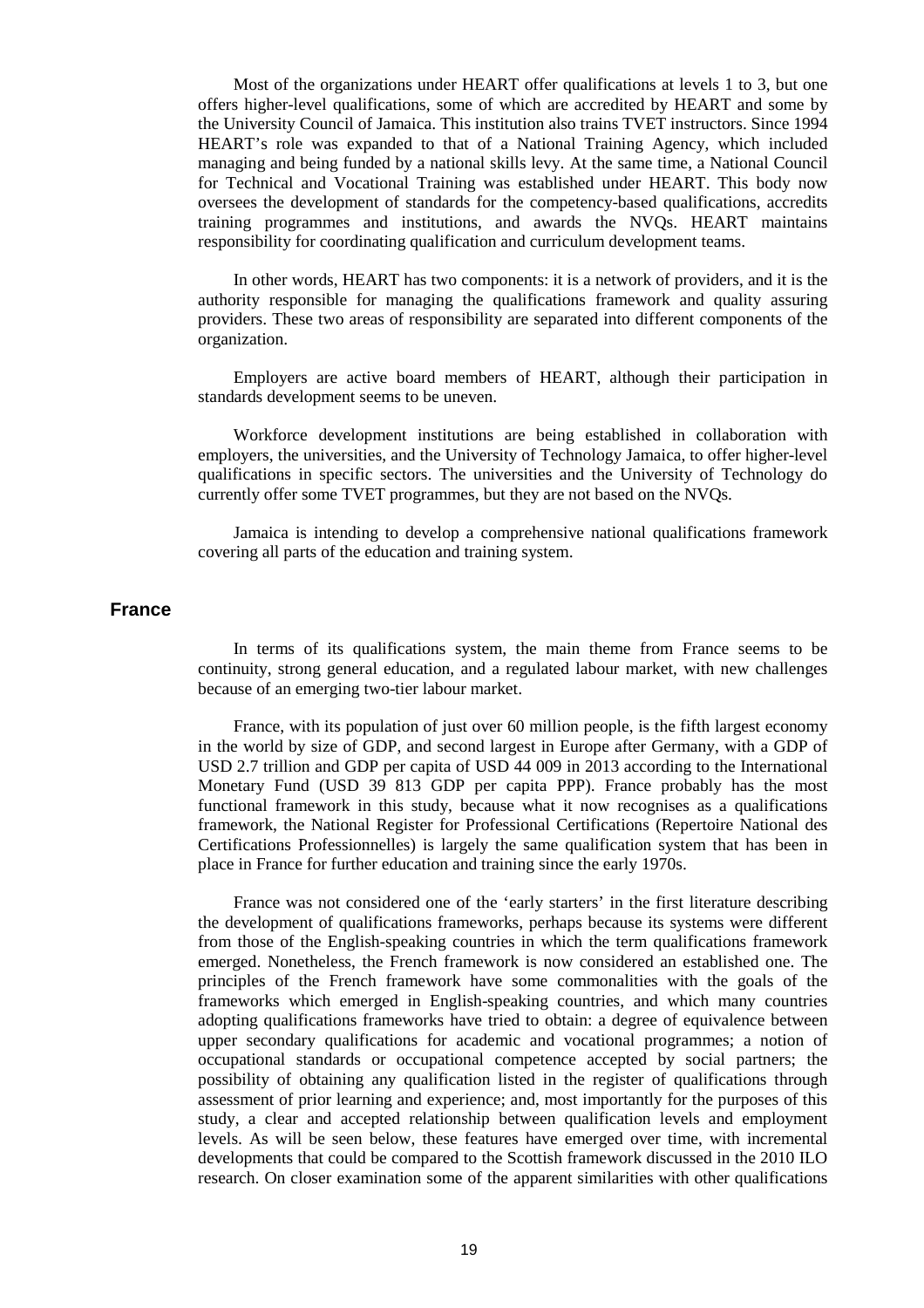frameworks may be less similar with the qualifications framework in English-speaking countries than appears to be the case at first sight, as what underpins this framework is strong provision of vocational education that contains a substantial amount of general education; broadly defined occupational standards; and labour market regulations which have favoured workers. These factors may be key aspects that have made the system work in the past—and the last in particular is threatened by an emerging two-tier labour market.

The National Register for Professional Certifications has five levels on which are included all qualifications from senior secondary education upwards, although many higher education qualifications have not yet been included. The Register plays an important role in bringing together education and work. It also plays a role in the governance of vocational and professional education and training. The National Register is overseen by a structure called the *Commission National de la Certification Professionnelle* (National Commission for Vocational Qualifications) or CNCP.

The creation in 1965 of a technical baccalaureate can be seen as the first step in creating a relationship between general and vocational education. Technical and vocational education were officially put on par with general education. Since 1808 general education had led to the prized baccalaureate, which gave access to higher education (Cam, 2001). This is why the creation of a technical baccalaureate was significant. The technological baccalaureate later replaced the technical baccalaureate, continuing a tradition of a substantial component of general education, signalled in the fact that 80 per cent of students continue with their studies (Bouder & Kirsch, 2007). This tradition of general education within vocational education perhaps has facilitated a stronger degree of comparability across different sectors of the education and training system than is found in many Englishspeaking countries.

Currently, as in many countries, in France it is compulsory to go to school until 16 years of age. At this point learners have a choice of three certificates, all of which are titled baccalaureats. While there is a generally perceived hierarchy of these qualifications, (Cam, 2001) they are all substantive and formally equivalent qualifications, and can all lead to some further or higher education, although with different pathways and with, inevitably, the more prestigious trajectory (higher education) leading from the most academic of the three qualifications. For those taking the technological baccalaureate or the vocational baccalaureate the common trajectory is two-year courses focused on specific areas of work.

In 1969 a grid of 'training levels' was adopted, with the explicit aim of linking the education to the workplace. While duration of education was important here, the levels were anchored against definitions of staff in work situations, which were then linked to qualifications. This, as Bouder and Kirsch (2007) point out, was circular: the levels of work were defined according to the levels of education usually required for work at that level. Nonetheless, it seemed to work. These levels also formalized what is often seen as one of the important roles of a qualifications framework - comparison across general and vocational education.

A law was passed in 1971 which emphasized the right of employees to training and the obligation of employers to finance training, as well as the importance of training for unemployed people. In 1972 the Technical Accreditation Commission of Technological Qualifications (*Commission technique d'homologation des titres et diplomes de l'enseignement technologique*) was established to maintain a list of accredited qualifications and diplomas, which automatically included diplomas delivered by the Ministry of Education. This brought qualifications across different sectors of the education system into the same set of qualifications. These qualifications were, in many cases, defined by broad occupational standards which were linked to occupational fields, and which had been agreed on by social partners and were directly related to employment at specific levels, with specific expectation of remuneration and employment conditions.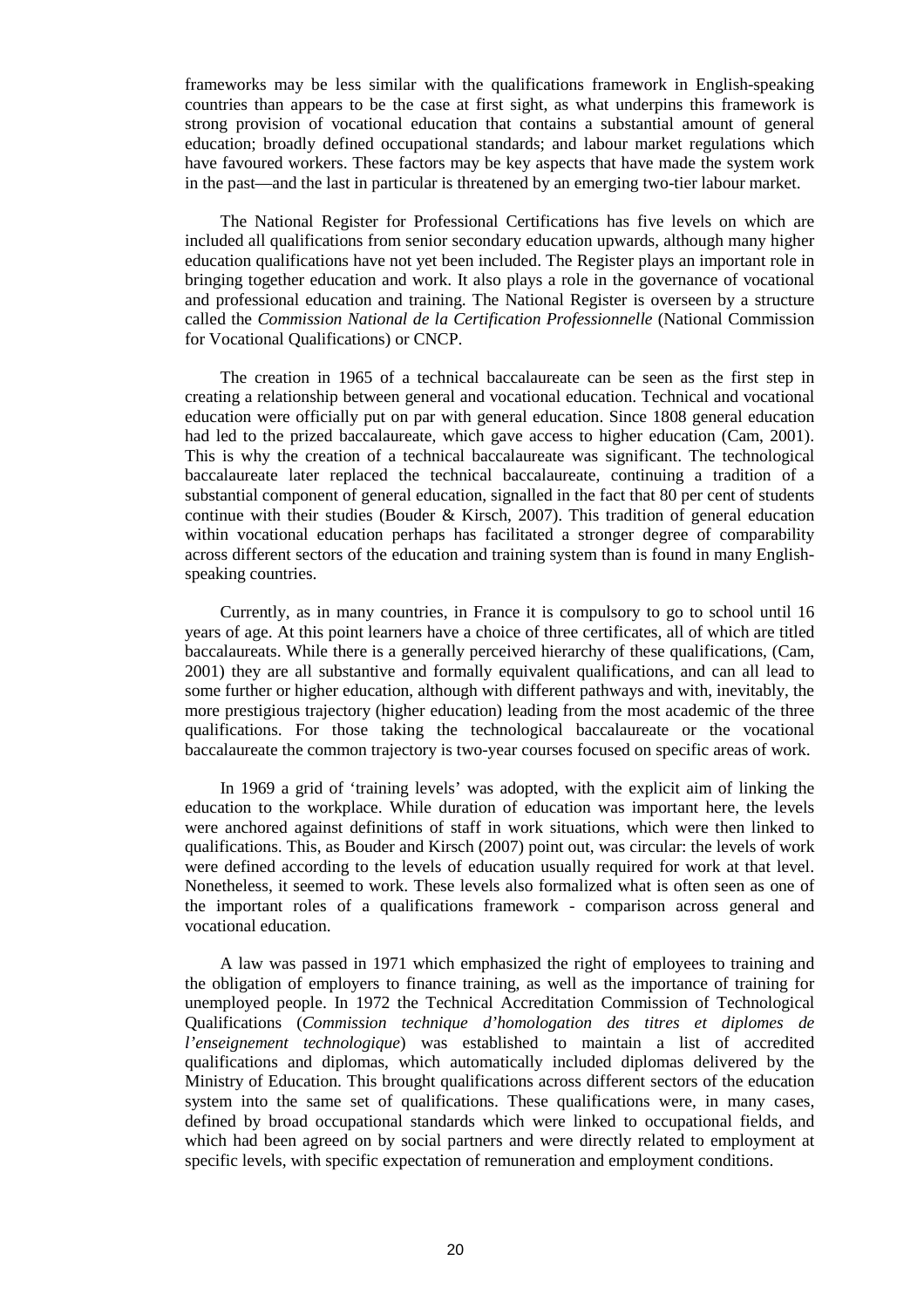In 2002 this commission was replaced by the National Commission of Vocational Qualifications (*Commission nationale de certification professionnelle*). The new Commission had the job of improving the legibility of diplomas at the national as well as the European level. So, the introduction of the qualifications framework in its latest form was driven by the harmonization of the French system with the European one. The 2002 French Social Modernization Law extended the device that had already been in existence for many years for the Ministry of National Education, Ministry of Employment, and Ministry of Agriculture, three large departments which each have a large number of certifications. Through the creation of the National Commission for Vocational Certifications, the 2002 law has extended the scope of the system to other ministries. The National Registry for Professional Certifications is considered as the national reference point for the European certification framework at the French national level.

Thus, the basic five level structure which has been in existence since 1969 was used in 2010 to align French qualifications to the European Qualifications Framework, and is officially now the French national qualifications framework. The language of knowledge, skills, and competences which was adopted in the European Framework is seen by some researchers as originating in the French system, and has certainly been compatible with how that system operates. Others suggest that the language of learning outcomes has been a shift in French policy, although what exactly this shift means and what its impact is remains unclear. Correspondence between the French and the European levels has been established but there are still inconsistencies between the two; in particular, in the French grid Master and Doctorate are at the same level, unlike the European one which classifies them respectively at level 7 and 8. Moreover, in the European grid there are two levels (2 and 1) below the lowest level (5) of the French grid. Because in France the lowest level is the first one protected by collective agreements adding more levels below it would mean opening room for the 'low skill, low pay' recruitment processes, something trade unions oppose.

For reasons stemming from the transition from the previous system (between 1972 and 2002), two grids were used until a recent date in spite of the order issued setting up the new framework. Certifications issued by the French ministries of education and higher education used a grid dating back to 1967 based on the duration of the studies. Other certifying bodies used the inter-ministerial grid drawn up in 1969 to classify certifications in relation to the level of autonomy and responsibility in a work organization.

Through participation in the Bologna process, there has been change to the higher education structure in France. The previous structure was fragmented, and has been changed quite substantially (Malan, 2004). One consequence has been that non-university higher education has become closer to university higher education (Witte, van der Wende, & Huisman, 2008). The implementation of the Bologna process recently led to abandoning references to the 1967 levels of studies for the European licence, master and doctorate system. In 2009, the French ministry for education decided to abandon the 1967 grid. Reflections have been under way for several years to adapt the French grid to make it more compatible with the European framework. It seems, however, that this process is going to be long and complex and to date an 8 level grid has yet to be elaborated. The current qualification framework used in France refers back to the 1969 grid.

All of this takes place in a labour market and economic context which, while good by the standards of much of the world, is growing in insecurity. Since the 1980s the economy has grown only slowly, and currently unemployment stands at an all time high of 9.2 per cent. Because high unemployment has been attributed by many policy makers to overly rigid labour legislation, reforms since the late 1980s have fostered a labour market with a dual nature: protected permanent or open-ended contracts in which the majority of workers were employed, and far less protected fixed-term contracts, existing in parallel. While fixed-term contracts cover around 12 per cent of workers in the private sector, they have increased dramatically over the past 20 years, and now represent the most common form of entry into employment for young people. The protection afforded to people under short-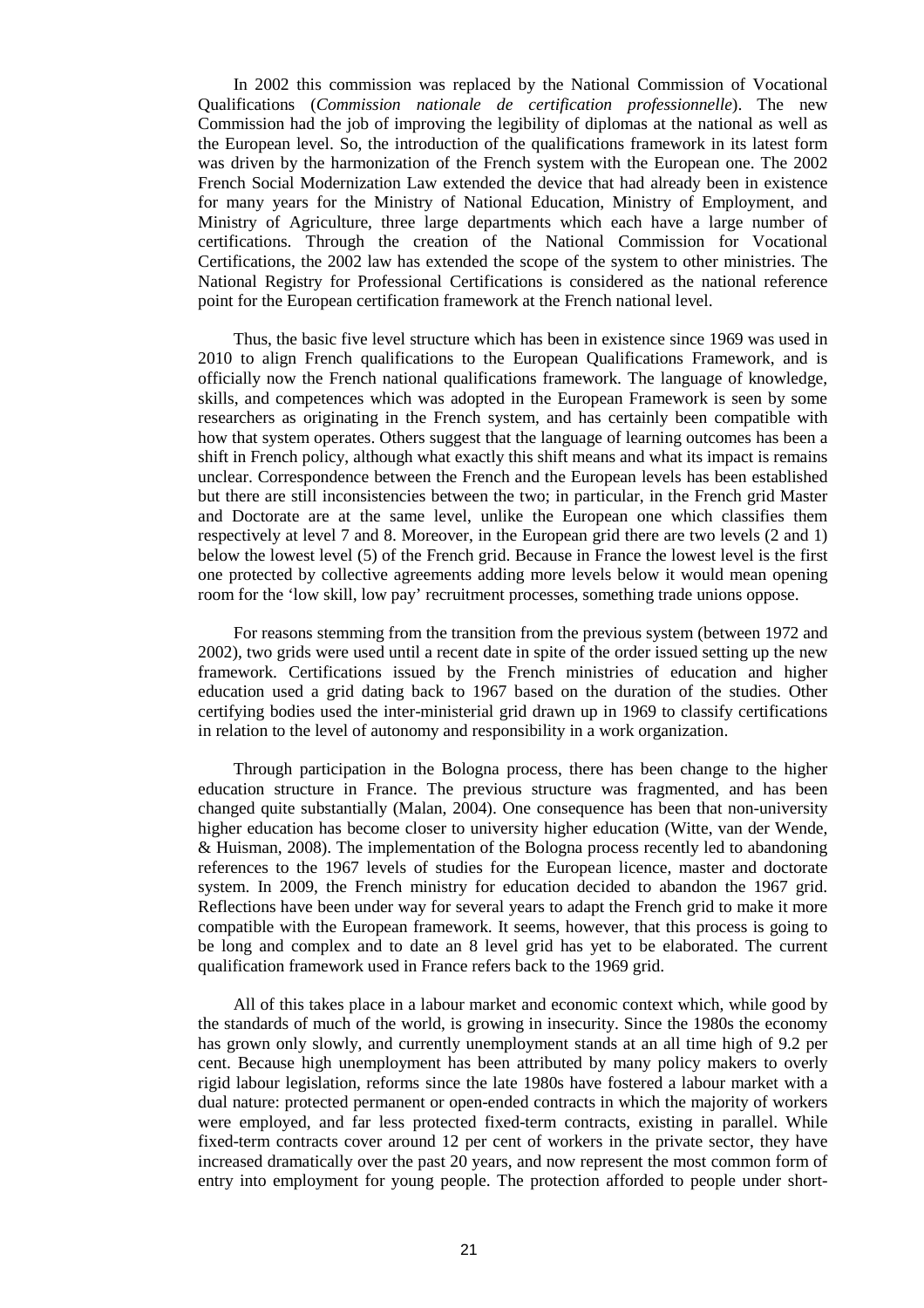term contracts has declined dramatically, while the protection associated with long-term jobs has been reduced slightly. This is likely to create challenges for the qualification system.

#### **Ireland**

The main theme emerging from our study of the Irish National Framework of Qualifications is change, primarily in terms of institutional configuration, but to some extent in terms of the rules and organization of the framework itself. The framework as it currently stands has been through a number of iterations, with the most recent in 2012.

Ireland has a population of just under 5 million people, with GDP per capita of USD 48 608 in 2013 according to the International Monetary Fund (USD 44 663 GDP per capita PPP).

A key driving force behind the creation of the framework in this country has been an attempt to create more coherence in further education and training, which was fragmented, and encompassed a wide range of different types of programmes, providers, and award systems, as opposed to schooling and higher education which both had a strong tradition of nationally recognized certificates and award bodies. Over the past century various programmes and interventions had emerged attempting to smooth the transition from school to work, and attempting to improve the skills of job applicants. A series of different organizations emerged, and were merged, reorganized, and reconfigured over the years. In the early 1990s numerous projects emerged attempting to prepare out-of-work young people for the workplace. Having credentials for the training young people were receiving was seen as important, but none of the existing qualifications seemed appropriate. Various processes culminated in the formation of an Awards Body for vocational awards—the National Council for Vocational Awards, established in 1991 to provide certification for the further education and training sector. It was this council which first developed a ladder of qualifications, in an attempt to bring some coherence to the fragmented provision within further education and training. This ladder of qualifications, with its notion of modules that could be accumulated, laid the groundwork for the qualifications framework.

However, there was still fragmentation: there were at least four other bodies recognized to issue awards at the same levels. The qualifications issued by the Council did not always articulate with those issued by other structures also located in further education and training. So, in 1999, an act was promulgated which created a single body to make awards for further education and training, in the process merging or subsuming the various existing bodies. This act also created a Qualifications Authority, to establish an overall framework which would link further education and training to the rest of the education and training system; there had also been some changes to the bodies responsible for higher education.

So, by 1999 there were three awarding bodies (for schooling, further education and training, and non-university higher education respectively), and a Qualifications Authority. The universities issued their own qualifications, but a Quality Board was established for them in 2002. While some coherence had been created within further education and training, there were problems with articulation.

In 2003, the ten level National Framework of Qualifications was officially introduced, as a comprehensive framework encompassing all education and training in the Republic primary, secondary, and higher education. A key rationale for the framework is to make qualifications easier to understand, and to improve how they relate to each other.

The next major change occurred in 2011, and involved reform and reorganization of the providers of vocational education. Until then 33 Vocational and Educational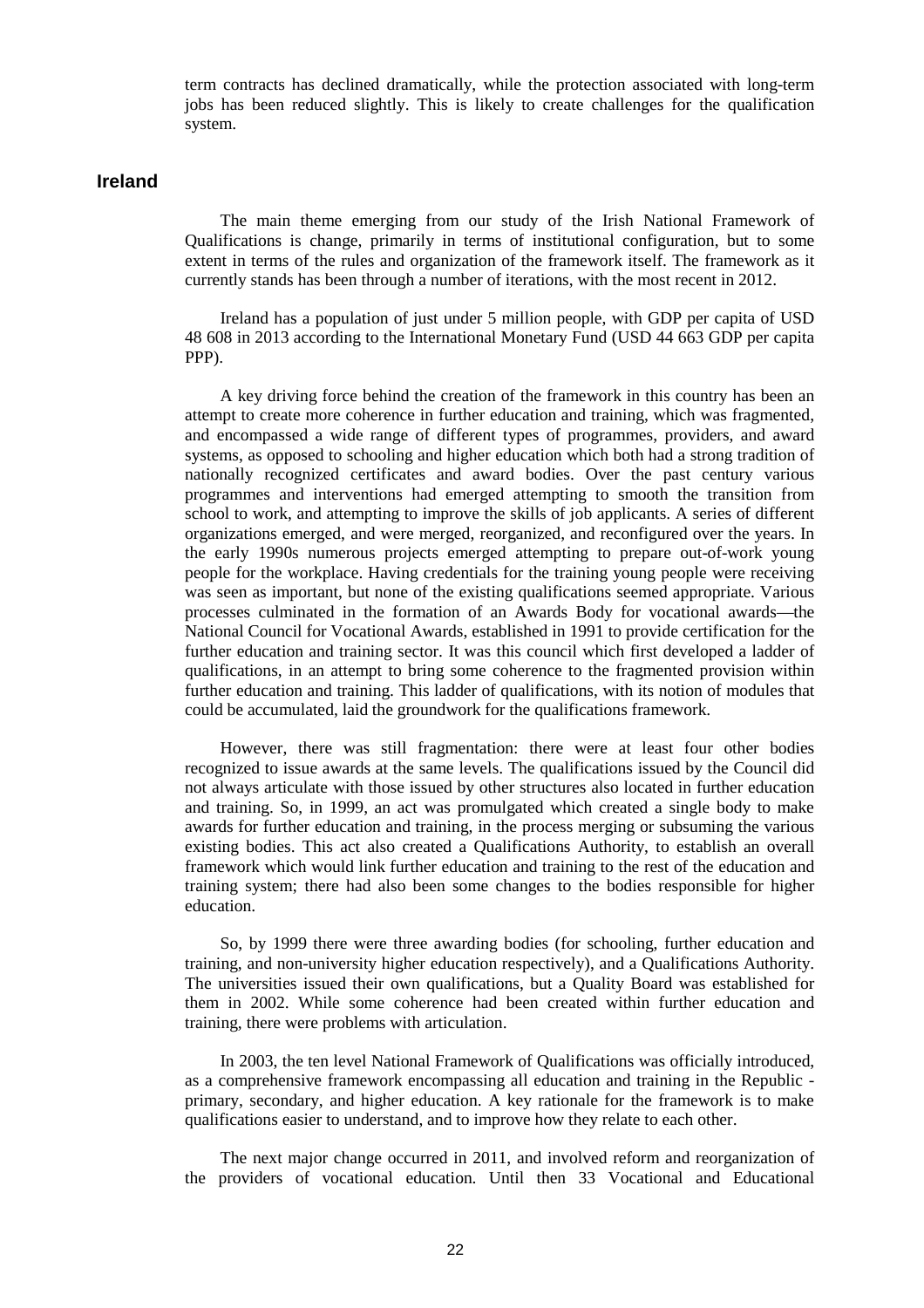Committees had been the main public providers. They were merged and reconfigured into 16 Education and Training Boards. The other large provider, which organized a network of provision for certificates mainly at levels 3-6 on the framework, was also reorganized at this time, and a new organization was created with the responsibility of funding and coordinating further education and training programmes.

A new awarding body, Quality and Qualifications Ireland was created the following year (November 2012). This is the key body in terms of the framework, and was created in 2012 to replace four previously existing structures (the Further Education and Training Awards Council, the Higher Education and Training Awards Council, the National Qualifications Authority of Ireland, and the Irish Universities Quality Board).

The main role of Quality and Qualifications Ireland is to maintain and develop the qualifications framework and oversee the quality assurance of providers. This includes the development of a register of all programmes that lead to awards on the framework. These functions are prescribed in detail through its constituting act.

Another important and recently created body is SOLAS, the authority for further education and training. This body, created in 2013, is mandated to focus on planning, funding, and developing an integrated further education and training sector.

A crucial element of the Irish National Framework of Qualifications is the *award*—a term signifying either a qualification or a recognized part of a qualification awarded by relevant awarding bodies in Ireland in recognition of a specific range of learning outcomes achieved. The National Framework of Qualifications sets the overall standards of awards, together with the measures taken by the awarding bodies and programme providers to build and monitor their quality (Mernagh, 2011). Award standards are expressed in terms of learning outcomes. They were developed within further education and training, and apply there—from levels 1 to 6 on the framework. Each level has a set of 'standards of learning otucomes' that are expected of a learner at that level. These include two statements about knowledge, two about skill, and four about aspects of competence. This makes for a relatively complex system containing a grid of 80 cells.

Currently the newly established Quality and Qualifications Ireland is maintaining and developing them in terms of four award types. The four types of awards were introduced with the 2012 reform: major awards (16 types of qualifications), minor awards (components of qualifications), special purpose awards, and supplemental awards (top up or refresher in addition to existing qualifications). Existing qualifications will be deactivated by the end of 2015, although in practice many of these qualifications will be revised, not replaced.

Quality and Qualifications Ireland has processes for establishing whether a new qualification is needed or not, and supporting the development of standards for new qualifications, particularly those indicated by bodies such as the Expert Group of Future Skills Needs.

The various reforms leading to what is now Quality and Qualifications Ireland and the Irish Framework of Qualifications have all been contested and criticized—which is to be expected given the number of changes. An internal review conducted in 2009 by the then Qualifications Authority Ireland suggested that the framework was succeeding in improving knowledge of the qualifications system, creating stable qualifications which were trusted, influencing curriculum and pedagogy, and creating new opportunities for progression. The study also aknowledged challenges, including confusion about the equivalence of qualifications at the same level, differing expectations of qualifications that gave licenses to practice in professional and occupational contexts, and limited employer awareness of the framework. It was hoped that the most recent changes would address these concerns.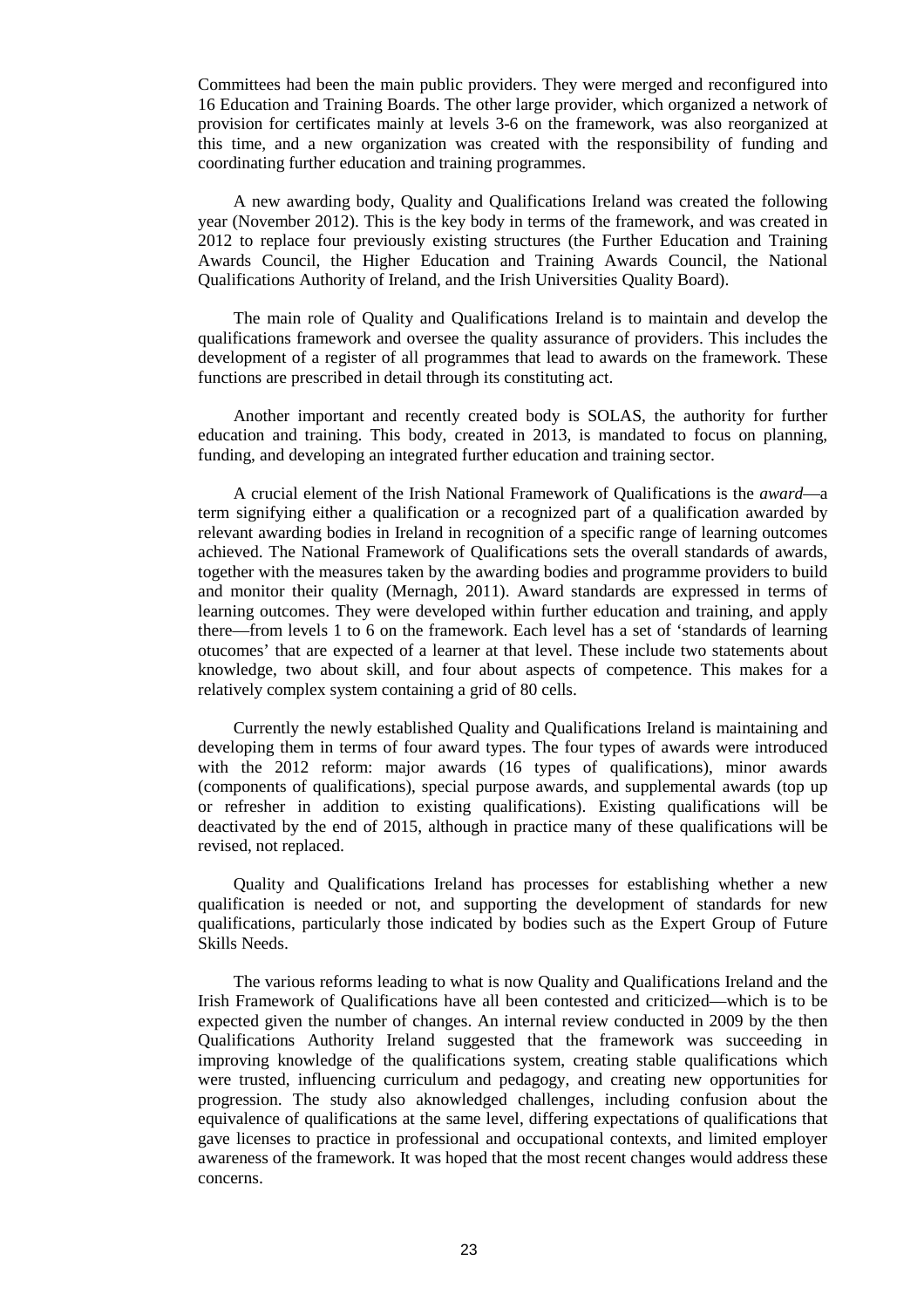The context for the recent changes is serious economic problems. Ireland was severely affected by the recent global financial crisis, with GDP falling in real terms between 2008 and 2010, and the economy contracting. Unemployment rose accordingly, although with some exceptions, particularly in information and communications, education, and health. The greatest decline was experienced in construction.

## **Sri Lanka**

Sri Lanka has a population of 20.5 million, with a GDP per capita of USD3 204 in 2013 according to the International Monetary Fund (USD9 583 GDP per capita PPP).

The National Vocational Qualifications Framework (NVQF) in Sri Lanka currently encompasses a large component of the TVET qualifications on offer in the country. Although TVET is a relatively small component of the education system, there is a large array of programms available, offered through a bewildering diversity of types of providers which are in turn regulated by various different public institutions. The framework of vocational qualifications, or NVQs, was created in 2005 in an attempt to create some coherence. The history of TVET in Sri Lanka is important to understanding the current system and dynamics.

Maurer (2012) describes this history since colonial times. From 1859 onwards, missionaries opened more than 100 industrial schools all over the island, which mainly offered training in agriculture and craft to disadvantaged youth. This gradually shifted, and a focus emerged on preparation for public service. In 1893, the Department of Education opened a technical college in Colombo, which included an academic curriculum designed to train employees for the upper echelons of the public works departments and emerging industries. Maurer goes on to describe post-independence governments as not taking TVET particularly seriously, so that by 1976 only 0.4% of all students were enrolled in TVET, which at that time was the lowest share in Asia. However, after this training programmes started to increase, coinciding with a growing economic demand for skilled personnel and rising wages for employees formally trained at crafts and technician levels. And in 1994, with a new government whose core electorate was rural, a focus on TVET increased, with the creation of the Vocational Training Authority, under which a large number of training agencies were concentrated, and started to offer public vocational training programmes and basic education to rural unemployed youth. About 200 Rural Vocational Training Centres were opened within three years, a very significant public investment which, Maurer argues, was contrary to the donor advice and support Sri Lanka was receiving at the time, but worked well because of the public investment, the demand from rural youth for additional education in the context of highly selective higher education, and absorption of the youth who were trained by an economy sustained by import substitution policies. This public investment in provision, as is discussed below, continued.

The Vocational Training Authority remains significant as the largest public provider, with a network of about 400 training centres, through which most of the TVET programmes against qualifications at levels  $1 - 4$  of the NVQs are offered. The numbers of these training centres has increased substantially over the past ten years—there were only 31 in 1995. This body was located within the Vocational Training Division of the Ministry of Youth Affairs and Skills Development, although recent ministerial restructuring has changed this arrangement. The NVQF is located in the same ministry. Within the Ministry of Youth Affairs and Skills Development, the institution responsible for the framework is the Tertiary and Vocational Education Commission. Like the Vocational Training Authority, this Commission falls under the Vocational Training Division of the Ministry. The Commission was established in 1990 with a governing body of 15 members, 10 of whom represent employers. The Commission is responsible for quality assurance of providers and certification of TVET programmes, and also maintains a Labour Market Information System. Private providers need to be registered with the Commission. While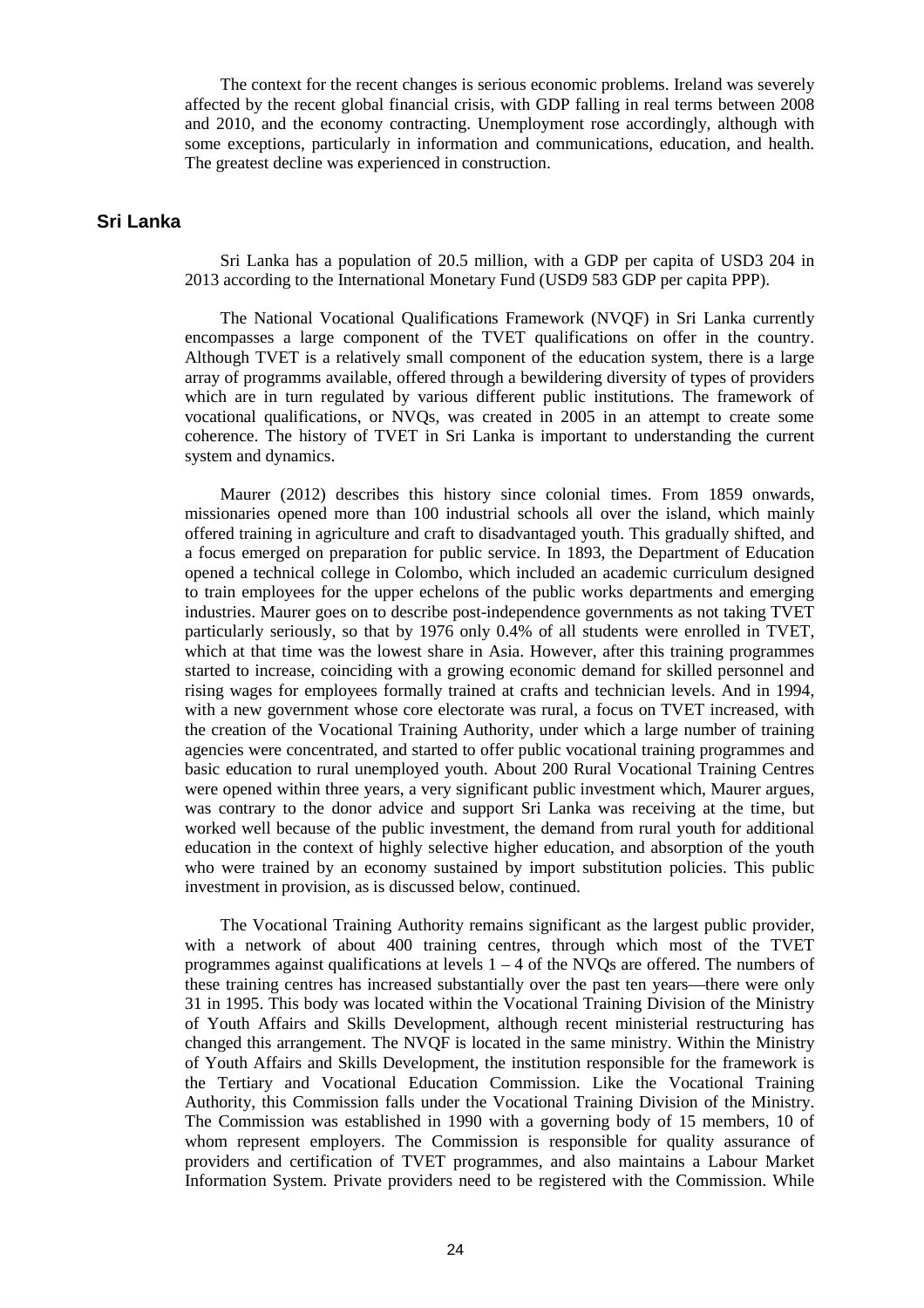there are still multiple ministries involved in the delivery of TVET, there seems to be increased coordination.

Another significant institution in relation to the NVQF is the National Apprenticeships and Industrial Training Authority, which oversees the training of apprentices, including the development of standards for apprenticeships, the training of assessors, and the conducting of assessment and national trade tests. This Authority also issues apprenticeship certificates.

Also under the same ministry, through its Department of Technical Education and Training, are 38 technical colleges. The Ministry has also other divisions responsible for youth development, small business development, infrastructure, and skills development. It also houses institutes offering vocational programmes which are not NVQ programmes.

NVQs at levels  $1 - 4$  are primarily offered through the public training centres under the Vocational Training Authority. NVQs at levels 5 and 6 are offered by 9 Colleges of Technology, which, as mentioned above, fall under the Department of Technical Education and Training, which is also under the Ministry of Youth Affairs and Skills Development. There is a process to establish university colleges, under the same department, as well as more Advanced Technological Institutes—there are currently 12—under a different ministry, the Ministry of Higher Education. NVQs at level 7, the highest level, are offered through the University of Vocational Technology, which was also recently established, and has developed and expanded.

The NVQs are supposed to be the standards against which all provision takes place. The first 45 standards were developed by the National Institute of Teacher Education, which is now the Faculty of Training Technology in the University of Vocational Technology. Standards are now developed by the Technical and Vocational Education Commission, except for apprenticeships, in which case the National Apprenticeships and Industrial Training Authority develops standards through sector specific committees. Standards are then endorsed by the Technical and Vocational Education Commission. The original standards, developed through grant funding, have not been revised. Some have not been used, but numbers were not available. For level 7 the University of Vocational Technology develops the standards and the associated curriculum for the programmes that it offers.

A third ministry with some role to play is the Ministry of Higher Education. The Ministry of Labour does not seem to have a major role, although it does run some training programmes.

The NVQF can be seen as intended to create coherence in three main ways. One is by having levels on the framework, so that different qualifications can be placed on the appropriate level. In this regard, there are some provisions for benchmarking qualifications, and therefore some, although limited, progress in terms of relating different qualifications (non-NVQ qualifications) to the framework. The second is by having competence-based TVET qualifications which, it is hoped, all TVET provision will happen against. This has happened to some extent, predominantly in the main public network of TVET providers, and mainly at levels 1 to 4 of the framework. Standards developed are accompanied by specified curricula and other centrally developed prescriptions. The third way in which the framework is intended to build coherence is by a system of provider registration and accreditation against the competence-based qualifications. This has been implemented to some extent, although primarily for qualifications at levels 1 to 4. While registration with a statutory agency—the Tertiary and Vocational Education Commission—is a requirement, in the new National Human Resources Employment Policy, the government has recognised the need to improve quality assurance systems for training organizations. And, as noted above, the bulk of provision happens through the training centres which are directly under the Vocational Training Authority.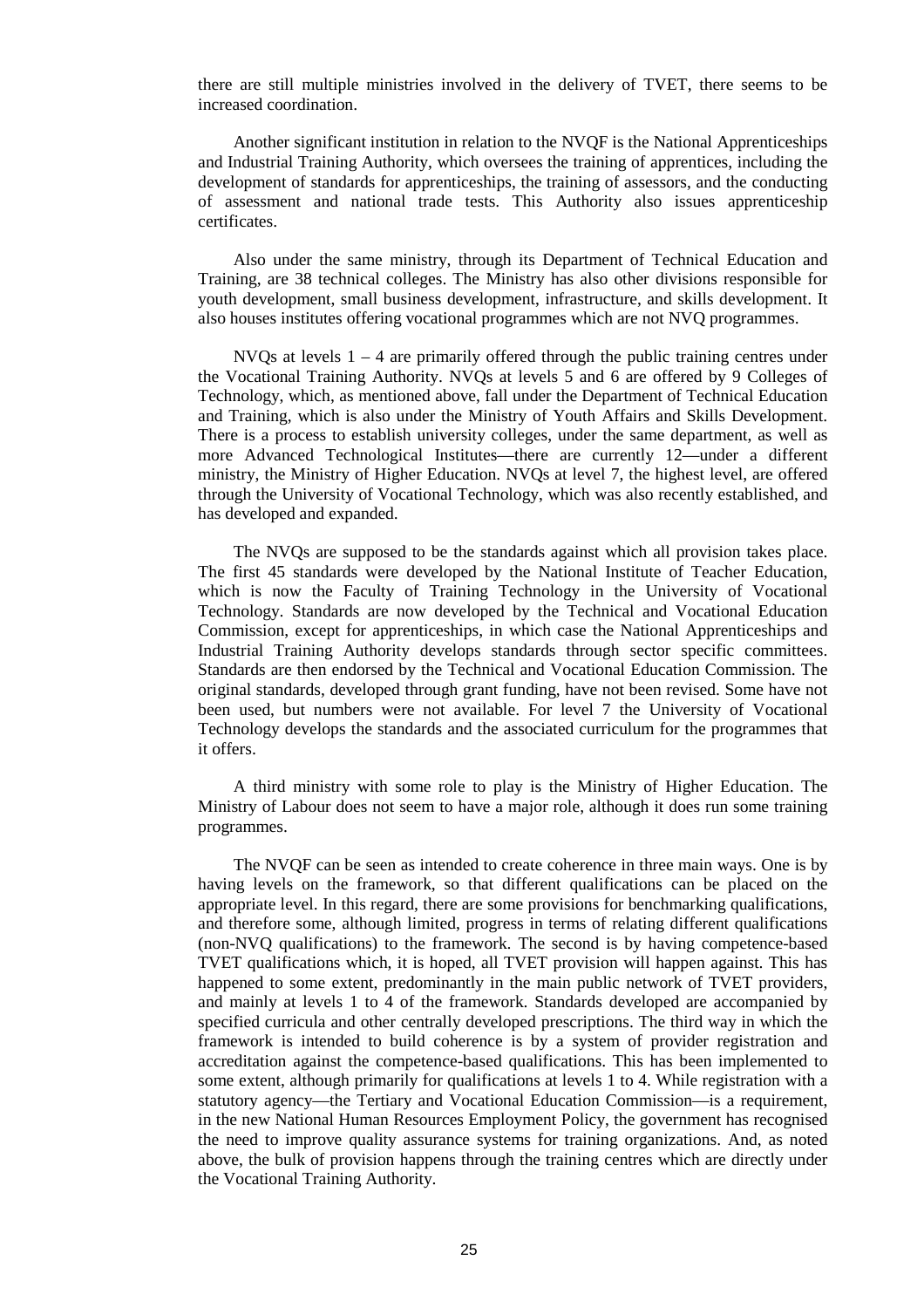What currently exists in Sri Lanka, then, is a framework of seven levels, containing a set of qualifications that a fair amount of (mainly public) TVET provision now relates to, with some mechanisms for 'benchmarking' non-NVQ qualifications against the framework. The 7-level national vocational framework runs from national certificates which designate 'entry level competences' at level 1, to Bachelor's degrees at level 7, although these are limited to the degrees issued by the University of Vocational Technology, and not those issued by the other public universities. This system of qualifications, with accompanying assessment and quality assurance, enables individuals to get government-endorsed TVET certificates.

As in many countries, the reforms which introduced the NQF also introduced a new qualifications and curriculum model and institutional reform, as it attempted to create a single set of agencies overseeing TVET. And, as in many countries, it is hard to separate cause and effect, and estimate how much the qualification model *per se* has influenced things. *Unlike* many countries, Sri Lanka has strongly supported the provision of TVET, and has built, developed, and supported public provision at all levels. This continues, and is a major factor influencing the nature of the system; the other key factor currently is a rapidly growing economy.

The Ministry of Education is in the process of developing a comprehensive national qualifications framework, into which the NVQF should be incorporated. It is envisaged that when a ten level comprehensive national qualifications framework for Sri Lanka is developed, level 7 of the vocational framework will become level 5 on the national framework. Currently providers can offer their own certificate, and there is no guideline or regulation about minimum requirements for certificates and diplomas. The hope is that the NQF will lead to more stringent control and regulation of qualifications in general.

Some broader contextual factors are important to point out. Sri Lanka has a very high literacy rate, and a strong school system. In the past economic growth was weak, and educational provision relatively strong. Many school leavers did not have the possibility of entering the free but highly selective higher education system. Public provision of TVET gave some competitive edge to such individuals in a selective labour market, and government therefore focussed on creating and supporting provision since the mid-1990s, through the Vocational Training Authority, the largest and most prominent provider of TVET in Sri Lanka (ibid). This informed the government drive to reform and support TVET in the 1990s, at times against the advice and support of donors. More recently the system has continued to grow substantially, and government has continued to create more institutions and enrol more students, in a new economic context of a strong economic growth—7.3 per cent in 2013, and with low unemployment, at 4.3 per cent.

## **Tunisia**

Whilst Tunisia officially has a qualifications framework, very little progress has been made towards implementing it, and there is very weak involvement of key government role players as well as social partners.

Tunisia is a middle-income country, with a population of just under 11 million, with a GDP per capita of USD 4 317 in 2013 according to the International Monetary Fund (USD 10 998 GDP per capita PPP). In 2011, a revolution resulted in the overthrow of the government, and a new democratic system has been in the process of being consolidated since then, with parliamentary and presidential elections held in 2014.

Officially established in 2009 after a design process starting in 2007, the national classification of qualifications (NCQ) in Tunisia is a framework that links the diplomas issued by the various institutions involved in training and education to corresponding qualifications levels. It includes seven levels of complexity with six descriptors formulated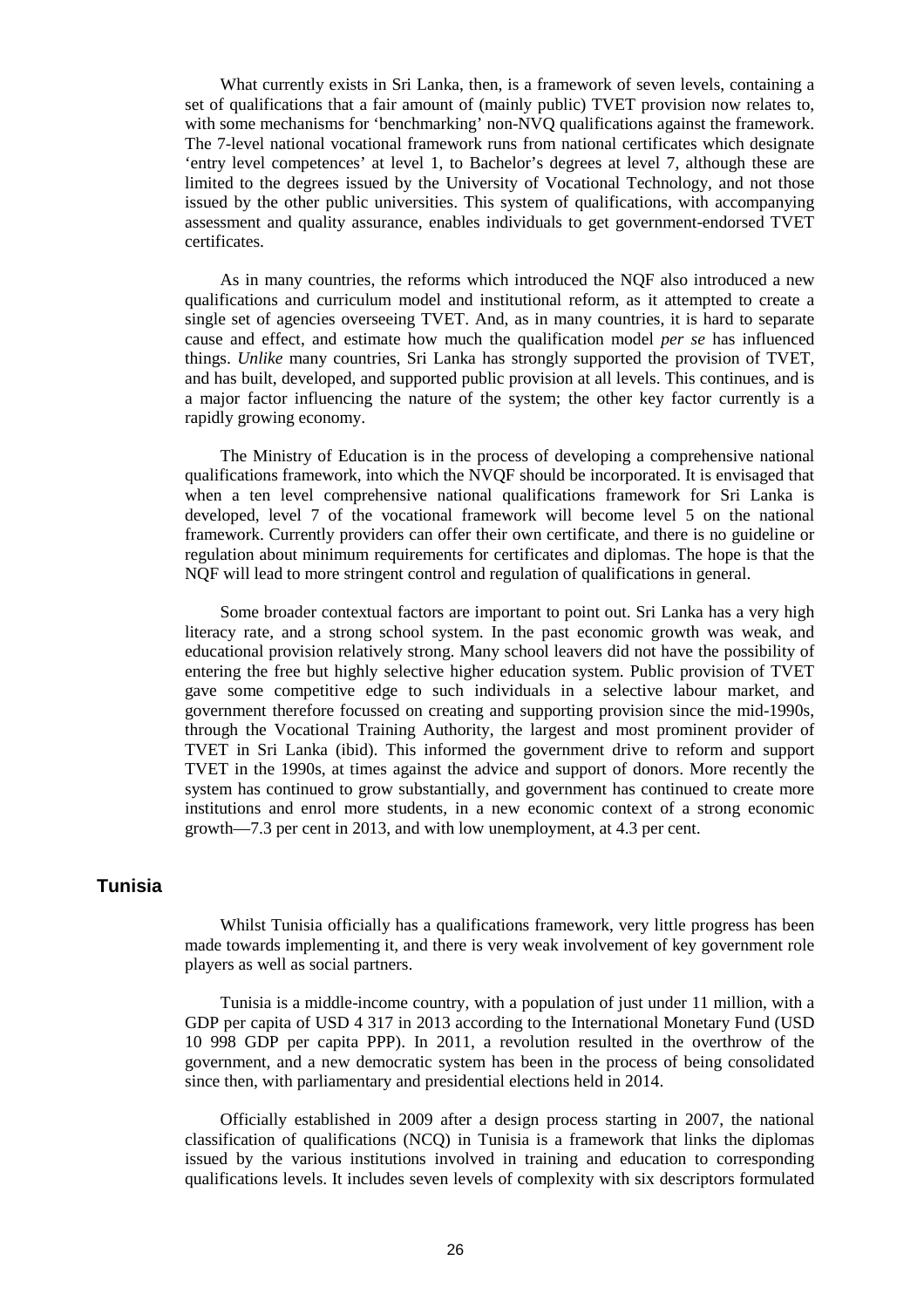in terms of learning outcomes, and overarches general education, TVET, and higher education. A major objective was to improve occupational qualifications. It is also intended to strengthen the links between the vocational education and higher education systems and between them and the needs of the economy; moreover it aims at improving the visibility of qualifications for employers, individuals, and vocational and educational institutions.

The national context is one where a country has invested considerably in higher education, with a notable increase in university graduates, who struggle to find the type of employment that they expect. While the economy has developed, it is not growing sufficiently. As in many countries in the world, the education system in Tunisia is criticized by employers for not producing the skills needed by the economy. It is nonetheless still in place and free for all; every year the Tunisian education and vocational training system produces professionals that are employed outside the country, especially in Europe and Arabic countries. Emigration has become the only viable solution for many young Tunisians to avoid unemployment or the downgrading of their educational achievements as the only jobs available are poorly paid and with very little career opportunities. In this context, labour migration has become a policy endorsed by the state.

The framework was conceived of as a classification of qualifications, based on previous classifications. The focus was on rationalizing and improving the existing occupational classifications through level descriptors and learning outcomes, rather than developing new qualifications. It was hoped that it would have a regulatory role in the labour market. In Tunisian labour law and collective agreements qualifications are linked to education and training programmes and related to employment levels. The NCQ added descriptors to existing qualifications, without requiring a redesign of qualifications. The outcome-based descriptors are supposed to be used across the economy in processes of recruitment, promotion, and remuneration. However, the extent to which this actually happens in the labour market is unclear, but seems likely to be limited, based on the limited progress in creating the framework itself. There is also disagreement about the role and implementation of the outcomes-based approach from the side of educational providers. Due to the centralization of the system, no training provider has the authority to change training programmes.

The highest body responsible for the framework, the Council for Human Resource Development, which was set up in 2002 as an advisory body on education and is supposed to meet once a year, has not met since February 2010.

Directly in charge of the qualifications framework is a national commission, situated under this council. Created in November 2010, the Commission was dissolved soon after the revolution in January 2011 because its members were seen as belonging to the previous regime. Subsequently, a new commission was instituted on the 25th September 2012; it only sat once, on the  $6<sup>th</sup>$  of November 2012. It has a reduced role, with a focus on registering existing qualifications, as opposed to developing new ones. Even this new role has been the subject of contention, and requires legislative amendments, which has not yet happened.

The revolution of January 2011 is a direct and indirect factor in the delays, both in terms of the general instability which followed, as well as increased unemployment, and the prioritization of other more pressing political matters, changes within employer organizations and trade unions, and changes in critical positions in the ministries involved. There has also been disagreement internal to the Commission, as in 2012 the Minister of Vocational Training and Employment wanted the Commission to classify old diplomas not included in the 2008 framework, but some members of the Commission challenged this as it was not specified in the decree which established it. Nothing came of the single meeting the Commission held but a request to the Minister to change the law if the old diplomas had to be classified in the framework.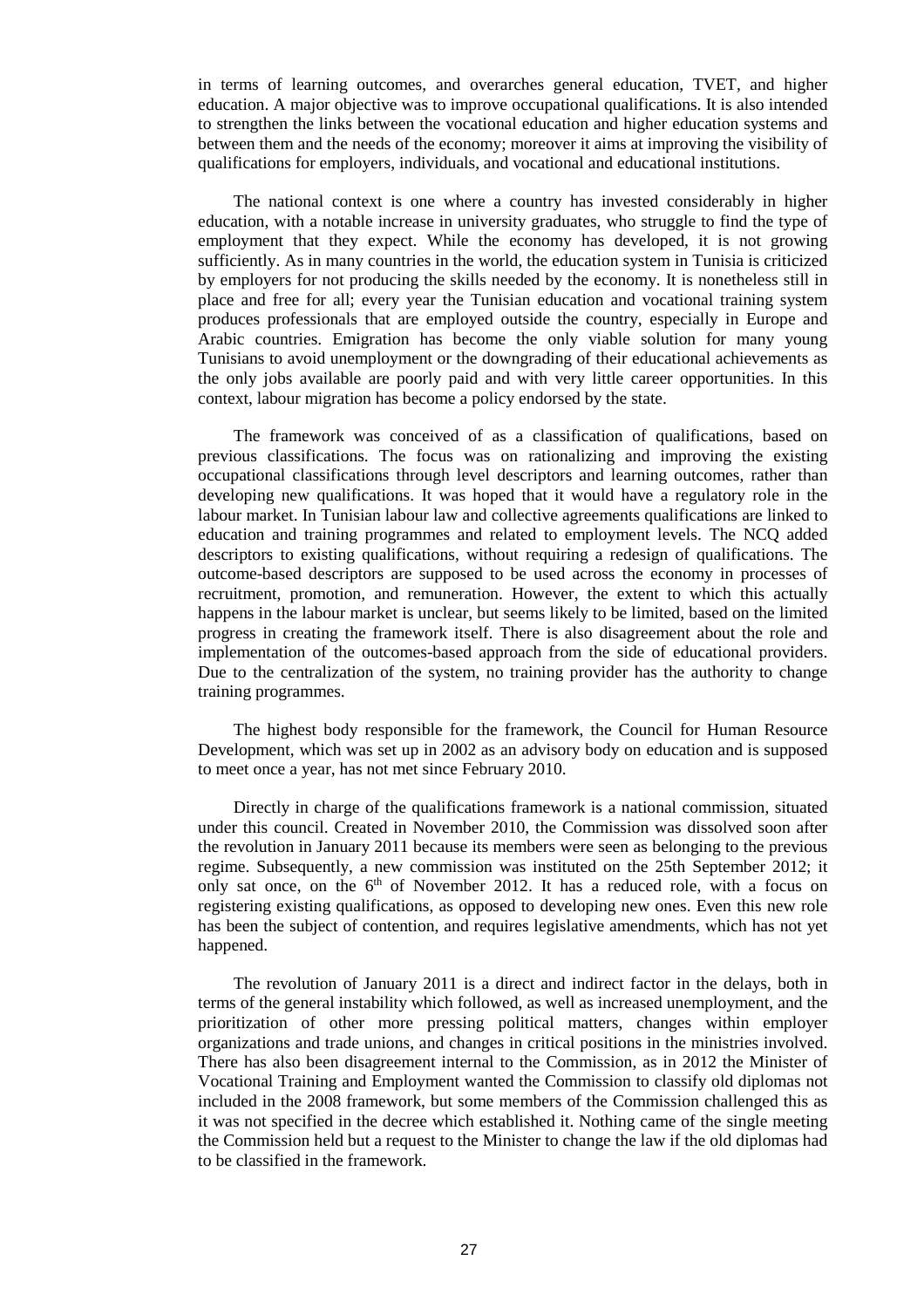Nonetheless some reform of the vocational education system has taken place, and some of it seems to be broadly in the same direction as the qualifications framework. TVET providers have consulted stakeholders and partners, extending a competence-based system that was introduced in 1996. The content of training is, in theory, drawn in partnership between the employers' organizations and the Ministry of Vocational Training and Employment. Partners are supposed to start from an analysis of the work situation, proceed with the development of a standard for the given job type and develop training programmes that produce the skills indicated as relevant. However, these partnerships seem not to be well-established, and the relationship between the setting standards process and the quality of training is unclear. In most cases the partnerships seem to function when supported by external donors which require them in order to invest, for instance in the restructuring of training centres. The process is uneven as the functioning of the partnerships relies on the knowledge and autonomy of the directors of training centres, which vary considerably. Similarly, quality of provision varies considerably, even when the standards are in place. Sectoral organizations led by employers in five sectors have developed occupational standards, which are intended to act as the basis for training providers to develop qualifications and curricula (ETF and Cedefop, 2015). These sectors are electrics and electronics, tourism, construction and public works, construction materials industry, fishery and agriculture. The standards seemed not to be used at the time this research was conducted.

Quality assurance is seen as important in terms of improving education/work relationships, but it appears that most initiatives have remained at the experimental stage before being abandoned and others have still not received sufficient support and operationalization measures.

The inability of government and of the economy to create jobs seems to be the key driving factor behind the creation of the qualifications framework. The Tunisian state is battling against dramatically high rates of youth unemployment, including significantly high levels of graduate unemployment. Thus, employment creation is a focus of government. In the vocational education sector, there is a plurality of institutions and stakeholders, and a general view that relationships between education and training provision and the needs of workplaces remain weak. TVET remains isolated from the rest of the education system, and is very small, with a fraction of the budget allocated to the rest of the education system. There is a new initiative between the Ministry of Higher Eduation and the Ministry of Vocational Training and Employment to work on better articulation, and a TVET Reform Strategy adopted in November 2013 states the need to align the CNQ with the new human resource development vision of the country.

#### **Some comparative comments on the frameworks**

#### **Scope - a focus on TVET**

Three of the frameworks in the study are focused on technical and vocational education, and to some degree lower level professional education. Two, Ireland and Tunisia, are comprehensive frameworks, and the framework in France is intended to include all education and training except the school system. All countries in the study intend to create comprehensive national or regional qualifications frameworks. In all countries, including those which already have national comprensive frameworks, what stands out is concern with TVET qualifications, a desire to reform them, and a desire to improve their quality and raise their status. In all countries the approach to developing qualifications at lower levels was different to higher-level qualifications, with a greater emphasis on competence-statements for lower level and vocational qualifications. Even where comprehensive frameworks exist this is an issue within them, and in all countries was a factor in difficult relationships between TVET and higher education, as the latter typically does not use competency-based models.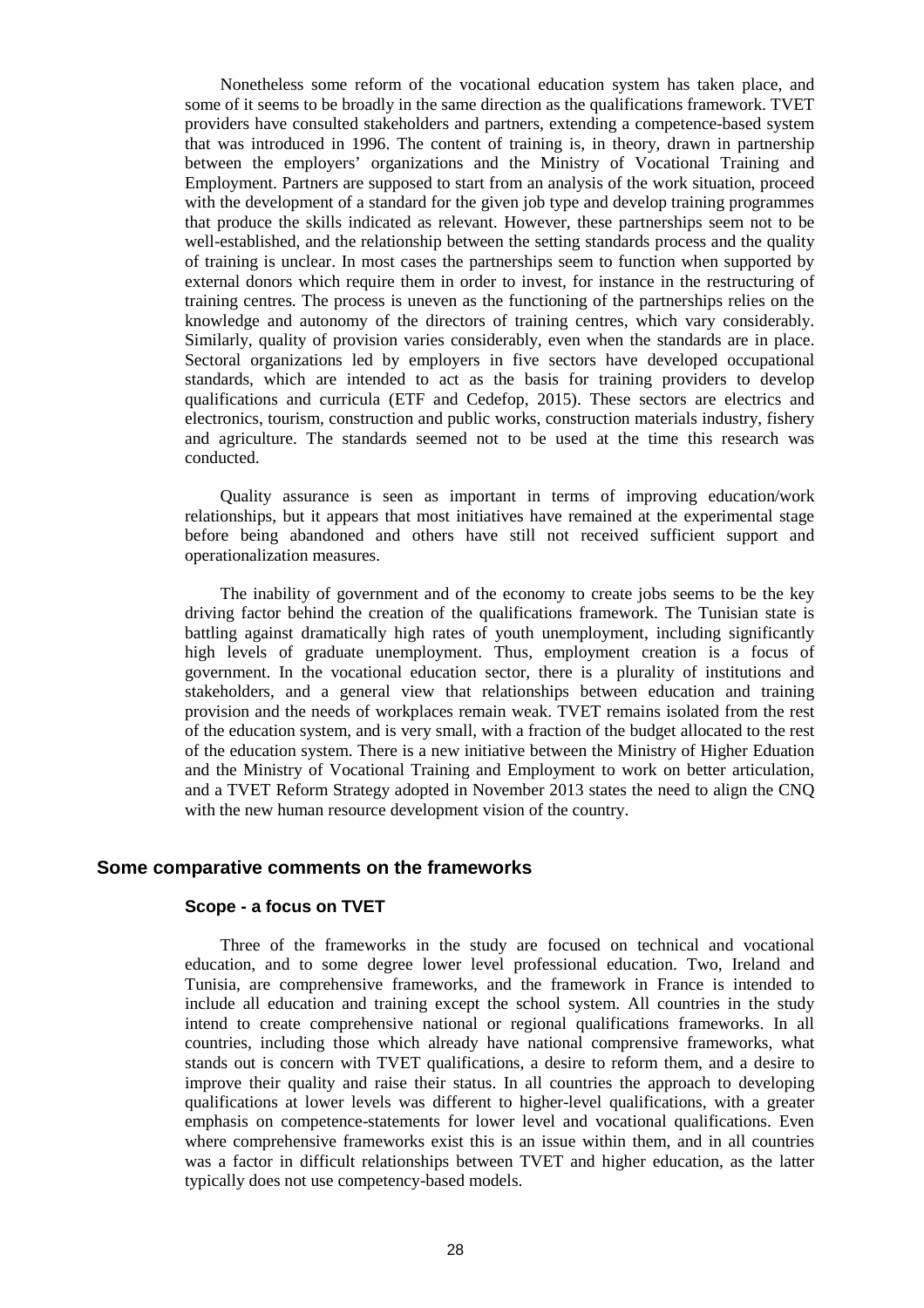Comprehensive national qualifications frameworks in Belize, Jamaica, and Sri Lanka were at a very early stage, and are not commented on in this report, except to point out here that there are likely to be various tensions between the existing vocational frameworks and the impending national frameworks, as there are different numbers of levels, the levels seem to have different meanings, and there are different approaches to qualifications at different levels.

#### **Role**

At its most simple, a qualifications framework is an attempt to classify, or provide a classification system for, the qualifications system of a given country or educational sector within a country (Misko, 2015). At its most ambitious, qualifications frameworks are intended as instruments to reform the delivery, curriculum, pedagogy, and assessment of an education system, as well as the use of qualifications in labour markets. Researchers have suggested various typologies with which to categorize and analyze qualifications frameworks (for example, Allais, 2007; Raffe, 2003, 2009; Tuck, Hart, & Keevy, 2004; Young, 2005). The 2010 ILO study built on these, and suggested separating out three of the most key objectives of qualifications frameworks. The study proposed three types of frameworks (where *types* is used for analytic purposes) focusing on the key intended nature of changes involved in the implementation of the qualifications framework. The types are:

- 1. A single nationally accepted framework of qualifications in which relationships between existing qualifications are made explicit;
- 2. A device or set of rules and regulations which make the relationships between occupational entry regulations and educational qualifications more explicit; and
- 3. An attempt to use independently specified outcomes to drive a range of different educational reforms including translating labour market requirements into education products.

In the 2010 ILO study the development of a single nationally accepted framework of qualifications was seen as a work in progress—constantly under change and redevelopment—in all the countries examined. The findings of the current study are no different. The French National Register for Professional Certifications seems closest to this way of understanding a framework for technical and vocational education, but universities have in the main yet to get their qualifications added to it.

Ireland can also be seen as having achieved buy-in to a national framework that shows the relationships between all qualifications on offer in the country. The framework represents the full spectrum of education and training in Ireland, and has a prominence in the education landscape. However, the system has not been without difficulties, and recent changes in the institutional landscape are seen to have, to some extent, undermined trust that had been built up in previous awarding bodies. This will take some time to re-establish. This reveals an interesting irony of the attempt to create a single nationally understood framework: the process of creating a single framework inevitably disrupts some of the trust and understanding that exists for specific qualifications, and in this sense the current arrangements could be seen as a (perhaps necessary) backwards step in terms of creating a nationally understood qualifications system. It was hoped that the new system would overcome some of the challenges of the old, and reduce fragmentation and division in the system. The case study on Ireland also showed limited employer awareness and understanding of the framework itself, and suggests that a multiplicity of rules and lack of flexibility has created problems in implementation at points.

Generally interviewees in Ireland concured that most people could not comment on the framework, but that there is awareness of the level of different programmes. Many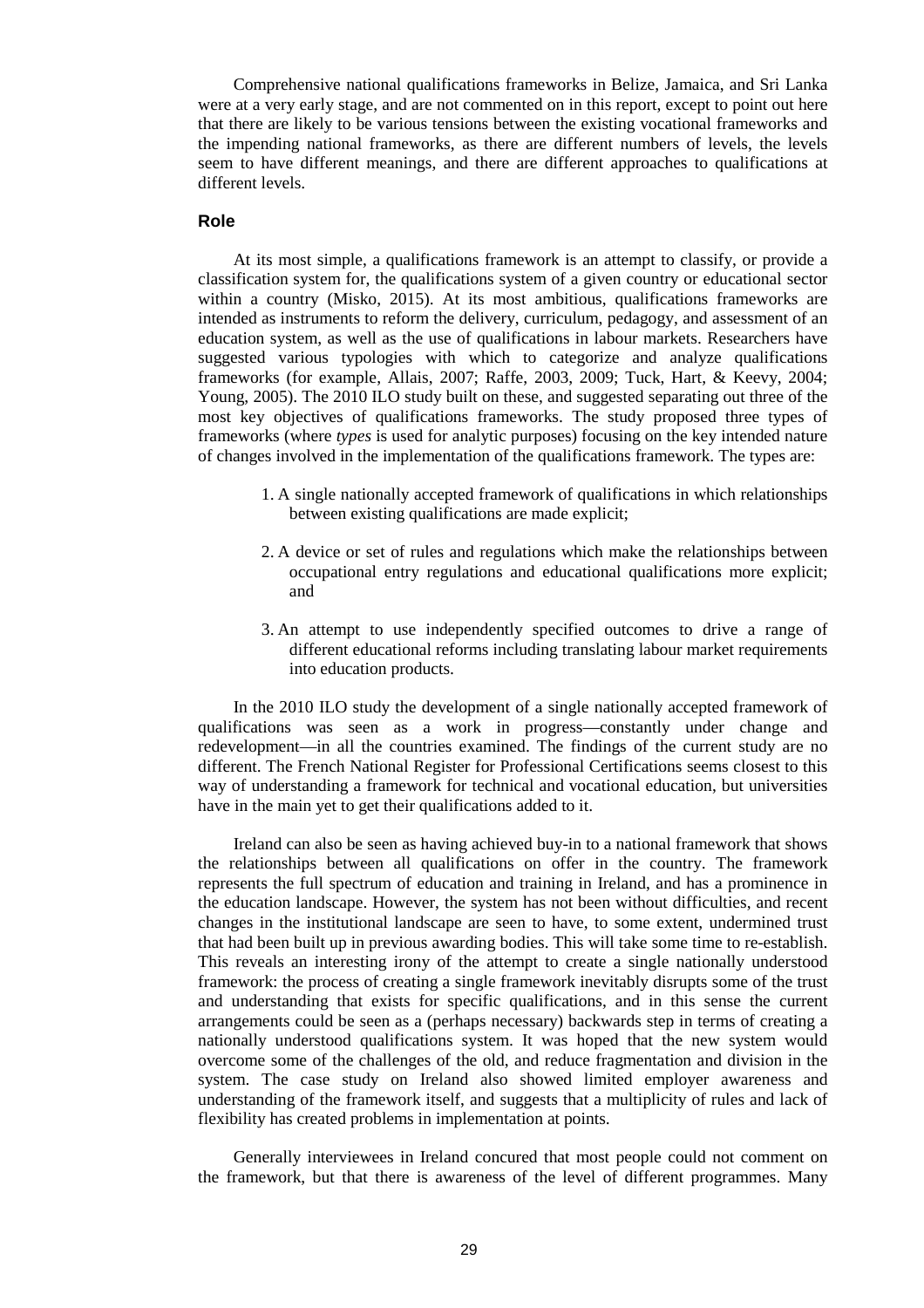interviewees emphasized that, "that's the currency (levels) though the type of award is less clear." That is, people know that a qualification is on a particular level on the NQF but they are uncertain about the types of awards (whether it is a major or minor award etc). This observation was said to be true of both learners and employers. A number of interviewees affirmed this view and comment that the challenge is that the system is too complicated, "minor, major *et cetera*, from where I sit—it's too complicated and people get put off by complexity" and another interviewee commented that, "the complexity of language, it's too much".

In Ireland it seems that through the Further Education and Training Awards Council (FETAC), a previous award body subsequently replaced, there was increased recognition of the programmes that were offered in the vocational and education and training sector. However, there have continued to be concerns that the different components of the education and training system are not yet aligned and interviewees suggest that the new Quality and Qualifications Ireland, as an integrated structure, will assist to address these challenges. However this has in turn created new requirements and interviewees observe that whilst there had been an understanding of the FETAC qualifications there is now uncertainty about the status of the different types of awards. Quality and Qualifications Ireland recognises this challenge and has placed considerable emphasis on its communication strategy and has embarked on an extensive process of engaging stakeholders. However the extent to which these changes can transform the way in which the TVET sector is perceived and particularly given the economic challenges and the policy emphasis on young people attaining higher education, as discussed in the following chapter.

In Belize and Jamaica, and to a lesser extent in Sri Lanka, the frameworks of National Vocational Qualifications could be seen as a set of the main national TVET qualifications on offer. In Sri Lanka one of primary purposes of the NVQs is to ensure that the multiple technical and vocational education and training programmes and certificates relate to each other such that learners, the public, and providers within Sri Lanka can understand them. An interviewee from the Ministry of Youth Affairs and Skills Development stated that the system has allowed many non-NVQ courses to be mapped onto the NVQ, and another interviewee from the Ministry observed that, "there are so many students that have benefitted though this process." Another interviewee from this Ministry stated that, "we have been able to establish a unified qualification framework and achieved one of the main objectives of this framework." However, in all three countries, but perhaps most in Sri Lanka, there is still a fair amount of TVET provision outside of the framework, and the governments recognise that the frameworks are works in progress.

Clearly, as the first study pointed out, creating a single nationally understood framework is not as easy as it may seem. When a country has a large amount of different types of qualifications on offer, relating them to each other can be very complex. Qualifications frameworks generally attempt to do it by allocating qualifications to levels on a grid.

Level descriptors which attempt to capture the essence of the kinds of knowledge, skills, and abilities required in general at each level of a qualifications framework is one way in which frameworks try to relate all qualifications in a country to each other. In the previous study there were some countries which viewed frameworks as primarily grids of level descriptors on which existing qualifications can be organized, and through which existing qualifications can be understood. Level descriptors were also seen as the base for the development of new qualifications. The role of level descriptors did not emerge strongly in any of the countries of the current study. In Sri Lanka, as mentioned above, there is some provision for benchmarking non-NVQs against the NVQ levels, but this has been limited, and it is not clear to what extent level descriptors are even used in this process. In the Caribbean the emphasis is more on the development of individual qualifications than using levels to compare qualifications. In France the levels were developed very pragmatically, and somewhat in a circular manner, looking at the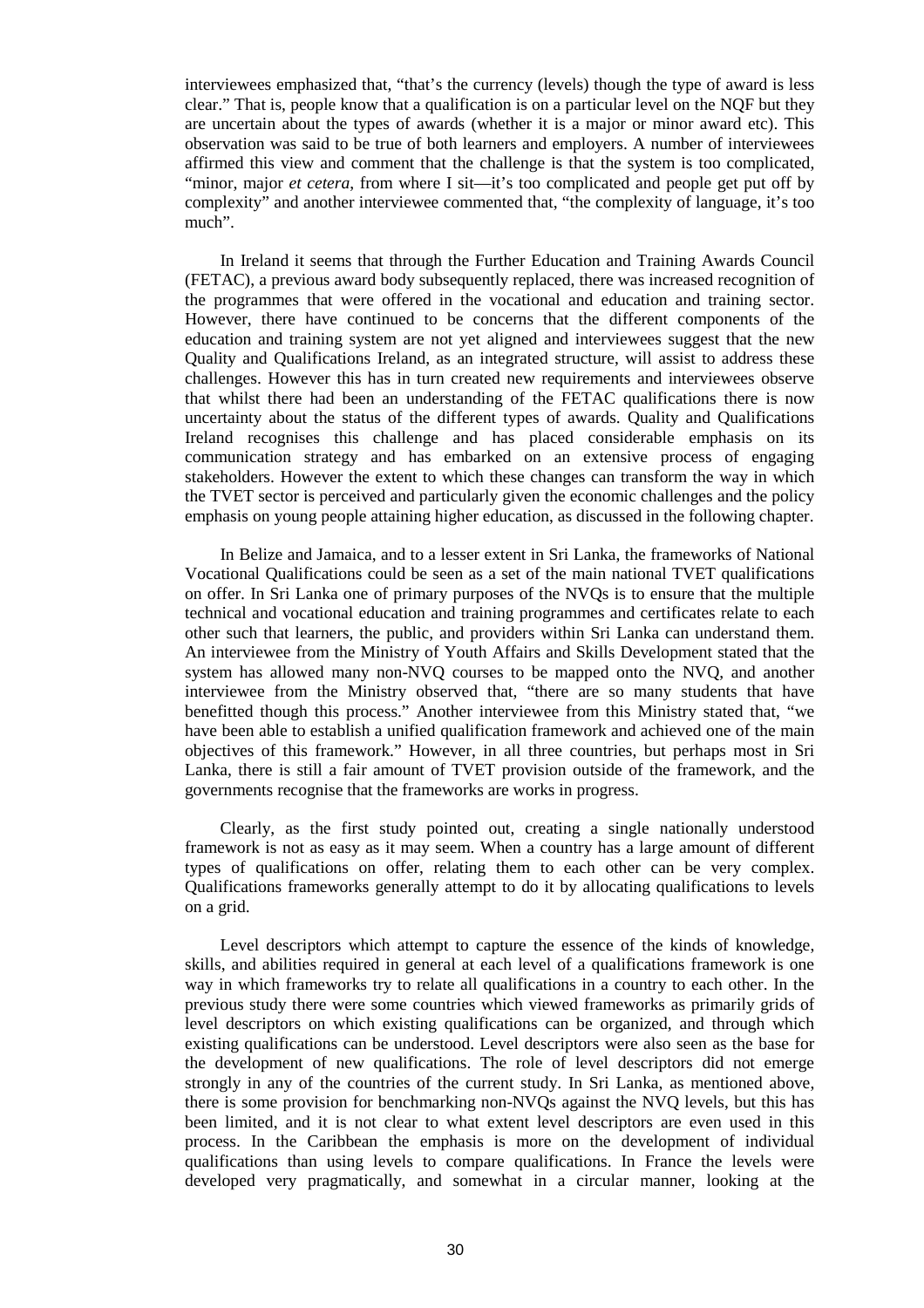qualifications which were generally required at particular levels of the workforce, and there are no descriptors *per se*. In Ireland there are level descriptors, but they did not stand out as a major or particularly significant feature of the system.

Two issues must be noted in this regard, which are discussed in some of the critical literature on qualifications frameworks, but which can also be seen in the current case studies. Firstly, the definitions and meanings of levels are contested, as is allocation of qualifications to levels. Research conducted by the former qualifications authority in Ireland, for example, confirmed that there was contestation about what it meant when a qualification was allocated to a level, and the extent to which qualifications on the same level could and should be regarded as equivalent to each other. Secondly, even when qualifications are allocated to levels, it is not clear to what excent this actually clarifies relationships between qualifications. For example, if qualifications a, b, and c are all on level x of the framework, but on obtaining them learners can only enrol for qualifications e, f, and g respectively, then the 'sameness' that is achieved is limited. On the other hand, more substantive ways of achieving some degree of 'sameness' do exist—such as through compulsory general education components and broad theoretical components. The French system offers an example of both the problem and solution here: three baccalaureates are available, which are formally equivalent. They don't lead to the same routes, and therefore this formal equivalence can be questioned. To the extent that the equivalence has meaning, it has been achieved by ensuring that the curricula of all qualifications are substantive and include general education and theoretical knowledge.

A second way of understanding the introduction of a qualifications framework is as an attempt to make the relationships between occupational entry regulations and educational qualifications more explicit. In countries which have widely used occupational classifications governing the entrance to occupations and with linkages to conditions of employment and collective bargaining, this may be easier to achieve. And achieving this single goal is relatively simpler than qualifications frameworks which try to reform all aspects of an education and training system. It can nonetheless lead to complexity and contestation, as two very different systems of classification have to be brought together, with, inevitably, "many vested interests … at work" (Bouder, 2003, p. 355). The French system is, to a large extent, an example of a successful framework linking qualification levels with levels of work and pay. It is hoped in Jamaica that the framework could play this role with regard to requirements for work, if not pay, but there is as yet very little evidence that it is the case. The Sri Lankan framework is officially intended to play this type of role in the civil service; again, the extent to which it happens in practice could not be ascertained, but it would obviously only apply to fairly low level civil service jobs, given the nature of the qualifications.

Key to this type of framework is a strongly regulated occupational labour market, and it is this which has historically enabled the French system to relate qualification levels explicity to levels in the workforce, through regulation or collective bargaining agreements. There is some tradition of this in Tunisia as well, and, as discussed above, the framework was being used as an attempt to shift from the idea of qualification levels to learning outcomes in collective bargaining processes, although we did not find evidence of links with licensing requirements.

In countries where occupations are less regulated, the emphasis on linking education and work tends to rely on the involvement of sectoral organizations or committees of employers to specify learning outcomes and develop occupational standards. Belize, Jamaica, Sri Lanka, Tunisia, and the vocational qualifications within the broader framework in Ireland can all be seen as examples of this approach, which seems often to relate more to the third way of understanding the introduction of qualifications frameworks—an attempt to use independently specified outcomes or competency statements to drive a range of different educational reforms. Although all qualifications frameworks use terms like 'learning outcomes' or 'competencies', in this third approach the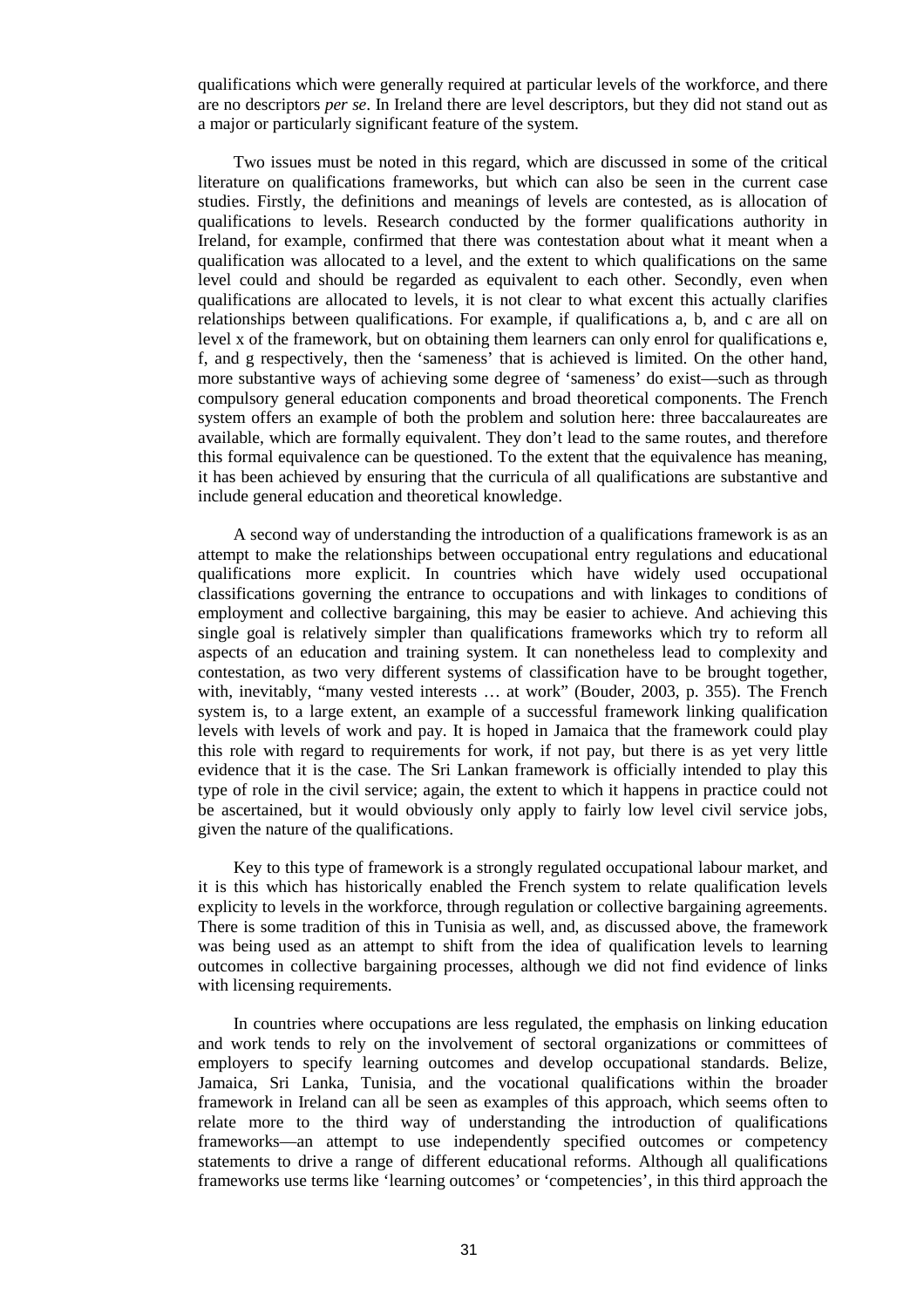development of learning outcomes or competencies is seen as the focus, and the mechanism through which the goals of the qualifications framework will be achieved. It is assumed that learning outcomes or competency-statements can be the basis for curricula to be developed, assessment and quality assurance to be conducted, and certificates awarded. As discussed in the 2010 ILO report, the NVQs in England were the first clear example of an attempt to use a qualifications framework in this manner, and the Australian competency-based training reform of vocational education followed in its footsteps, although the qualifications framework in this country was a much looser arrangement. In both countries the reforms of TVET qualifications attempted to get employers to specify learning outcomes, in order to ensure the relevance of education programmes to work, as well as to support the marketization of the provision of TVET by using outcomes as the benchmark for all education providers, public and private. The most extensive attempt to use this type of qualifications framework to reform an entire education and training system can be seen in the South African NQF, which collapsed and has been completely redesigned (Allais, 2007, 2011a). The 2010 ILO study found other examples of this approach, although all less farreaching than the South African case.

In the current study, some of the frameworks use *some* aspects of the outcomes-based approach. All countries use some notion of learning outcomes or competencies, and the systems in Belize, Jamaica, and Sri Lanka are described as competency-based. Although the NVQ systems in Belize, Jamaica, and Sri Lanka were designed using the British and/or Australian models, there are some significant differences. There does not seem to be a strong separation of learning outcomes from curriculum. Privatization or decentralization of provision does not seem to be a major factor. In all three of these countries, as well as in France, Ireland, and Tunisia, public provision of TVET and further education and training continues to dominate the system. In Sri Lanka in particular, strong state provision has increased substantially since the 1990s, with many new TVET providers being created, a new University of Vocational Technology is being established, and new university colleges planned.

The imperative to get industry to lead the processes of designing competence statements or occupational standards, in order to obtain industry-specified standards which are not linked to specific educational institutions and their specific curricula, is limited in Belize, Jamaica, and Tunisia. In the main standards and curricula are developed by TVET regulatory authorities, with some consultation with employers in some sectors. In France occupational standards are important, but are not seen as dictating curricula. Assessment and certification are centralized in Belize, Jamaica, and Sri Lanka. This seems appropriate, especially where there is considerable public provision and where populations are small, as it places less weight on the regulatory and evaluatory capacity of government.

It is also perhaps important to note that to the countries in this study which officially describe their systems as competency-based mainly use this approach for the lower level qualifications. More detailed analysis of curriculum design practices and the actual delivery and assessment of education and training would be needed to ascertain the ways in which competence statements, occupational standards, and learning outcomes actually relate to provision.

#### **Institutional complexity**

There were some instances that seemed to indicate the introduction of unnecessary organizational and systemic complexity. For example, a very small country like Belize needed to develop a National Council for Technical and Vocational Education, although it has a small public provision system; it does not seem to have been able to effectively fund this council or make it really operational. Jamaica has the slightly unusual situation whereby the same institution, albeit through different arms, plays the role of coordinating provision and accrediting provision. This is reminiscent of what the 2010 ILO study found in relation to Mauritius, where the public body which organized TVET provision was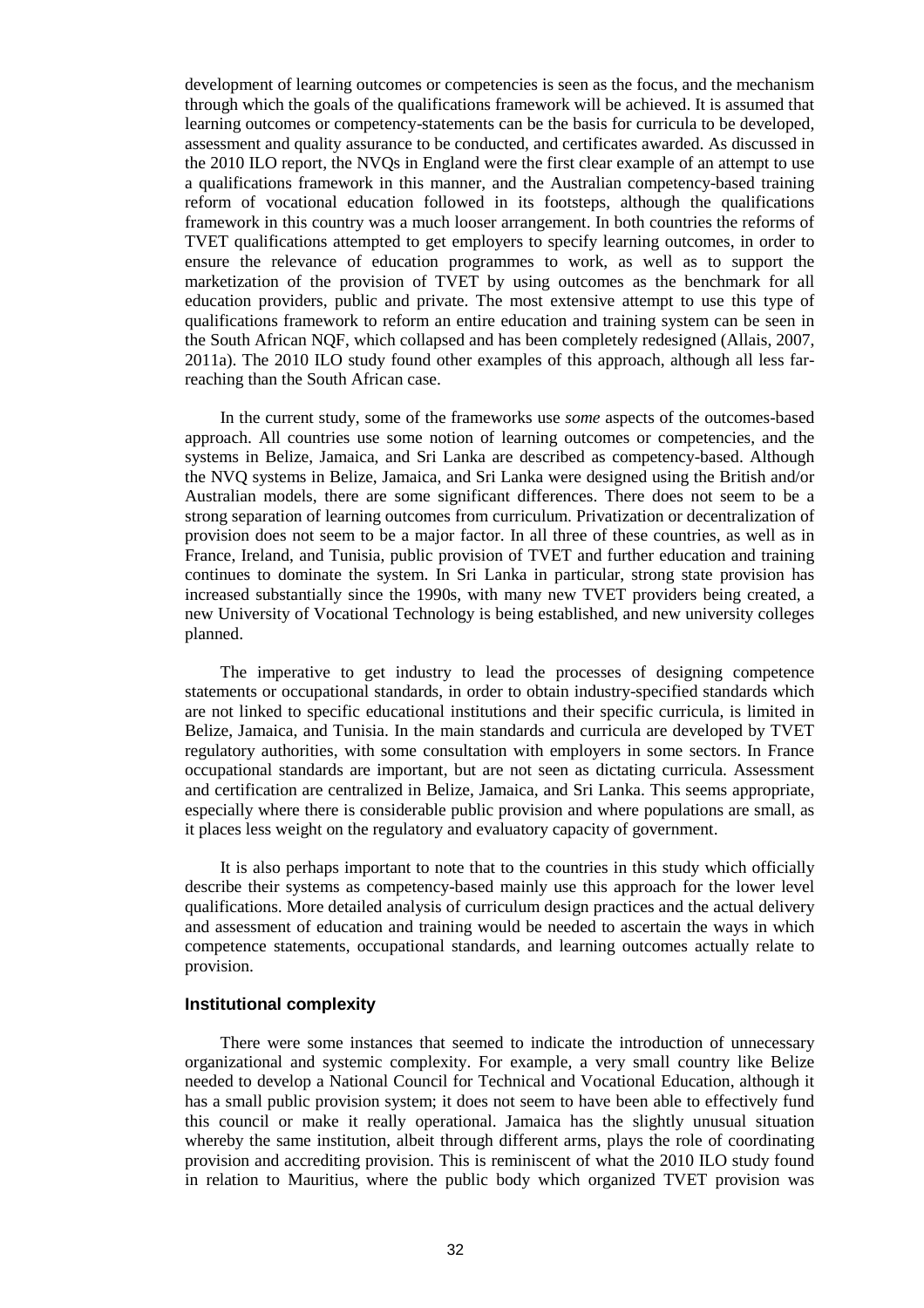playing the role of accrediting private providers. Both systems suggest that it may not be practical for governments to treat public and private providers in the same way. Another example of a conflict between the 'pure' policy vision and the reality in a country can be seen in Sri Lanka, where, as in most education systems, time-based qualifications contradict the logic of competency-based approaches, which are supposed to be neutral to time taken to learn. As credit systems all have, at their core, some notion of learning time, some competency-based systems have attempted to reconcile the notion of learning time within their curriculum development guidelines.

#### **Evolution**

The extent to which qualifications frameworks have emerged organically and developed over time is also an important factor. The French system, like the Scottish one in the previous study, can be seen as a set of reforms of the use and organization of qualifications starting in the mid-1960s. The system is a highly evolutionary one: what exists on paper now is the result of progressive progress over time (Bouder & Kirsch, 2007). The implication of Bouder and Kirsch's argument is that the success of the system rests not so much on having the perfect qualification systems or perfect occupational standards, but on having a somewhat instrumental or pragmatic approach that has been developed through collective support and understanding, and is constantly being questioned and adapted; a formalization of practice, more than any claim to 'scientific' reasoning, through, for example, level descriptors. As such, the system is well understood, with buy-in from most important stakeholders.

#### **Social partners**

All qualifications frameworks involve elements such as new mechanisms for industry engagement and reformed quality assurance arrangements, regardless of the curriculum model being deployed, and such arrangements can play a role in bringing social partners together.

#### **Status**

In all the countries in this study qualifications frameworks have legal status. In all countries the framework was introduced with and through the creation of new institutions, and in some cases existing institutions were given new roles.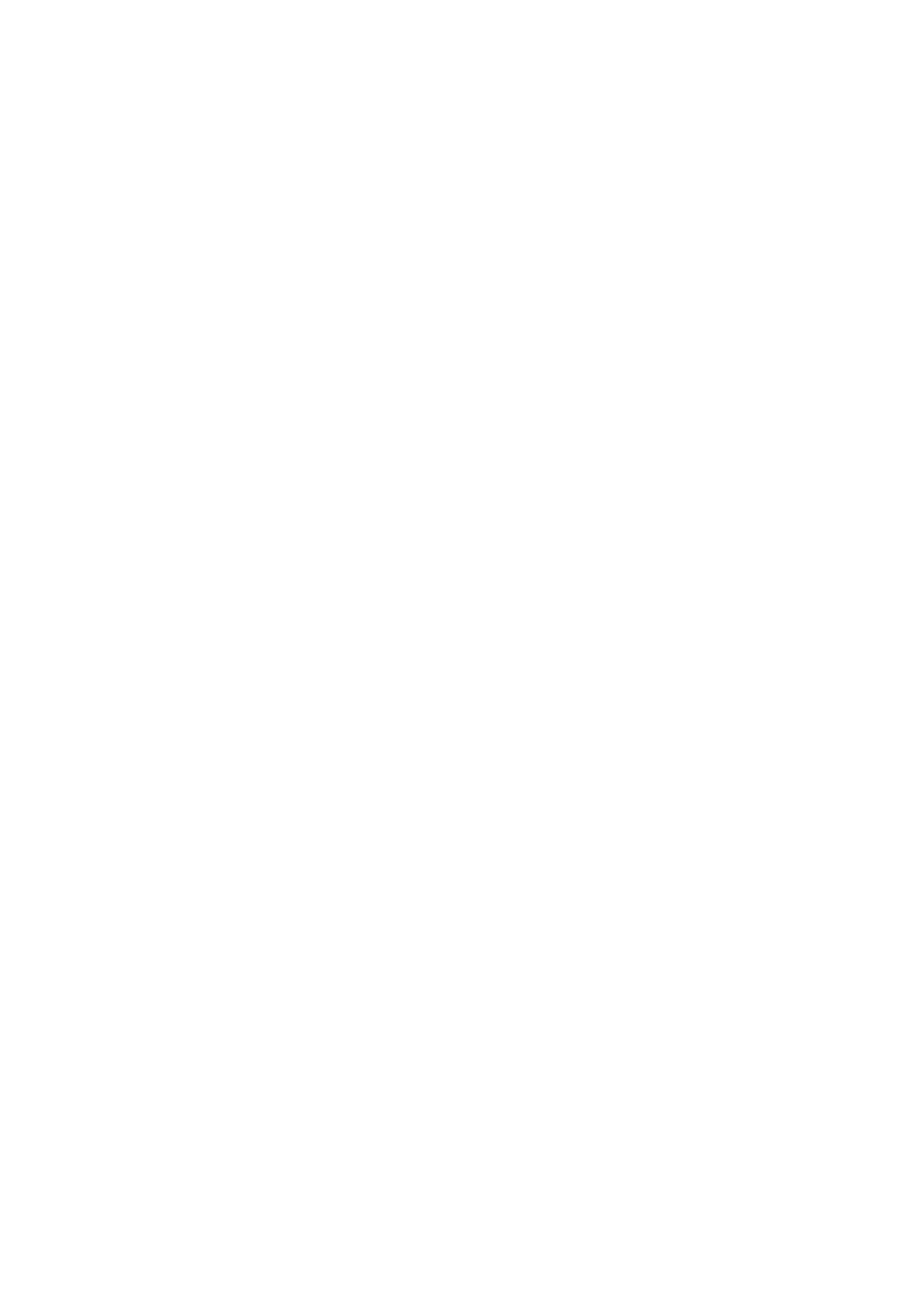## **Chapter 5: Evidence of labour market impact**

As expected, countries had little readily available data providing evidence of the impact or lack thereof of occupational standards, outcomes or competence-based qualifications, or qualifications frameworks in terms of labour market outcomes. Very little information was found by researchers about monitoring and evaluation systems in place to measure achievement of the aims and objectives of qualifications frameworks in the study. We attempted to source quantitative data pertaining to graduate numbers by qualification level, employment of graduates, occupational area and incomes, labour mobility, level of productivity/quality of work, job security, and access to training. Almost none of this, except for graduate numbers, could be obtained. There was also little quantitative data on how employer knowledge of qualifications frameworks affects recruitment practices and employment terms and conditions. In Belize, Sri Lanka, and Tunisia, no quantitative information or reviews were available. A few tracer studies were found in Jamaica, from which some analysis could be extrapolated.

Through interviews we were able to gain some qualitative insights, and the discussion below is mainly based on this. There were areas in which countries had achieved some success in terms of improving the delivery of training in areas required by employers, and some of these are discussed below, although the extent to which the qualification design and framework was a major issue is unclear in most cases. In the four poorer countries in this study, the most that could be said to be effectively in place in the countries is a set of competency-based standards or qualifications that enjoy some degree of national recognition. There was little clear evidence that employer involvement improved responsiveness and relevance although the lack of data needs to be acknowledged, and efforts to involve employers in developing occupational standards and to be involved in the assessment of workplace training similarly reflect evolving approaches.

Below we present an overview of what we found about direct labour market impact of the qualifications framework in each of the countries. This is followed by some of the related issues which stood out in the research, and which may be of interest to policy makers attempting to implement qualifications frameworks and to researchers attempting to understand what is happening in different countries. The issues presented are not reflections of findings against clear indicators, but rather of insights obtained which seemed to cluster around specific areas of concern related either directly to qualifications frameworks or to the goals of such frameworks.

#### **Overview: France**

In France qualification levels have the clearest role in occupational labour market of all the countries in this study. There is a close relationship to the number of years of training and the names of the diplomas conferred by the Ministry of Education. While the individuals interviewed within the French system, who were clearly in support of it, did not have specific empirical evidence of labour market impact, the system does seem to be effective in the sense that training levels are embedded in occupational labour market relations and understood and accepted collectively. The system is seen to work better in large companies located in sectors where social dialogue is strong and the *Commission Paritaire Nationale Emploi Formation*, sets qualifications needed in the sector. These sectors include metal, auto-motive repairs, chemicals, and to a lesser extend hospitality.

The approach to the development of occupational standards in France is described as somewhat instrumental as opposed to scientific, with the emphasis being on discussion amongst partners. This reinforces findings of previous research, that a major potential contribution of qualifications frameworks is the creation of social dialogue. Occupational standards are linked to occupational fields as opposed to specific jobs. The idea is not to create a narrow description of the tasks undertaken by a novice, but to identify the wider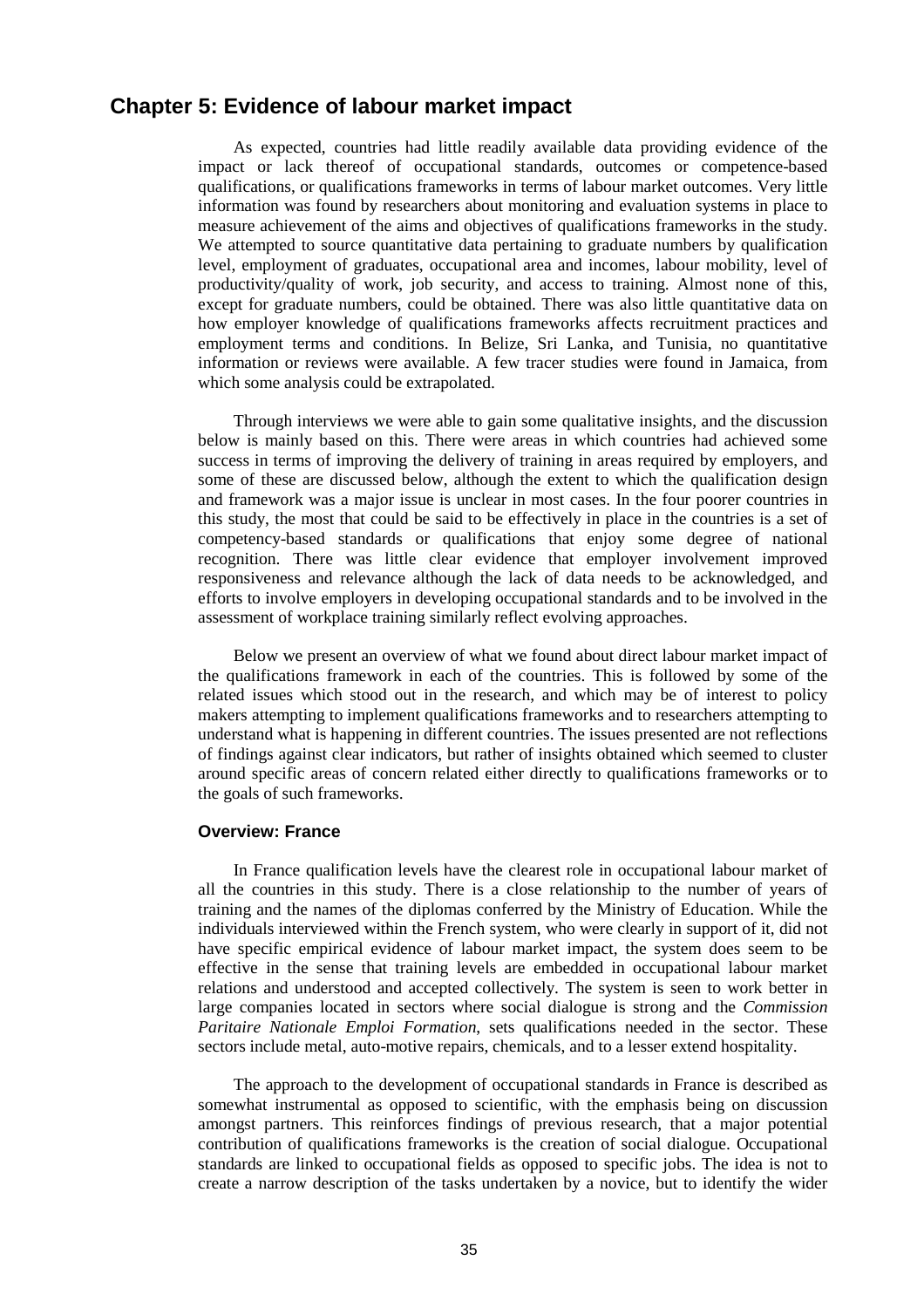professional domain, taking into account processes of adaptation to the job and professional integration (Bouyx, 1997). The development of standards gradually spread to all vocational qualifications. France also has a tradition of centralized curricula.

Training has always been compulsory at the level of the workplace and employers have to finance it in a manner that varies on the basis of the size of the enterprise and the number of employees.

Another contributing factor to strong relationships in France, and a degree of acceptance of the relationship between qualifications and levels of work, is a long tradition starting in 1965, and a series of reforms which brought different stakeholders on board. France has a long history of labour organization and social dialogue. The qualifications system was developed and used by social partners, valued and accepted over time. In this sense there are some similarities to how the Scottish system was characterized in the previous ILO study—in terms of incrementalism—although there is a clear difference, in terms of an explicit relationship with work that was absent in Scotland. There are, of course, problems in France, particularly caused by high and growing unemployment. Policy makers are attempting to counteract this with a focus on training, attempts to reduce the cost of hiring, and reductions of employers' contributions to social security. The introduction and gradual increase of short-term less protected work contracts may contribute in the long term to undermining the relationships which exist between education and work. The consequences of the 2002 reform are difficult to identify.

#### **Overview: the Caribbean countries**

In most of the Caribbean countries the extent to which the qualification system is enabling individuals to access the labour market, or that it affects wages and/or performance in the workplace, is not clear. Jamaica is the most advanced, and one of the few countries that conduct tracer studies, albeit with small samples. The majority of interviewees in Jamaica felt that the framework added value, and there were good relationships in certain instances, particularly in terms of employer involvement at the level of boards and councils, as well as in certain areas in the development of curriculum and standards. The qualification system could be seen to be playing some positive role, although it also seemed to introduce a fair amount of complexity which did not always appear necessary. In Jamaica HEART stated that approximately 65 per cent of their graduates are employed by industry. In Belize the employer interviewee suggested that whilst they value the engagement that they have with the TVET institutions, they have not yet moved to a point where employers accept all of the qualifications that are on the NVQ. Employers also cite lack of skills as a difficulty in filling positions, and import skilled workers in some instances. Some clear examples were found of programmes with good labour market outcomes outside of the NVQ system. For example, in Belize the Tourism Board has a strong focus on ensuring that industry has the requisite human resources in place and in some cases, such as tour guides, they have developed 'license to practice' systems linked to identified training programmes that have been developed with active involvement of the board, providers, and international partners, but which are not part of the NVQs.

Feedback from employers obtained by HEART showed a mean of 2.98 on a scale where 4 was the highest rating. Performance ratings were varied according to the skill or occupational area of the workers. Graduates who were employed in computer operations, and skill trades such as auto mechanics, plumbing, carpentry, etc. received the highest performance ratings by their employers (3.4 and 3.1 respectively, out of 4). The duration and level of the programmes was highlighted as a concern, with most interviewees recognizing that there are too many programmes offered for a relatively short duration and at lower levels of the framework. The findings suggest that employers do not consistently value these NVQs with many preferring to use alternate requirements such as the number of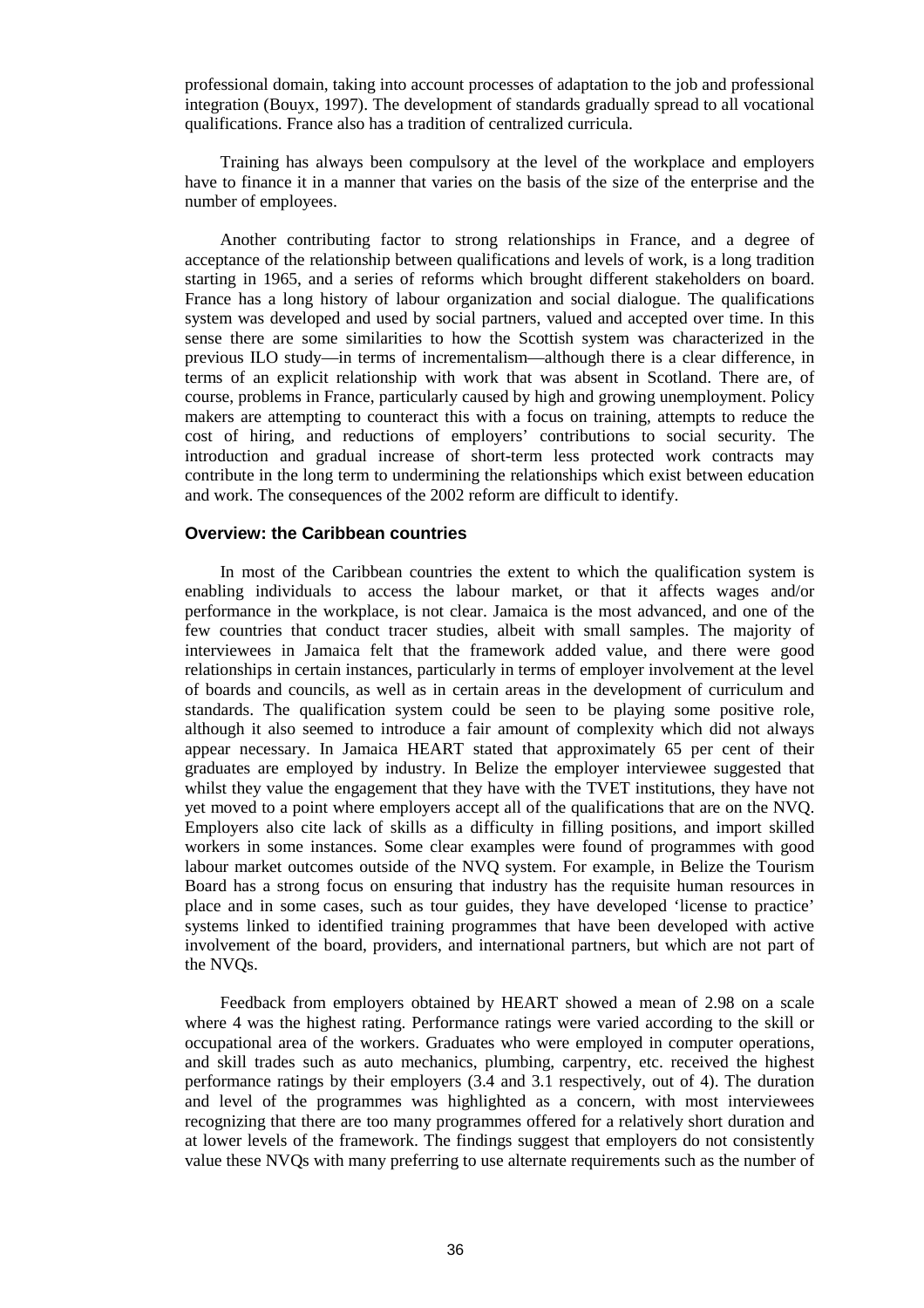Caribbean examinations council (CXC) subjects, workplace experience or local employment.

#### **Overview: Ireland**

The public sector employer interviewees in Ireland stated that they have found the framework useful in making their decisions regarding recruitment. Interviewees indicated that they had found it difficult to navigate the wide range of qualifications, particularly at the lower levels, and now that this wide range of qualifications was on a single framework it is easier for them to understand the level of the qualification and what may be required for particular jobs. A study conducted in 2009 by the then Qualifications Authority suggested that the framework was playing a role in creating understanding across the qualification system, as well as trust, and stability across the education and training system and had considerable potential to be used in recruitment, in developing career pathways, in planning work-based learning and training and in recognising transferable skills. In general there was limited direct employer involvement in the processes of qualifications development. An employer interviewee observed that he did not think the National Qualifications Framework was well marketed or branded, observing that, "if you were to survey Irish enterprise and ask them what the NQF is—they wouldn't know. Those on the inside can get into it because we are constantly seeing it, because we go looking for it, but most guys in forms don't have a clue".

A review of the apprenticeship system in Ireland undertaken in 2013 found that further education and training (FET) programmes are weak in terms of helping people to access employment. The report acknowledged a rapid increase in higher education levels and unemployment rates, and suggested that workers both in and out of employment had low skills. This is surprising given the very high education levels in Ireland, although this is admittedly a recent phenomenon. Recent reforms, in particular the reorganization of provision of further education and training as well as the creation of a new body for funding and coordinating provision, were hoped to solve low skill levels, but the reforms are too recent to really evaluate. Ireland seems to have developed a reasonably successful approach to analyzing labour market requirements at a national level and ensuring that education provision meets these, through a structure called the Expert Group of Future Skills Needs, which is comprised of representatives of business, employees, education, government departments, and state agencies, and advises the Irish Government on skills needs and labour market issues that impact on enterprise and employment growth.

#### **Overview: Sri Lanka**

From the limited sample of employers interviewed in Sri Lanka there was evidence of limited recognition and acceptance of the NVQs from the private sector. There are small pockets of involvement from employers in the qualification system, and employer representation on official structures. There is official recognition in the public sector through an official requirement for the public administration to hire NVQ graduates and to link their employment level and conditions of service to particular qualification levels, although given that this is a recent initiative, concrete information about how this has actually affected hiring practices was not available. As mentioned above, what is also clear in Sri Lanka is that TVET has been dramatically expanded, and it appears quality improved to some extent, through extensive public intervention in provision; this looks set to continue, particularly at higher levels.

There was a feeling from the interviewees in Sri Lanka that despite the implementation of a competency-based system the right qualifications were still not being generated. One interviewee observed that there are challenges with respect to the investigation of demand and indicated that, "students have difficulty in finding [work] opportunities. We are not matching. We produce the wrong results—we train people who are qualified in areas not required". This perspective was further evidenced by the myriad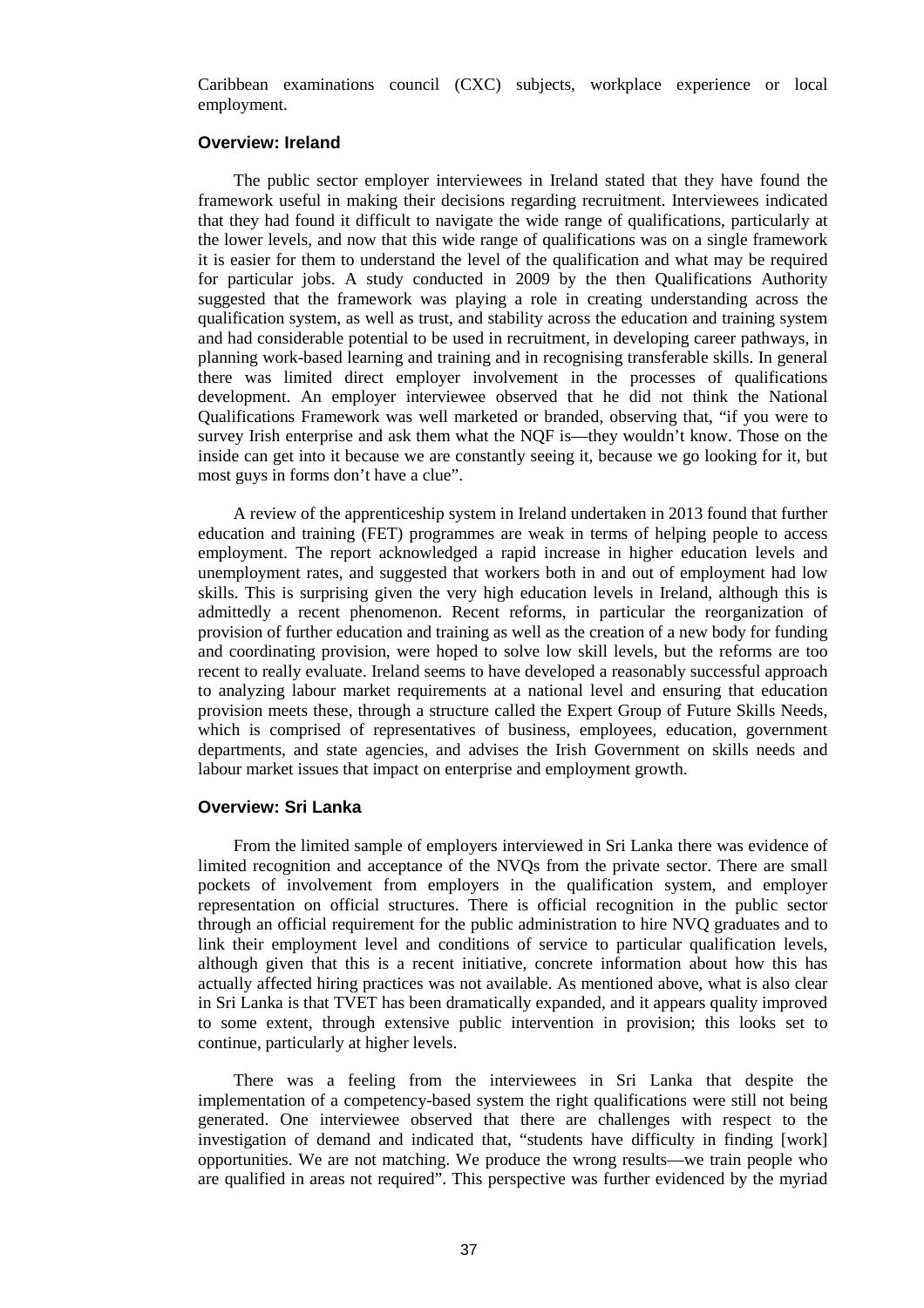of concerns that were raised pertaining to occupations—particularly non-engineering trades—for which there are no NVQs in place, such as retail skills, visual merchandising, and salesmanship. Some employers state that they would like NVQs to be put in place for these occupations to enable the programmes that they run to be recognized formally. They argue that this would increase the status of the work and may assist them to encourage individuals to take up these jobs.

#### **Overview: Tunisia**

Progress towards the implementation of a framework in Tunisia has been very slow over the past five years, and as such it was not possible to even attempt to look for impact in most instances. In general there was very limited awareness of the qualifications framework's existance, not only from employers and workers but even from government officials who are nominally involved in its implementation. There do seem to be some developments with regard to the implementation of a competency-based approach in the TVET system, and this is briefly discussed where appropriate.

In Tunisia, like France, there are relationships between qualifications and the labour market, although we could not establish exactly how extensive they are in practice. Policy makers hoped that the qualifications framework would restructure and strengthen these relationships: the outcomes were supposed to be used across the economy in processes of recruitment, promotion, and remuneration. This has not yet happened. A Tunisian expert interviewed argued as follows about the design of the framework:

Labour law and collective agreements establish a direct link between level of education and qualifications. That is such a diploma corresponds to such a job and thus to a particular salary. On paper, the current classification nationale des qualifications (CNQ) through outcomes-based descriptors should give employers a signal on the employee's skills independently from the diploma. Nevertheless the fact that the third column refers to the diploma/degree means that the whole table is still anchored to the education system. How can we ensure that this diploma corresponds to the skills included in the descriptors of a particular level? The reading of the table is made more complex by the fact that being Arabic writing from right to left, you could read the CNQ table both ways; if the employer reads the table from right to left is to say, degree towards levels, this is gives a wrong signal on the implementation of the CNQ. This happens in the context of an education and training system characterized by a massification of diplomas and graduates who, especially according to business do not meet the needs of the market; if the CNQ is meant to bring together the needs of the market to the employees' skills it is actually failing to do so.

According to one of the Tunisian experts interviwed, the implementation of the outcomes-based approach is fraught with difficulties due to: (i) low involvement of business in the identification of needs in terms of qualifications and in terms of skills; (ii) a lack of supervision and guidance of trainers and training centres; (iii) the non-allocation of resources to either create an environment similar to the workplace, in terms of equipment and facilities, or alternatively to have direct access to various professional environments; and (vi) the absence of pedagogical control, i.e. control over the teaching process by educators.

Despite the lack of progress in implementing the qualifications framework, some employers support it in principle, particularly in the hospitality sector, where employers believe that the qualifications framework could enhance skills level in the sector; they would hope that as a consequence, foreign multinational chains would be thus encouraged to invest in Tunisian tourism infrastructure. Employers in the hospitality sector, particularly from tourism, have been particularly active in the process that led to the design of the national classification of qualifications and continue to support the system; their involvement was initiated in the context of a European Training Foundation project. Moreover, representatives of employers in the sector have raised concerns about the poor interest young Tunisians show in vocational education paths in general and in vocational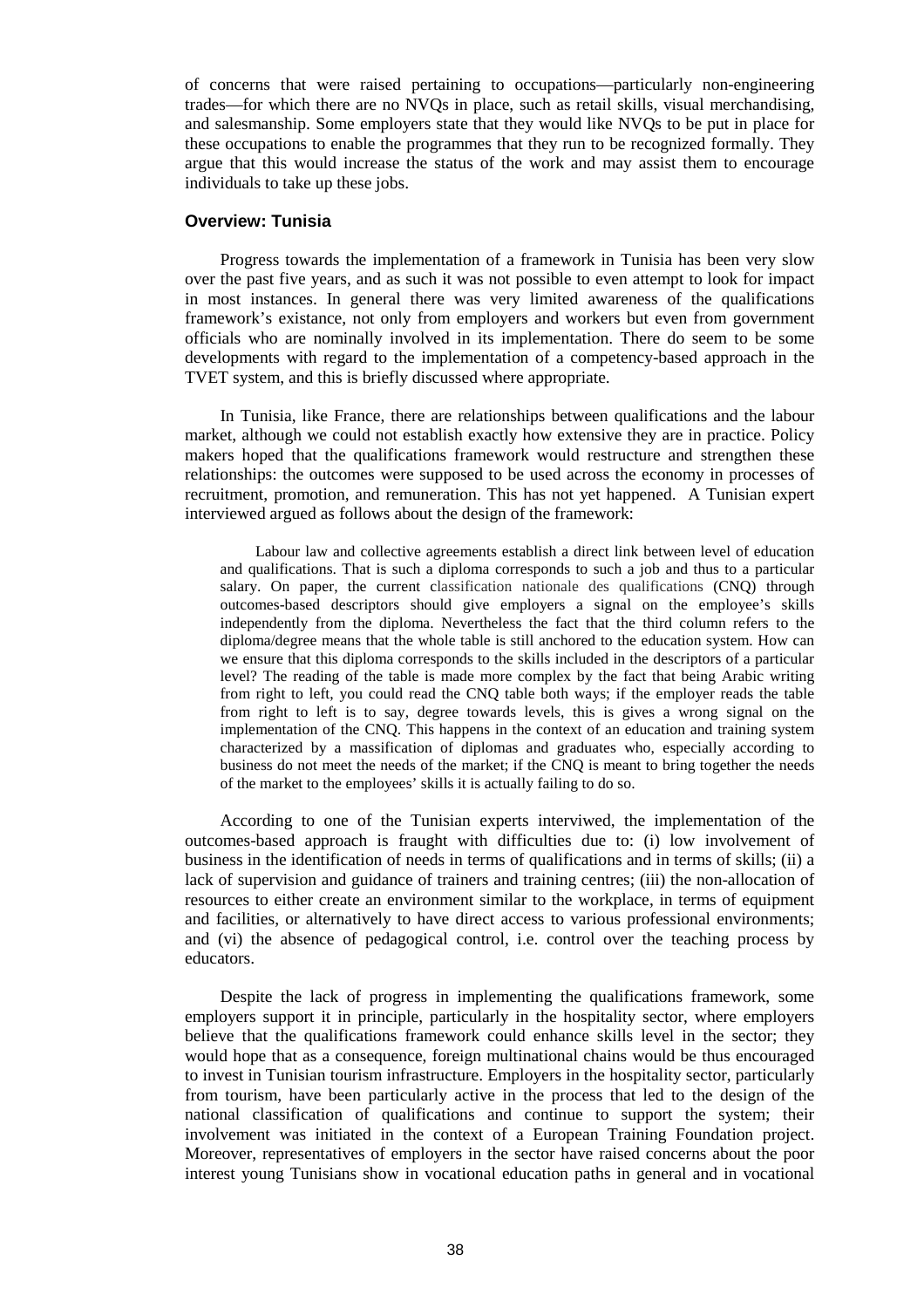paths related to tourism in particular. They expect the qualifications framework to uplift the social status attached to jobs in this sector and to vocational paths more generally. When asked how a framework could uplift the vocational education system they explained that it would provide clarity to pupils and employers, but would also give pupils the idea that what they enrol in is also easily understood abroad or even in Tunisia but by foreign investors; in this way, according to them, the national vocational education system could become more appealing. Nevertheless, and beyond the enhanced legibility of TVET qualifications due to the qualifications framework, looking at the structure of the Tunisian economy and at the size of most industries—predominantly small and medium enterprises working as subcontractors in low value-added productions and with weak recruitment rates—as well as possible career paths in tourism, an industry characterized by intrinsic scarcity of social mobility opportunities, the choice of most young Tunisian not to embark in vocational training, especially in this sector, does not appear irrational.

#### **Relevance of curricula and qualifications and the role of social partners**

One of the original aims of competency-based training was to improve the relevance of TVET qualifications. However, in all countries systems to develop and update competence statements were problematic. In Sri Lanka, for example, the standards developed through donor support in the early development of the framework have never been revised, and remain in place. Also, while interviewees suggest that there are no unused qualifications, graduation data suggests that only about half of the Sri Lankan NVQs have awards made against them. It may be the case that broader qualifications, which do not specify competencies in detail but rather relate to occupational regulations, together with ongoing relationships between employers and providers, may be more effective in building curriculum responsiveness.

Qualifications frameworks are seen by policy makers as ways of improving the involvement of social partners in TVET, and involvement of social partners is seen as key to improving the relevance of qualifications and curricula. But this involvement seemed to be weak in most cases, with a partial exception of France. Where there is social partner involvement it is mainly at the level of institutional boards—whether of large public providers or authorities. In this more generic level—on councils, boards, and so on—they may represent a general voice of employers, but would not be able to input the specific requirements of workplaces or sectors. There was limited specific sectoral expertise obtained from industry roleplayers in the design of standards. Where there was involvement, in all cases employer involvement was stronger than trade union involvement, the latter was almost non-existent in most cases.

Most of the countries have structures that attempt to bring various stakeholders together. For example, Tunisia has a High Council for Human Resource Development, which has an advisory role, and brings together ministries responsible for education and training and social partners. This is supposed to take place once a year. Like the employers cited above, the Tunisian General Workers' Union is hopeful about implementation of the qualifications framework, as they see it as a step towards recognition of prior learning (RPL), which they hope could enhance qualifications levels especially for older workers who entered the labour market before the reform of education. However, in general unions in particular either felt excluded from the systems, or had not been drawn into them directly. In many cases unions felt unable to participate in TVET or qualification reforms because of the more immediate and pressing challenges they faced, for example with wages (Sri Lanka) or addressing retrenchment (Ireland). This echoes the findings of the previous ILO report. One of the case studies argues that there is a need to be realistic about the level of stakeholder involvement that is possible. Employers and unions will typically only choose to engage the system where it directly affects their needs; while there can be consultation on broad policy this must be structured in a manner that takes into account what capacity exists to engage in this, and then deliberate, and short processes need to be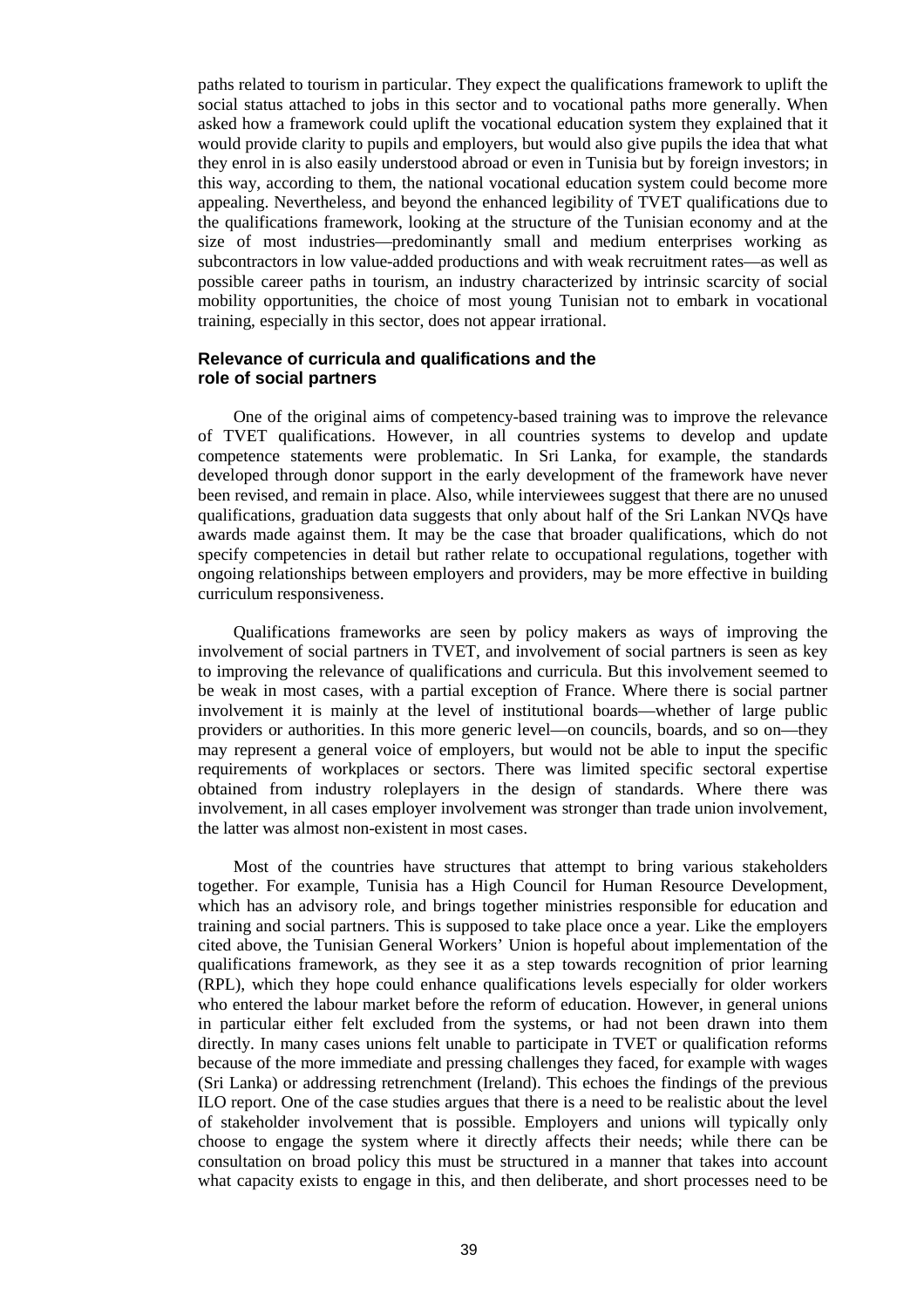put in place where there is a need for employers and unions to comment on specific qualifications.

In Jamaica employers are active members of the HEART board, and employer representatives interviewed suggested they play a key role in steering the direction of this institution. The positive relationship that HEART has with employers was evidenced by the fact that HEART was given the "Business Leader Award" for being the public body most responsive to the needs of industry in the week in which the research took place. This is an award adjudicated by employer representatives. An interviewee from the Jamaican Employer Federation explained that this award recognizes that where they need a new training in an area they are able to work with HEART to determine how this need can be addressed. Other employers confirmed the responsiveness of HEART suggesting that they believe that HEART attempts to meet their needs, although the interviewees indicate that there are varying levels of success in this regard. HEART's own research suggested employer concerns that graduates were 'inadequately prepared' (22 per cent) and that the HEART Trust was 'too slow' in responding to employers' requests (24 per cent).

HEART maintains the responsibility for coordinating the qualification and curriculum development teams and they request employers to provide representation on these teams. The extent to which this takes place is reportedly (by interviewees) uneven with some examples, such as cosmetology and construction, where the associations drive the process very actively and the industry appears to take ownership for the qualifications, whilst in other cases the industry informs its members of the process but there is little follow up and interviewees were uncertain of the level of involvement.

This role was not confined to the process of creating qualifications and standards, but extended to curriculum development. Interviewees indicate that this process ensures a consistent standard is maintained whilst enabling them to be more responsive to the needs of industry. With respect to the latter they explain that it is possible for them to work with industry to generate new qualifications in a short space of time. An interviewee from HEART indicates that it can take six months to develop the new qualification and curriculum in response to a request, and then a further three months to develop the learning materials. They also state that this process supports the improved quality of provision.

Employers also participate in the National Council on Technical Vocational Education and Training, and are encouraged to play an active role on standard generating, however, as discussed below, this is achieved to a greater or lesser extent depending on the industry.

The other area of involvement relates to directing funds. One representative of employers in Jamaica observed that whilst they sit on the board, and are broadly happy with what HEART does, there are some members that feel that they should direct the funding more. Another employer interviewee commented that the HEART Trust is perceived as a tax and their members don't have any influence over the decisions about how it is spent, rather this is a government decision entirely. Of interest is that the interviewee suggested that this is not a concern for employers as the system has been in place for so long that they simply accept it.

In Belize the NVQs were not directly developed with employers in Belize, given that many of them were purchased, together with curricula, from HEART, as well as some from from Australia. However, there was some employer engagement in the review of these qualifications and curricula conducted by the Employment Training and Education Services within the Ministry of Education and Sports. The qualifications then became the basis of the NVQs in Belize. Where new programmes are required by industry the Ministry works with industry to develop these through the National Council on Technical and Vocational Education and Training (NCTVET-Belize). Interviewees from these institutions indicate that the NVQs have provided a framework for this development work and they suggest that this has enhanced the quality of these programmes.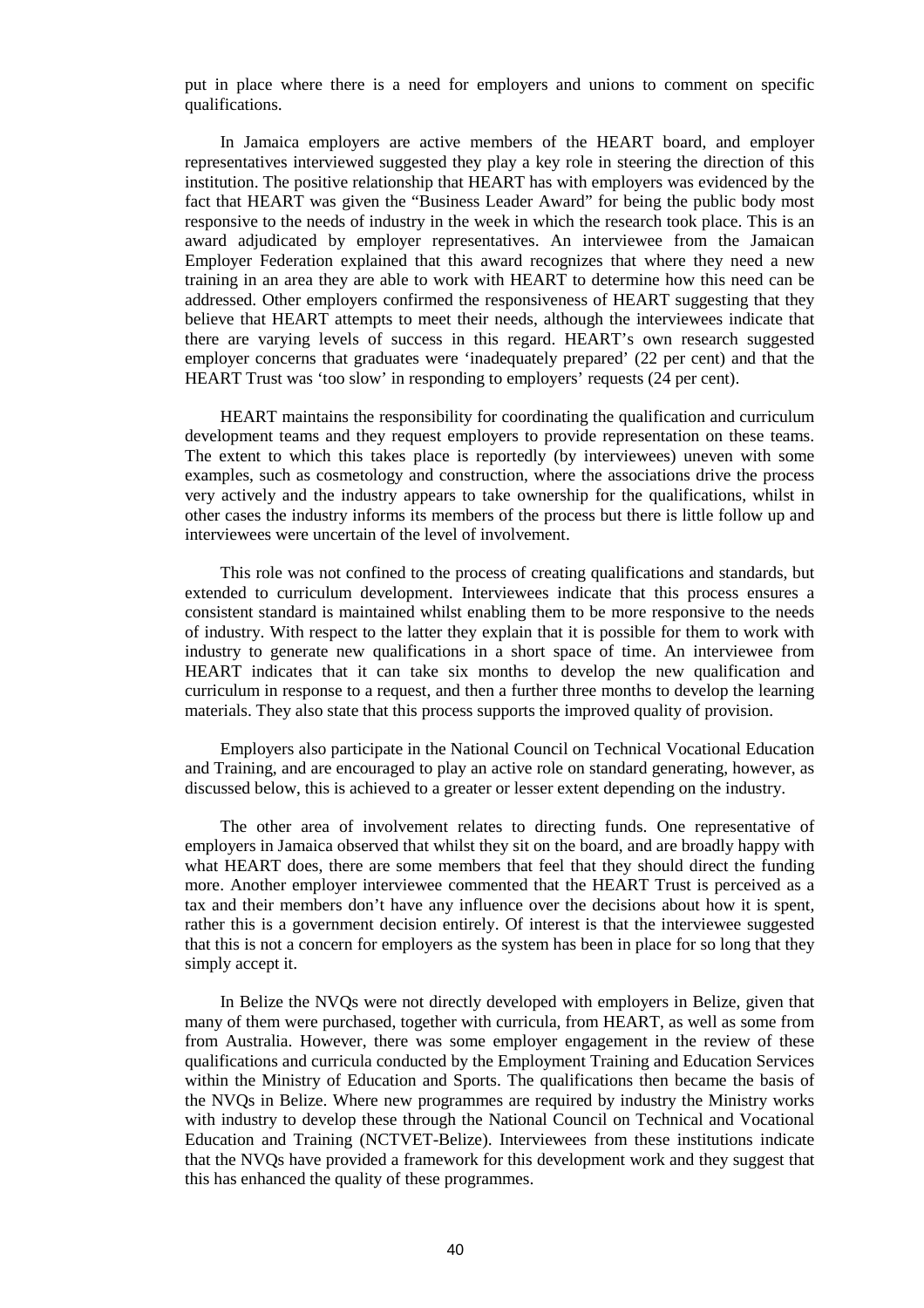Sri Lanka has a National Employer Federation. There is some involvement of both employers and unions in education and training debates and policies at a very broad level, as well as involvement through sectoral committees of the National Apprenticeships and Industrial Training Authority. Although it is described as employer-driven, this role seems much more limited in practice. The Employer Federation indicated that they don't have a direct involvement in the training, though they respond to requests made by the Tertiary and Vocational Education Commission (TVEC) including assisting to disseminate the message of the NVQ to industry. They indicate that there is a real challenge in this regard as the standards have been developed, "but the social marketing is very poor so TVEC has all these standards but no one knows they have been developed". An interviewee commented that, "the majority of industries don't know about the standards, that's a sorry state. No point in developing standards if you don't sell it. They need a revamp and to have a better marketing strategy, so we have started assisting".

However, in the main employers reflected that there are few employer associations, with the result that successful involvement in NVQ implementation has to be more company based. This engagement at the level of companies does not appear to be taking place, and typically, despite the sectoral committees of the National Apprenticeships and Industrial Training Authority mentioned above, the employers interviewed indicated that there was almost no involvement of companies, and in particular human resource people, in the NVQ processes. Interviewees suggest that as a result there is very little awareness of the NVQ and human resource people do not consider NVQ as a recruitment requirement.

Some interviewees suggested that to address the alignment between supply and demand there is a need to improve the relationship between industry, providers, and the TVEC and in particular to increase the level of involvement that employers have in the NVQ system. These observations suggest that despite efforts to ensure that the structures and processes involve all parties, there are still challenges relating to the extent to which social dialogue is resulting in technical and vocational training is considered relevant.

A few employers indicated that they have approached the TVEC for support but have found that there is no capacity to move into these fields with one employer observing that, "we asked if they had standards we could relate to—but no, nothing. This area has not been touched though it's a fast growing sector in Sri Lanka". The interviewee stated that they had indicated that they could work with TVEC to develop these standards. This concern about the absence of NVQs for certain fields reinforces the points made previously about the absence of NVQs at levels 4 and above, and is reflected in the priorities for further development of the skills sector outlined in the National Human Resource and Employment Policy for Sri Lanka (Sri Lankan Secretariat for Senior Ministers, 2015).

An interviewee that is supporting the development of the NVQ process concurred that the involvement of industry has not been sufficient and stated that in response they are supporting the establishment of industry sector councils. The Ministry is planning to start with four sector councils, including in construction—which is likely to be the first council—hospitality, information and communications technology and light engineering. Interviewees explain that the sector councils are expected to ensure collaboration commenting that, "to grow the TVEC sector we need information from industry and the councils will help with this. It will be an employer body with government assistance". It was indicated that initially they will be established as limited liability companies.

Strong stakeholder involvement in France seems to allow the system to be a fairly pragmatic one through regulation procedures that are jointly constructed between the social actors. This enables stakeholders to jointly construct solutions and manage risks, instead of attempting to do this by codifying everything in government policy.

In Ireland an interviewee from business commented that the process requires an industry body to define a need and to then define the skills requirement, and this enables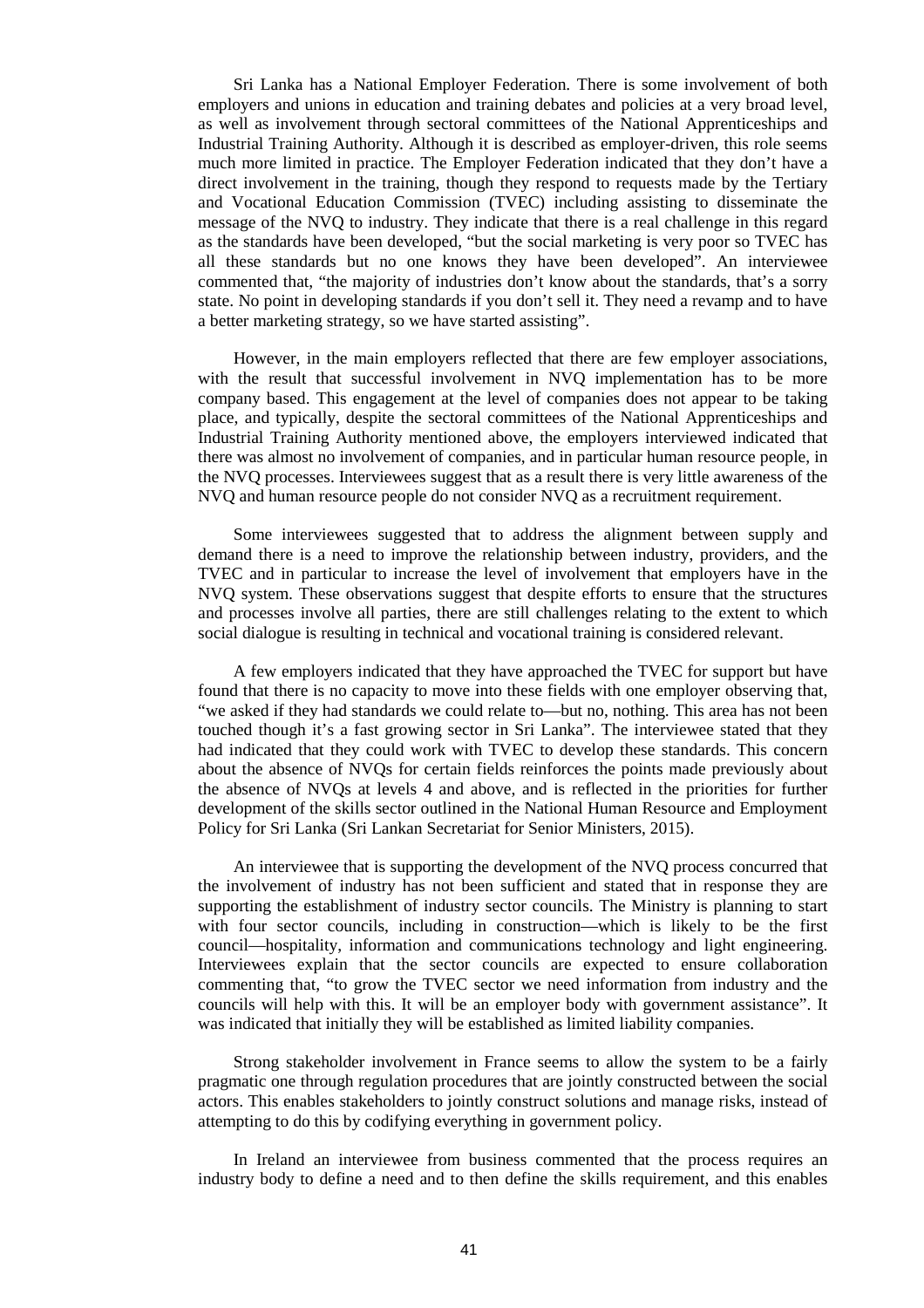them to have a "genuine influence on occupational standards". The same interviewee confirmed the existence of many of the qualifications and a focus on revision rather than new qualifications. They comment that this process—of reviewing existing qualifications has been valuable in the re-design of the apprenticeship system, as they need to identify relevant qualifications against which they design the apprenticeship. Based on this process, and a joint engagement between employers and providers, it is suggested that they may only need to "tweak" the qualifications.

Another interviewee, from an organization working with employers to enable relevant provision, but not primarily providing training, commented on how they experience the standard development process. The interviewee explained that as an organization the process that they follow is to work with a network of employers who would need to identify where there is a gap and what standard is needed. They would then need a memorandum of understanding with Quality and Qualifications Ireland to allow them to develop this new standard. Once the standard has been developed it gets posted for broader consultation and, "if OK then gets adopted and goes onto common award system".

The interviewee stated that in some cases this works, citing a process that they recently supported, which focused on the development of the supervisor award for the manufacturing sector. He stated that in this case there was a good group of people, the need was driven by government's action plan for jobs and most of the components existed and so the group simply had to bring these together and "add a little." He indicates that they started the process in January and at the point at which this study took place (June of the same year) the standard had been approved already and it was a major award. He further commented that the process was efficiently managed: it relied primarily on email with only a limited number of meetings (four or five half day meetings) in which employers participated. The interviewee commented, however, that in other cases it can be a lengthy process to agree on a new qualification: he indicates that his institution has a funding mechanism that supports new certified programme development where employers have identified a gap and that in some cases they face a challenge as the network has not completed the process within 12 months.

The interviewee observed that the changes to the development process have had some negative consequences: initially a provider had a programme and this would form the basis for the standard. This resulted in "a very niche type of qualification." The interviewee indicated that many of these qualifications "have been squeezed out" of the framework and suggested that the qualifications are increasingly focused on education provision (rather than the workplace) and that as a result in-company training is suffering. This concern relates to both the time required to participate in these new processes, as well as the costs associated with the development process and the process of having their programmes verified against the standard.

Interviewees from Quality and Qualifications Ireland acknowledged that there is sometimes a tension in the development of qualifications and commented that employers will say, "I don't think this is needed." They indicated that there is a debate about how much classroom time is necessary and what the balance should be between developing well rounded individuals with general skills with what employers require, which they suggest is a "healthy pull". Another interviewee (an employer) also indicated that there would also always be a tension with regard as to how fast employers want things done: "business requirements change so quickly and when employers want something they want it tomorrow. Education and its cousin qualification do not work like that".

An interviewee from the employers confirmed this perspective and stated that the process of ensuring the involvement of employers has proven to be a complex process. The interviewee confirmed that whilst employers realize that certain qualifications need to be reviewed and re-validated there are challenges relating to the timing of processes and the extent to which people can be involved. Another interviewee working with employers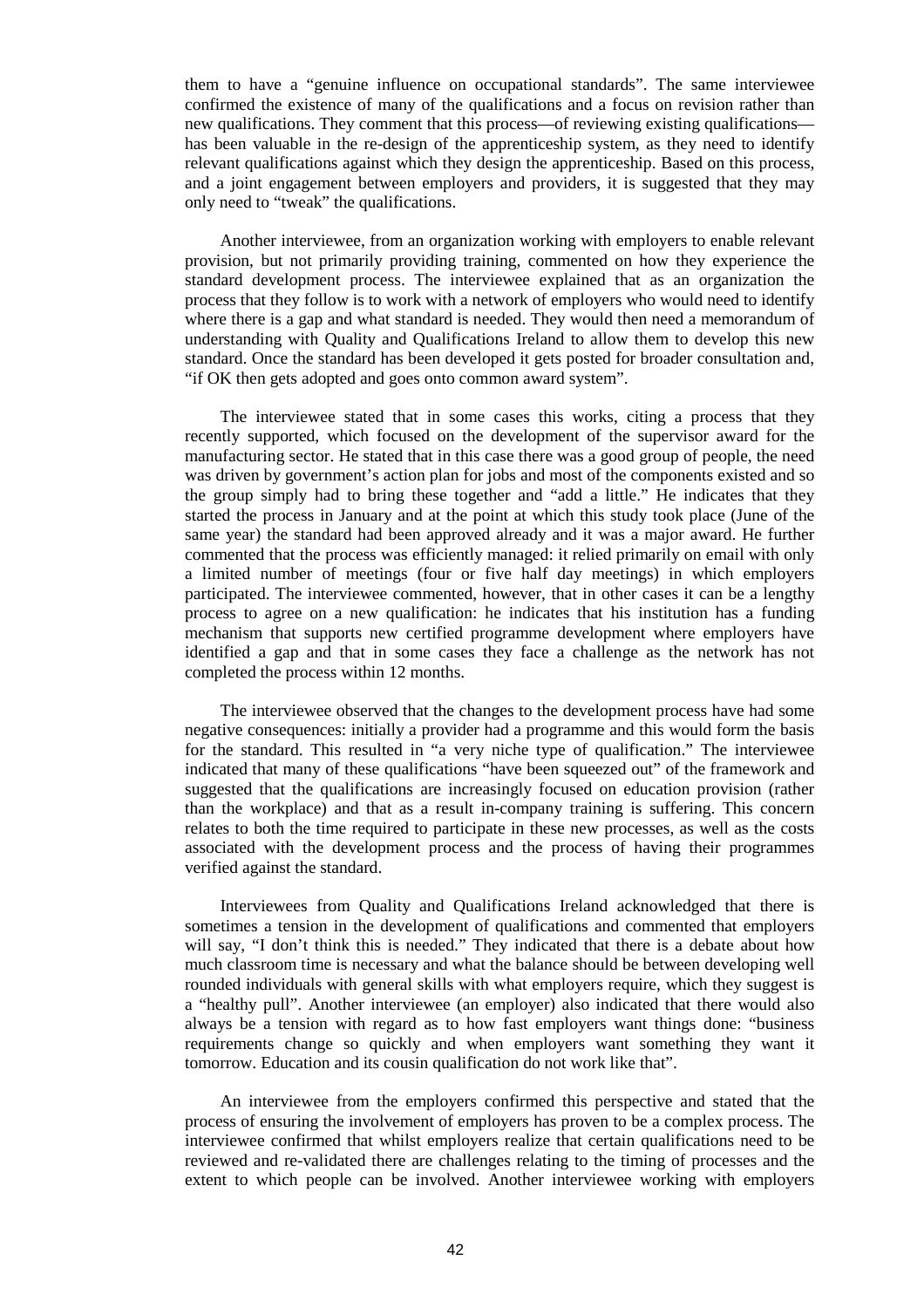concurred with these concerns and observed that the involvement of employers has been made more complex by the structural changes (the amalgamation of different agencies into Quality and Qualifications Ireland) that have taken place in the last few years. The interviewee commented that the Higher Education and Training Awards Council and the Further Education and Training Awards Council were only ten years old and had managed to create brand awareness, "people would say I have a Further Education and Training Awards Council certificate, but now it's starting all over again with different acronyms…"

Another employer commented that individuals from enterprises are reluctant to become involved in the NQF processes, as they perceive them to be outside of their core work. He indicated that they rely on the association to present their perspectives and are happy to do this. He indicated that he was on the National Qualifications Authority of Ireland (NQAI), which was also a predecessor to the Quality and Qualifications Ireland. He explaind that the Quality and Qualifications Ireland has now moved from a stakeholder body to one that is constituted by experts (the Board consists of ten members: this includes the Chief Executive and nine members appointed by the Minister). He suggested that the new configuration is preferable as it ensures that the Board is more focused and that there are individuals who understand the needs of industry on the Board and so these interests are addressed in the engagements that take place.

An absence of, or weaknesses in, skills planning was seen as a problem in most cases, although Ireland and France seem to have some good systems in place in this regard. In Belize, for example, companies recruited welders from outside the country, as they had not planned which skills they required, and by the time they were certain of the skills that they needed it was too late to train the required number of people. Interviewees suggest that the effect of these practices is that there is limited need for companies to invest in training. This concern was also emphasized in Jamaica with a similar concern that this meant that skills that are required—for example logistics—need to be imported from elsewhere, often outside of the region. This is of course not a weakness of the qualifications frameworks themselves, but is mentioned here in order to assist the general picture of how the systems work in the countries in the study.

#### **Institutions as labour market intermediaries**

Strong providers were seen as playing an important intermediary in the labour market, and assisting young people to access employment.

In both Jamaica and Sri Lanka many employers felt that education institutions were more important than qualifications. In Sri Lanka employers particularly recruited from National Apprentice and Industrial Training Authority (NAITA), and in Jamaica from HEART. Key here was good ongoing relationships, and this was reinforced in the case study on Ireland, where the mechanisms to enable education institutions to talk to enterprises were valued. Commenting on the Expert Group responsible for skills forecasting, an interviewee commented that this is a "good recipe for ensuring that we are neither supply or demand driven. There is a link and flow between what economy needs and what we need the education and training system to do". This includes a clear process for informing institutions about demand and supply trends, identifying where the gaps are and creating processes that encourage institutions to consider how they will address these gaps and then funding these institutions to make the requisite changes. In Ireland too the value and reputation of qualifications was very much related to the awarding institutions; it generally seemed to be the case that FETAC had built trust in their qualifications and in fact, "understand them so well that they don't want to change them". There was a sense that it was the institutions that employers recognized more than qualifications *per se*. Quality and Qualifications Ireland saw part of their role as trying to bring the *framework* back into the centrality of the work, that is, to encourage users of the system to focus on the framework and the credibility of the awards rather than on the particular institution that is issuing the awards and providing the programme.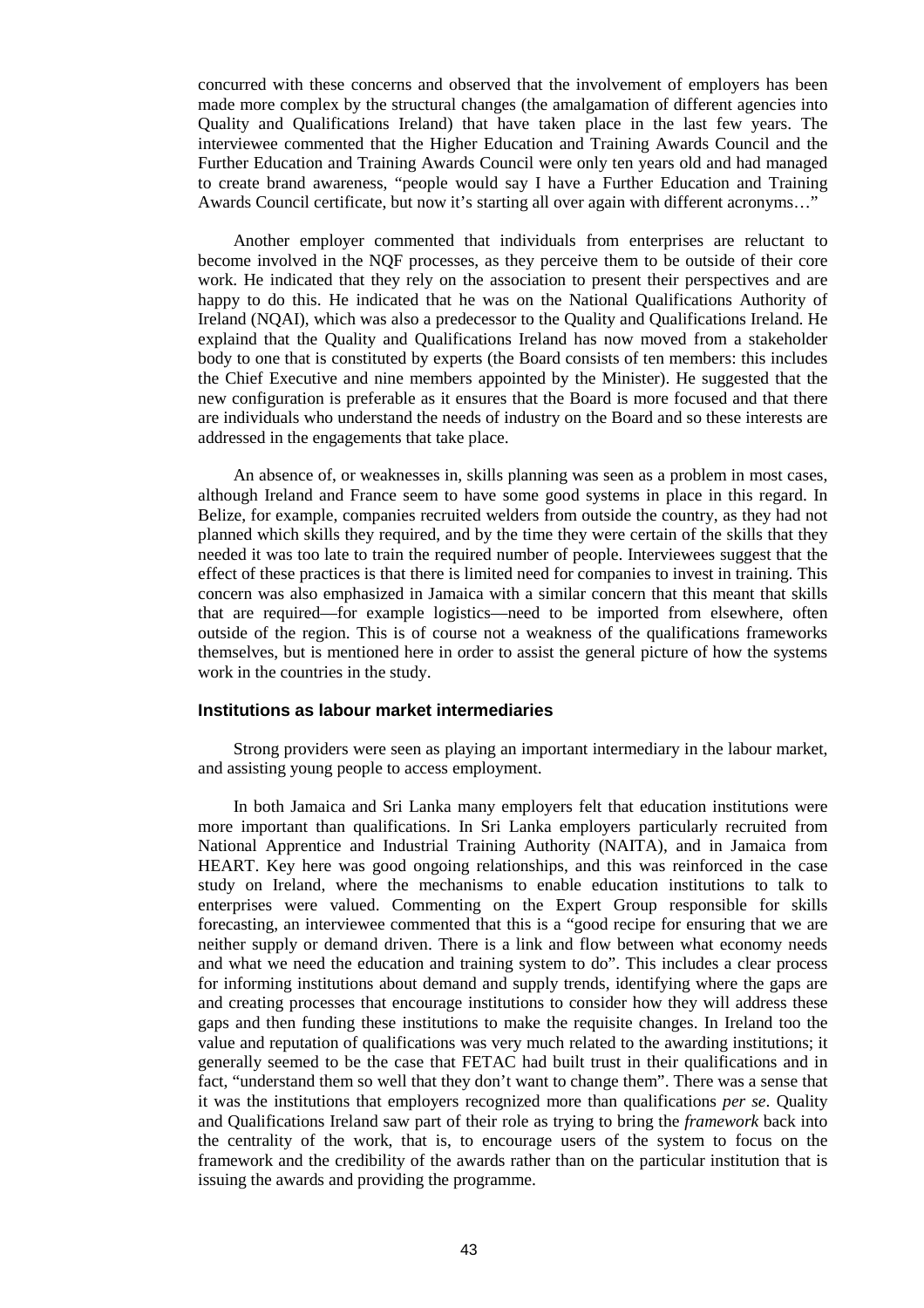In Jamaica, when they specifically require people with an NVQ the employers interviewed suggested they would not advertise, preferring instead to recruit directly from HEART, often with the proviso that the graduate also has a defined number of school subjects issued by the CXCs. They indicate that even with the higher-level qualifications where they have worked with HEART on the programme, they would recruit directly from HEART. This confirms the findings from the survey completed by HEART<sup>1</sup> which found that employers generally believed that the best methods to recruit workers with training from HEART Trust was through the Placement Office of the Trust (52 per cent).

In certain sectors such as manufacturing in Jamaica, employers suggested that they primarily recruit from the HEART interns. They state that companies make posts (opportunities) available for internships once individuals have graduated from HEART. They can then select from these individuals, and suggest that the advantage of this approach is that they are able to establish whether the individuals have the appropriate attitude. They add that a further advantage of this approach is that the individuals acquire the relevant experience during the internship and the employer can determine whether they really are competent.

One employer in Sri Lanka observed that they would prefer to recruit an individual with a NVQ but only from certain institutions. If NVQ graduates were taken from other institutions then they would likely train the individuals themselves. Other employers agreed that their primary consideration when recruiting was the institution where the individual was trained. They recruit through particular institutions that offer technical training, rather than advertising widely for a particular qualification.

#### **Role of donors and international organizations**

Qualifications frameworks continue to be a policy strongly supported by international donors and organizations, and much of the impetus for them in Belize, Jamaica, Sri Lanka, and Tunisia come from this direction. There are many concerns with this, but the two that emerged most strongly in this research were firstly that interviewees in many of the case studies expressed anxiety about the need to continue with this type of reform in order to secure donor funding, and were anxious to be seen to be implementing qualifications frameworks; in this regard it is worth remembering that an impetus for the Caribbean regional framework was the ILO 2004 Recommendation 195 concerning human resources development (ILO, 2004), which advises countries to adopt qualifications frameworks. Secondly, a key concern was sustainability. In Sri Lanka, for example, many of the original competency standards developed through the first donor-supported project (Gajaweera, 2010) had never been updated, and there seemed little possibility of such updating happening in the absence of further donor support.

In Tunisia in particular there seemed to be very extensive donor and international agency involvement in reform of various aspects of qualifications, skills, and TVET policy and delivery. The process of developing the Tunisian qualifications framework has been supported by the European Training Foundation (ETF) through a regional project involving several other Mediterranean countries, and has built on other reform processes, particularly competency-based approaches to curriculum reform supported by the World Bank, the EU, and French, Canadian, and German aid. The role of donors continues to be important in Tunisia. Since the revolution many donors are again active, in particular the *Agence Française de Développement*. According to an expert interviewed, there has been a constant gap in TVET reform between what projects, often started by international

<sup>&</sup>lt;sup>1</sup> Employment Satisfaction Survey Report conducted by HEART/Trust/NTA in 2007.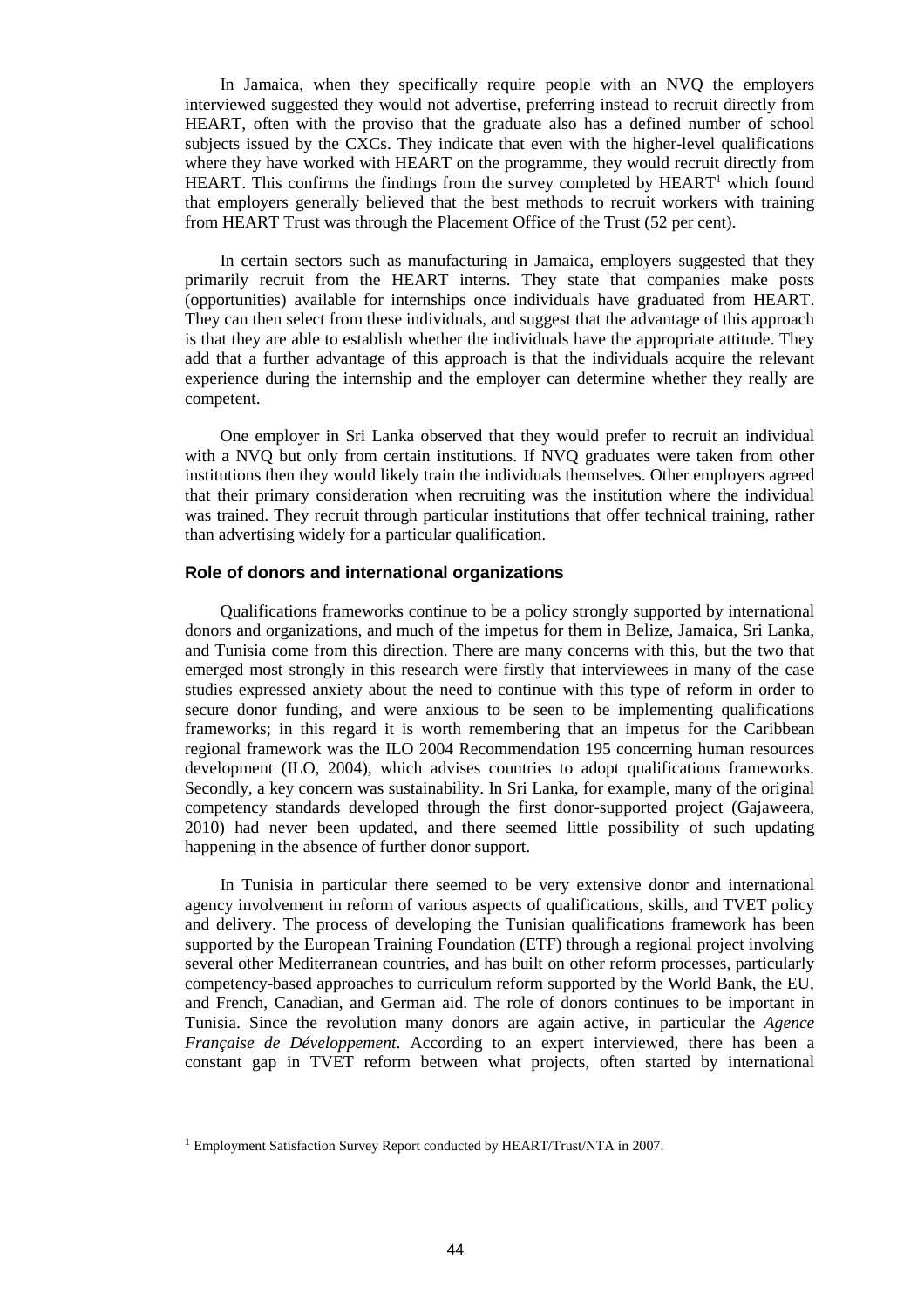organizations, have *introduced*, and what actually has become *operational*. Partnerships for the development of occupational standards are perceived as dominated by donors who require such systems in order to invest in training centres. As pointed to by an OECD report (2015), and confirmed by interviews with experts and trade unionists, normally initiatives aiming at implementing the outcomes-based approach to monitoring and evaluation are carried out in the context of projects financed and led by foreign development agencies; when the projects come to an end then these initiatives fail to be developed due to poor implementation by concerned institutions. Government officials suggest that key priorities are: a highly unstable political environment, galloping inflation and dramatic rates of youth unemployment, but despite this Tunisia is currently involved in 18 projects dealing with skills and qualifications, funded by international donors and organizations including the EU, the ETF, the ILO, the WB, USAID and others, and focusing on the supply side of the labour market.

#### **Complexities of supply and demand and the low status of TVET**

The status of TVET is an important issue in all countries in the study, although this is relatively less pronounced in France.

Key to understanding why qualifications frameworks are introduced, what they are expected to do, and to evaluating whether and to what extent they have impacted on labour markets, is understanding how TVET systems work, how well they met labour market needs prior to qualification reform, and what effect qualifications policy has had on them. TVET is the aspect of education which differs most from country to country as well as within countries. One key reason for this is because of how labour market conditions vary. Another is the traditions of funding. TVET is also, in most, countries complex and somewhat fragmented. It has tended to enroll students with less academic ability, with this trend being much more dominant in English-speaking countries, and gradually on the increase even in countries with strong traditions of TVET. This can probably be attributed at least in part to qualification inflation.

Raising the status of TVET is one of the reasons that many governments create qualifications frameworks, on the assumption that qualification frameworks will improve how TVET is viewed by demonstrating that it is equivalent to forms of general education, and by improving pathways to higher education. But frameworks have not thus far been able to do much about this low status, and in some instances may reinforce it because of lack of acceptance from higher education providers.

In many instances there is a cycle which is very difficult to break, where poverty, poor networks, and rurality prevent good achievement in school, and TVET provision is developed for such learners. But employers select the highest possible educational achievement even when they don't need it, which means they tend to hire wealthier individuals with better networks and better education levels, even where education is not required for the job at hand, and technical training may have served better. When TVET is seen as a second choice, all students who are able follow an academic path. This creates a vicious circle, as employers see TVET graduates as the less capable individuals, and prefer to hire young people with good school certificates or higher education qualifications. Where employers in fact do require the skills and knoweldge learnt in general education, usually indicated by communications and mathematics as proxies, the learners who have been chanelled to TVET are less likely to have achieved these, either in prior schooling or through TVET programes. The providers of TVET are then offering education programmes to learners with weak education backgrounds, and this makes it particularly difficult to cover sufficient general education as well as training in a range of required technical areas. This commonly leads to considerable debate about funding as well as time and nature of curricula. These problems were found to some extent in all the countries in the study, although they emerged most clearly in the Caribbean countries and Sri Lanka, where the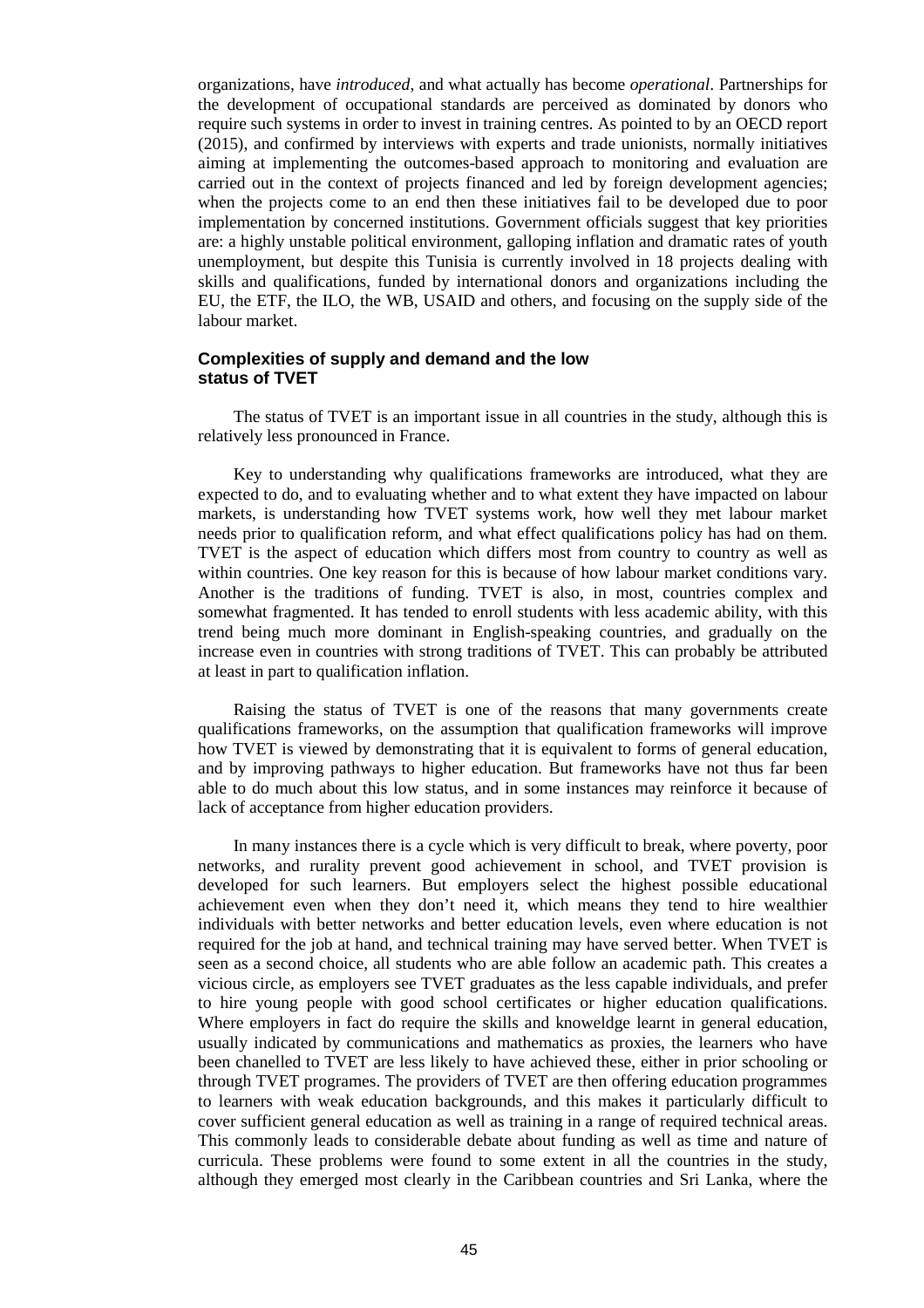relatively low status of vocational education means the students enrolling for TVET programmes often have weak general education backgrounds, and, as in many countries, the time pressure of the TVET programmes is such that it is difficult to assist them in catching up on this aspect of their education.

All of these reasons explain why much of the impetus of qualifications frameworks internationally is focussed on, and comes from, TVET. However, the problems described above can be aggravated by reforms which focus on changing TVET without changing the structure of the economy and labour market to increase the demand for skills.

All the countries in the study have predominantly institution-based TVET provision, with provision of apprenticeships in niche areas. There are countries with school-based provision which have developed reasonably strong vocational education provision— Denmark and France are cited in the research literature as good examples (Busemeyer  $\&$ Trampusch, 2012b). France has a history of strong state commitment, portable skills, school-based delivery, and low involvement of firms in its training system (Martin, 2012). Like many European systems vocational education is a significant part of upper secondary education, while Ireland, by contrast, follows the Commonwealth tradition where the majority of students pursue general academic upper secondary education (Estevez-Abe, 2012). The further education and training system in Ireland has a lower status than other parts of the educational system, especially higher education. Stakeholders repeatedly used terms like 'the poor relation' and 'the Cinderella sector' to characterise public perceptions of the sector. An employer group is quoted as saying, "you go to secondary school, you get your leaving certificate, you go to university and any kind of deviation from that is seen as second-class education". The further education and training sector in Ireland has been very fragmented and interviewees indicate that the "sector" did not really exist before the Further Education and Training Awards Council (FETAC) came into play. Some interviewees argue that in fact there is still no FET sector and that the process of building such a sector is still very much work in progress. Interviewees generally agree, however, that part of the work of FETAC had been to construct the sector from very diverse providers with varied areas of focus and purpose, taking into account the diversity of capacity and requirements of providers.

The TVET system in Belize is small and centralized—which seems appropriate in a very small country. It is basically all directly under the ministry, with six main providers, and centralized curricula and assessment. Where other organizations (private, nongovernmental organizations) are involved, this is also through the centralized system with examinations. The NVQs are only offered through the public TVET institutions, and interviewees suggested that these institutions are viewed as "institution of last resort." The Education Sector Strategy (2011 - 2016) of Belize<sup>2</sup> corroborates this, describing "the prevalent and persistent view that TVET options are for the less academically inclined student, who must opt for this as a last resort having failed to secure a place in a junior college, or in regular secondary school". Employers are obviously aware of this perception, and our interviewees suggested that graduates do not enter the NVQ programme with a good educational foundation and there is not the space in the programme to develop the generic skills that employers require, particularly language and mathematics, which employers have argued for more of in vocational qualifications.

Similarly in Sri Lanka most parents would rather their children go to university, which is free and is a well-recognized graduate system, but is highly selective, offering places to

 $2$  Improving access, quality and governance of education in Belize, Education Sector Strategy 2011-2016, March 2012.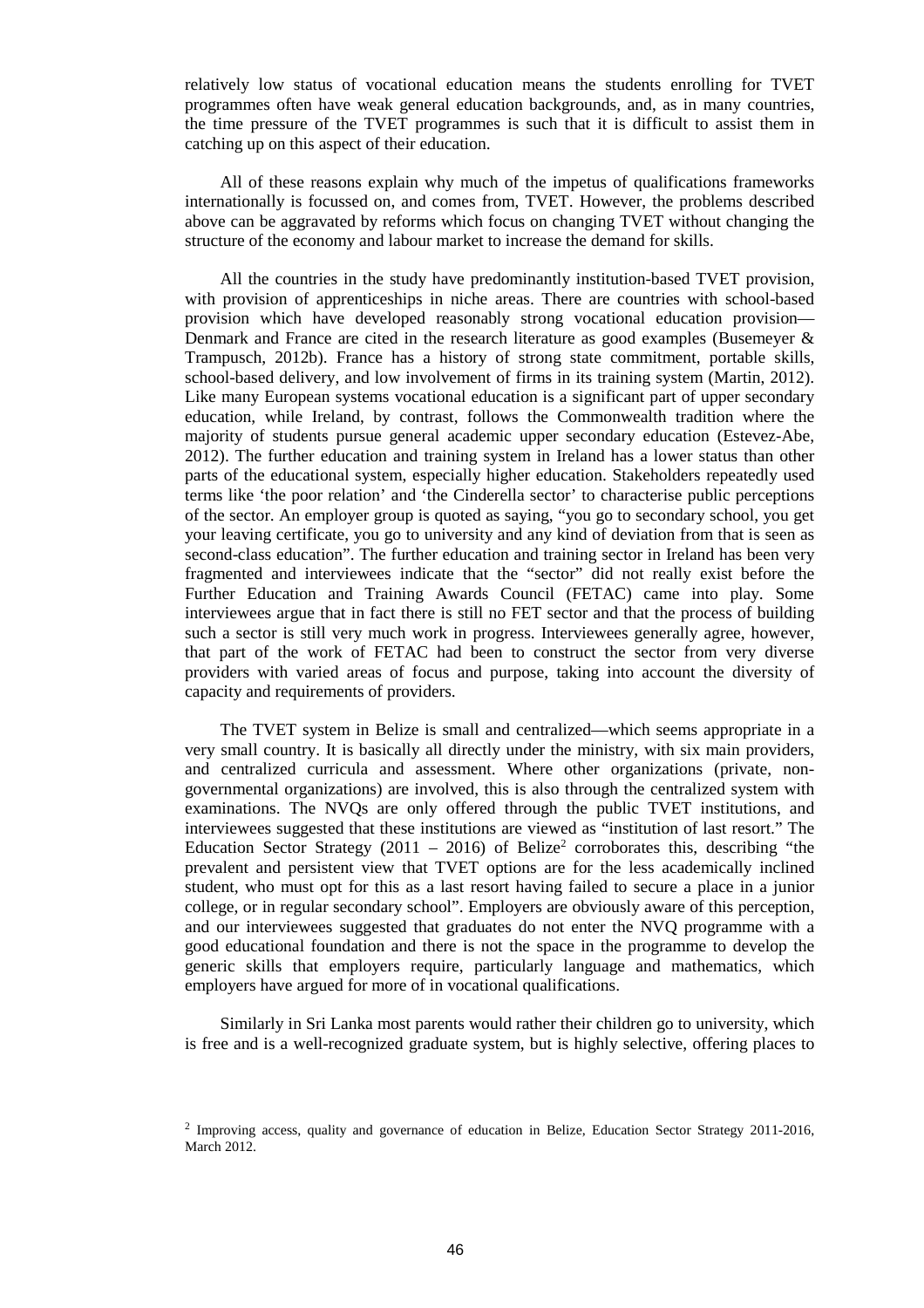only about 15 per cent of young people. While government tries to market the NVQs to learners, they, and TVET in general, remain a second choice.

TVET also has low status and is unpopular in Tunisia. The competence-based approach has been implemented there, at least to an extent, although not without problems. One of the aims of the framework seems to have been to extend this approach to other qualifications, and this has not worked. In Tunisia one expert interviewed suggested that the framework would reinforce negative attitudes towards TVET as the framework designates TVET qualifications as the lower levels ones. This is consistent with findings in the literature on vocational education and training in Tunisia: most students and families find it as a unattractive option and most students embark on vocational paths only because they cannot access general education paths due to poor performance records (OECD, 2015).

All governments are trying, through various policies, to improve the quality of TVET provision, and these may, in the long term, contribute to improving status. In the Caribbean countries centrally developed curricula and assessment are seen as important, and in Sri Lanka, while assessment is decentralized to some extent, many other aspects of the system are very centralized, and this is seen as having raised standards.

Offering higher levels of technical education provision, which, as seen above is a trend in all the countries in the study, is also seen as a way of raising the status of TVET provision.

Policies which encourage and support employers to train are being considered by many governments—including those in this study—but again, the nature of the labour market may work against this.

Another option to raise the status of TVET is to create programmes with very substantial components of general education, as was done in the 60s in France, making it possible for a formal declaration of equivalence, even though the pathways which the three different qualifications led to are still different. The French system appears paradoxical at first glance: TVET is seen as closer to education than to work historically, with a strong general education component, and school-based tradition. Despite this, there has always been an understood relationship between education and work, and this was codified and formalized in the grid of qualifications and work levels developed in 1969. Two contributing factors to this good relationship seem to be, on the other hand, strongly regulated occupational labour markets, and, on the other hand, the fact that the strong general education tradition, added to free and compulsory general education preceeding TVET qualifications, is seen as contributing to preparation for the modern workplace in terms of producing general skills and transferable skills, as opposed to narrow and specific skills. TVET includes a strong theoretical base, strong general, and civic education.

An option which may have more effect, but may be much more difficult for most governments to achieve, is to intervene in the labour market: as mentioned above, in Sri Lanka government has passed an official circular that requires civil servants to have NVQs, and for their pay and conditions of employment to be based on their NVQs. As discussed above, in France historically there have been strong relationships between training and collective agreements. However, the current two-tier labour markets are not likely to support training for workers on short-term contracts—an increasing percentage of the workforce, and in particular, of the young workforce. Firms invest less in short-term workers. This is supported by a broad body of literature which links strong vocational education and apprenticeships to well-regulated occupations, amongst other aspects of social policy (Busemeyer & Trampusch, 2012b; Iverson & Stephens, 2008).

Finally, the most difficult but perhaps most effective option may be intervening in the structure of the economy, at the same time as reforming TVET provision, as per the 'developmental skills development systems' described by Ashton, Green, James, and Sung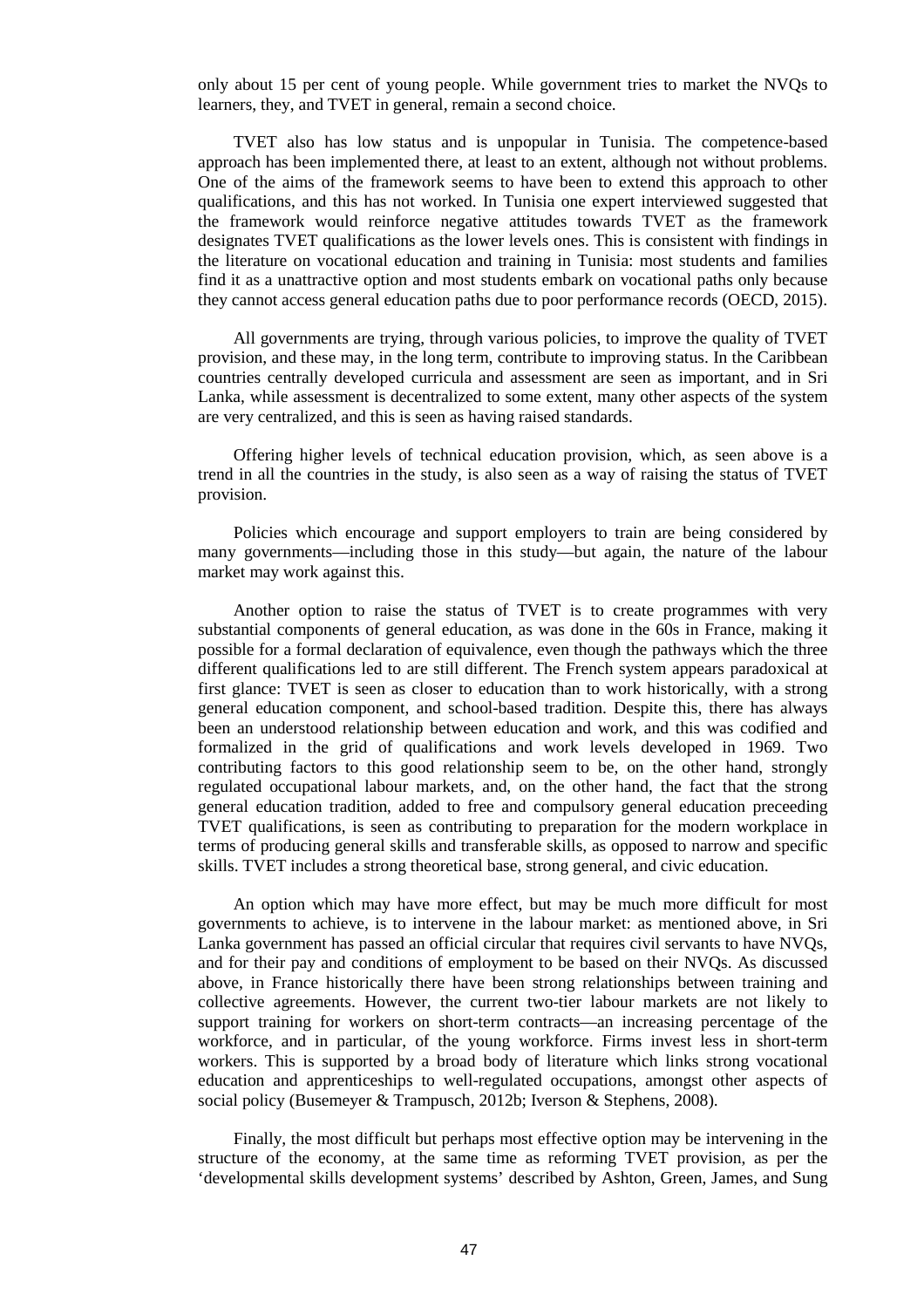(1999) and Park (2013). It is hard to see what else could assist, for example, in Tunisia, where the problem is not so much lack of skills as lack of jobs. The number of skilled emigrants from Tunisia has been increasing steadily since the 1980s, at three times the rate of population growth, reaching 1.2 million people or 11 per cent of Tunisia's total population in 2011 (ONEQ, 2012, p. 11). The shortfall of highly qualified jobs is growing and the economy's capacity to create jobs remains weak. These labour market challenges again reinforced the need to be more realistic about claims made for qualifications frameworks and the impact they can have.

Improving the quality of TVET provision could be seen as an indirect labour market outcome of qualifications frameworks. For example, while there is very little direct evidence of improved take-up of TVET qualifications since the creation of the qualifications framework in Sri Lanka, and there is limited employer involvement in the system, in so far as the qualifications have been part of a drive to improving and standardizing provision, and making qualifications in general easier to understand, they could have contributed to improving relationships between education and work.

The greatest contribution to improved quality in Sri Lanka seems to have been the introduction of methodical curricula and assessment procedures, in particular in government institutions and through new programs linked to the new NVQF qualifications. The quality assurance system faces challenges, given the large numbers of providers, and small numbers of people responsible for quality assurance. One interviewee observed that, "more than 10 000 courses are running but the accrediting body only has 4 people employed there—how can that work, they don't want to delegate and they don't want to appoint more?" Other interviewees concurred that one of the reasons that the NVQF has not achieved traction is that there is insufficient capacity in the system. It appears that when there was an injection of funds into the initial development process some traction could be achieved, but that since then there is little support from TVEC in part because of limited capacity. Another interviewee (from an education and training provider) suggested that even in the technical areas the impact on quality has been limited. The interviewee observed that they offer their programme against a qualification on the vocational qualification framework, but they then integrate additional elements into the curricula based on what is required by industry. They then also award their own qualification to these graduates as they believe their qualifications are more credible and cover the needs of industry in a more comprehensive manner. Interviewees also commented that over and above the considerations of instructors and infrastructure required for a quality programme, the new system has introduced a myriad of requirements, which have resource implications and that in some cases result in a decision not to offer a NVQ programme.

In Ireland despite all of the changes implemented since the formation of the National Council for Vocational Awards (NCVA), which was established in 1991, stakeholders continue to believe that there are too many providers, that provision lacks a national focus, that the quality of provision is inconsistent, and that while some training centres (that formed part of the Foras Áiseanna Saothair (FÁS) delivery network and who will now be managed by the Education and Training Boards) have developed a strong reputation based on local initiatives, others are seen as weaker. This diversity of provision is common.

#### **Levels of qualifications, levels of employment**

Across the countries it seemed as if employers valued general education more highly than TVET. Reflecting concerns expressed about TVET graduates broadly, in Belize and Jamaica employers felt that graduates of NVQs lacked basic education in communication and mathematics as well as more generic work readiness skills. In Jamaica also, some employers suggested that for lower level skills they would rather recruit from the community—as this is good for their relationship with the community in which they are located. They indicate that in these cases they recruit individuals with some CXC subjects and then train them with the relevant skills. Where employers do appear to recruit NVQ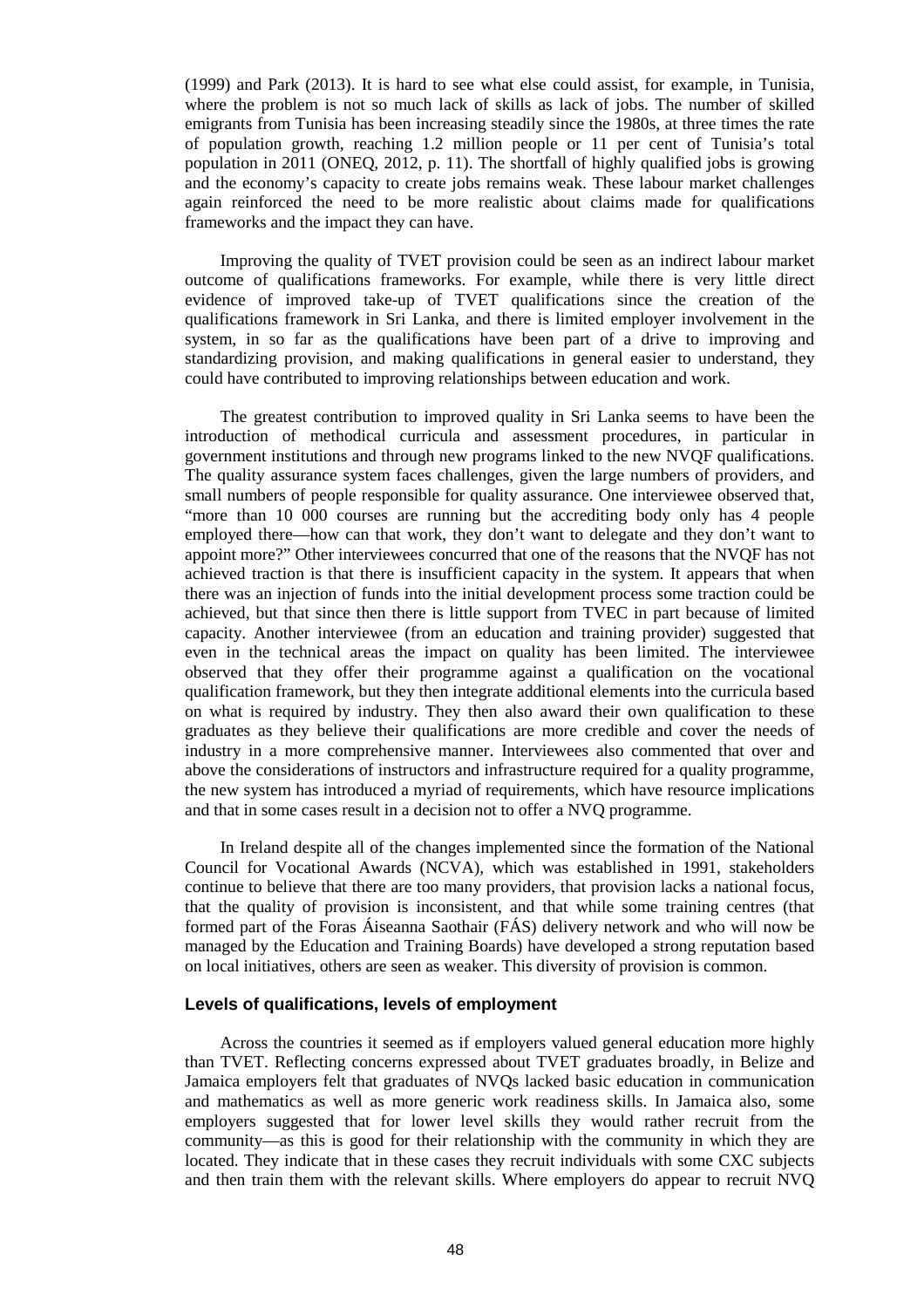graduates, they look for NVQs *as well as* general education qualifications, and one employer in Jamaica indicated that when they advertise the focus is on the requirements for a CXC and in some cases work experience. However, the interviewee suggested that in the review of the applications they would prefer individuals that have Caribbean Examination Council certificates against five core subjects, including mathematics and English and an NVQ. Alternatively employers suggest that they would want the person to have a higher education qualification.

One of the tricky issues facing some of the countries in this study is that the bulk of vocational qualifications on vocational frameworks were low-level qualifications. But employers did not particularly require qualifications for low-level jobs. In Sri Lanka, for example, in a context of low unemployment and a post-war economy which is growing fast, employers seemed to prefer to simply hire and train themselves, and those interviewed suggested that for most jobs, there are no requirements for particular qualifications. One employer commented that, "we interview people—then we hire them and send them to orientation and do in-house training if there are gaps that we have to address". Similarly another employer observed that for many of their jobs, "NVQ is not a requirement, like the people who work on the sewing machines, we provide training on the job". In the context of low unemployment, employers in many sectors experience difficulties in attracting labour for particular positions and therefore cannot even consider whether individuals have a qualification. One employer commented that,

We are suffering with the lack of workers at lower levels, both unskilled and skilled. In my opinion—young people are not attracted to the industry. Because of the scarcity we don't consider the qualifications or certificate. If there are people we recruit and we train—we do inhouse training.

Government interviewees suggested that there is also a challenge in terms of encouraging young people to enrol for NVQ courses, particularly where they are at low levels. In the words of one interviewee, "nobody wants the levels 1 and 2 - they do not lead to any occupation". Employers concurred that at lower levels in particular they would simply hire and train. Policy makers seem to rest their hopes on the creation of higher levels of NVQ programmes, in particular at level 5, which has been introduced as a requirement for skilled workers in the public sector. Most programmes at level 5 were not NVQ programmes although this issue has also been identified as a priority in the recently endorsed human resource and employment policy (Sri Lankan Secretariat for Senior Ministers, 2015).

In Sri Lanka one interviewee observed that it is difficult for people who are living in poverty to choose vocational education and training as these individuals "can get semiskilled jobs, which do not require much training, or any training, and they get a salary sometimes equal to a skilled person's salary, but those jobs are temporary". Another government interviewee concurred with this view and commented that, "technical and vocational training graduates get lower salaries than unskilled—such as the 3-wheel drivers—so what is the motivation for a student then to come into this sector? Employment is about status". One of the factors that relates to student choices and the ability to align supply and demand relates to the low wages of individuals that enter the workplace with a NVQ below trade level; for this reason students select to enter sectors where they can create their own small businesses where their earning potential is higher. Other interviewees felt that this approach was short-sighted of individuals, stating that there are opportunities to advance in industry, whilst the small businesses do not offer similar opportunities. One interviewee in Sri Lanka commented that for individuals to attain a National Vocational Qualification they, "have to study for two years with no payment—this is a hard way of finding employment but it is sustainable".

Jamaica also has predominantly low-level TVET, particularly through the NVQ system, despite what seems to be a very vibrant and dynamic national training institution.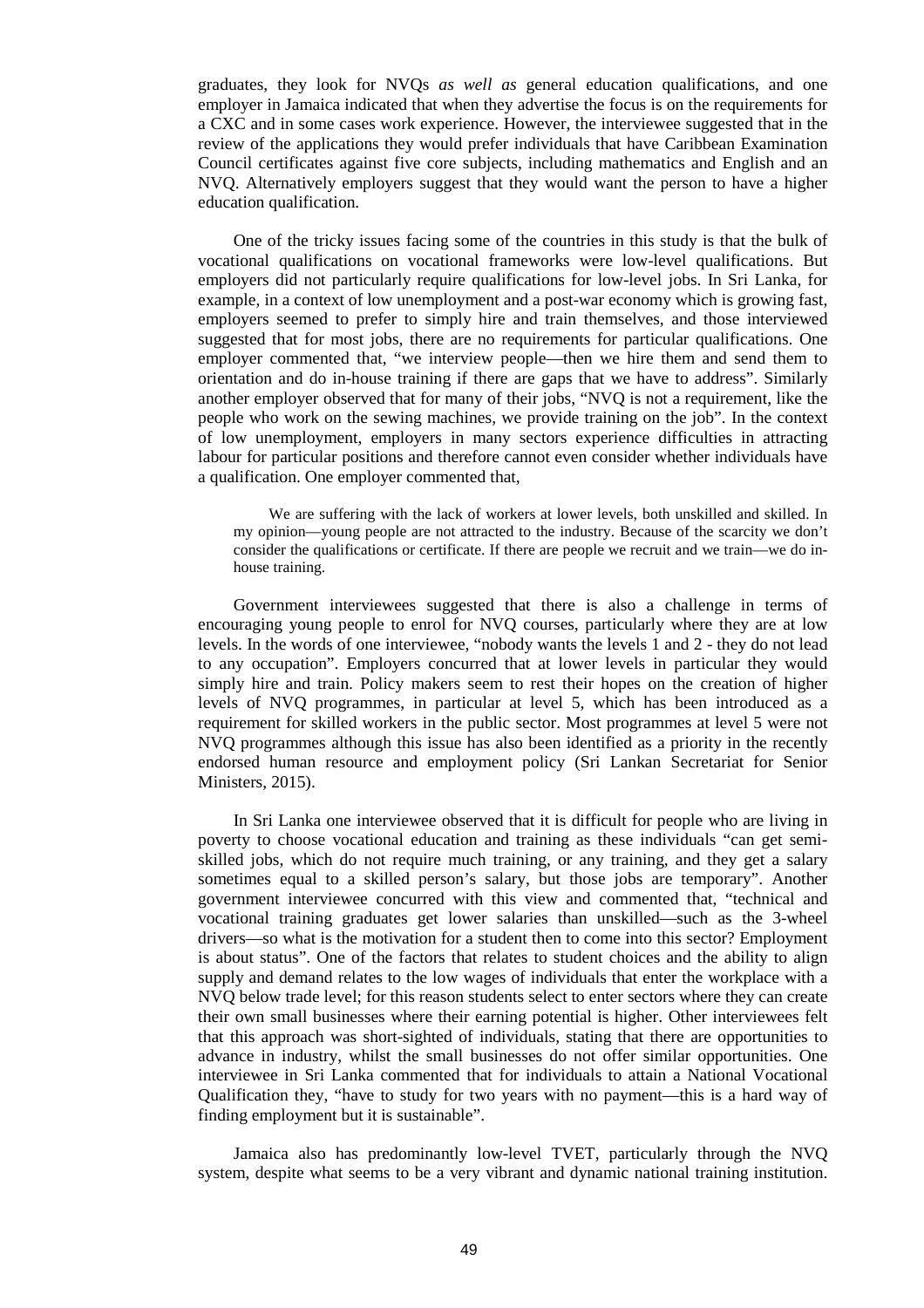Of interest is that in Jamaica when the Vocational Training Development Institute (HEART Trust/National Training Agency) provides bachelor programmes these are approved by the University Council of Jamaica, and are not developed against the Caribbean Vocational Qualifications.

In Jamaica HEART indicated that they are engaging employers to encourage them to specifically recognize the value of the lower level qualifications as well as the school qualification (CXCs) and to give both types of qualifications prominence in their recruitment processes. This is considered to be very important in terms of signaling to individuals that there is value in undertaking NVQs. Similar perceptions were seen in Belize, and interviewees from government and providers stated that they were involved in a communication campaign where they can "blow their horn and show success stories" to encourage employers to recognize that there is value of the NVQs—even at the lower levels. Employers in Jamaica indicated that for semi-skilled workers they would typically not advertise for someone with a NVQ.

In Jamaica, the need for higher level qualifications to support the needs of the workplace has been emphasized, but it is not yet clear whether the NVQ system will support this, or whether it will happen through higher education institutions offering a greater range of programmes. Besides NVQs, employers are utilizing a range of other training mechanisms to ensure that individuals have the requisite skills, including internships, on-the-job training as well as informal training offered by the workplaces.

In Ireland in particular higher education enrollment levels are very high, individuals want it, and government policy is encouraging it. This automatically makes lower level vocational qualifications weaker in terms of labour market rewards; as one interviewee put it, "employers will advertise at a higher level because they know the expertise is there."

The public sector employer interviewee concurred that there is a real push for candidates to have higher level qualifications and stated that this creates a real challenge for them as the body responsible for public sector recruitment, as even though they define the level in the framework required for the job, individual departments continue to argue for higher levels. They indicate that this is even at lower levels where there is no stipulated requirement, "if we advertise—most people would have a 3<sup>rd</sup> level qualification, even at a clerical level—most will be 3rd level". They say however that in reality, they don't require many people with trade qualifications in the public sector, although they believe that the FETAC (Further Education and Training Awards Council) qualifications have currency in the labour market. It is noted that they continue to refer to the FETAC qualifications and have not made the shift to Quality and Qualifications Ireland, despite FETAC having been replaced as an awarding body. This resonates with points made above about limited stakeholder engagement with the current landscape. Interviewees suggested that stakeholders are reluctant to participate very actively in these current changes because of both policy fatigue and a sense that the Irish Business and Employers' Confederation (IBEC) association can represent their views.

 Interviewees from certain employers and organizations working with employers suggested that qualifications at the FET levels are still considered relevant as "employers do want to make sure people can do what they are supposed to do, so they do want certification as evidence of this ability". One interviewee observed that this is perhaps the real value of the framework as it goes beyond the traditional view of two levels of education (secondary and tertiary), and "allows them to think beyond that". Others suggest that the framework has not yet allowed for this and that information on outcomes remains a glaring gap. The interviewee continued to say that because it is a very diverse sector and very regional, different regions can look different to others: "it's not attached enough to labour market". Other interviewees argued that over and above challenges about how the FET system is perceived there is also a debate about which qualifications have relevance, commenting that the vendor certificates hold more currency in certain sectors and indicated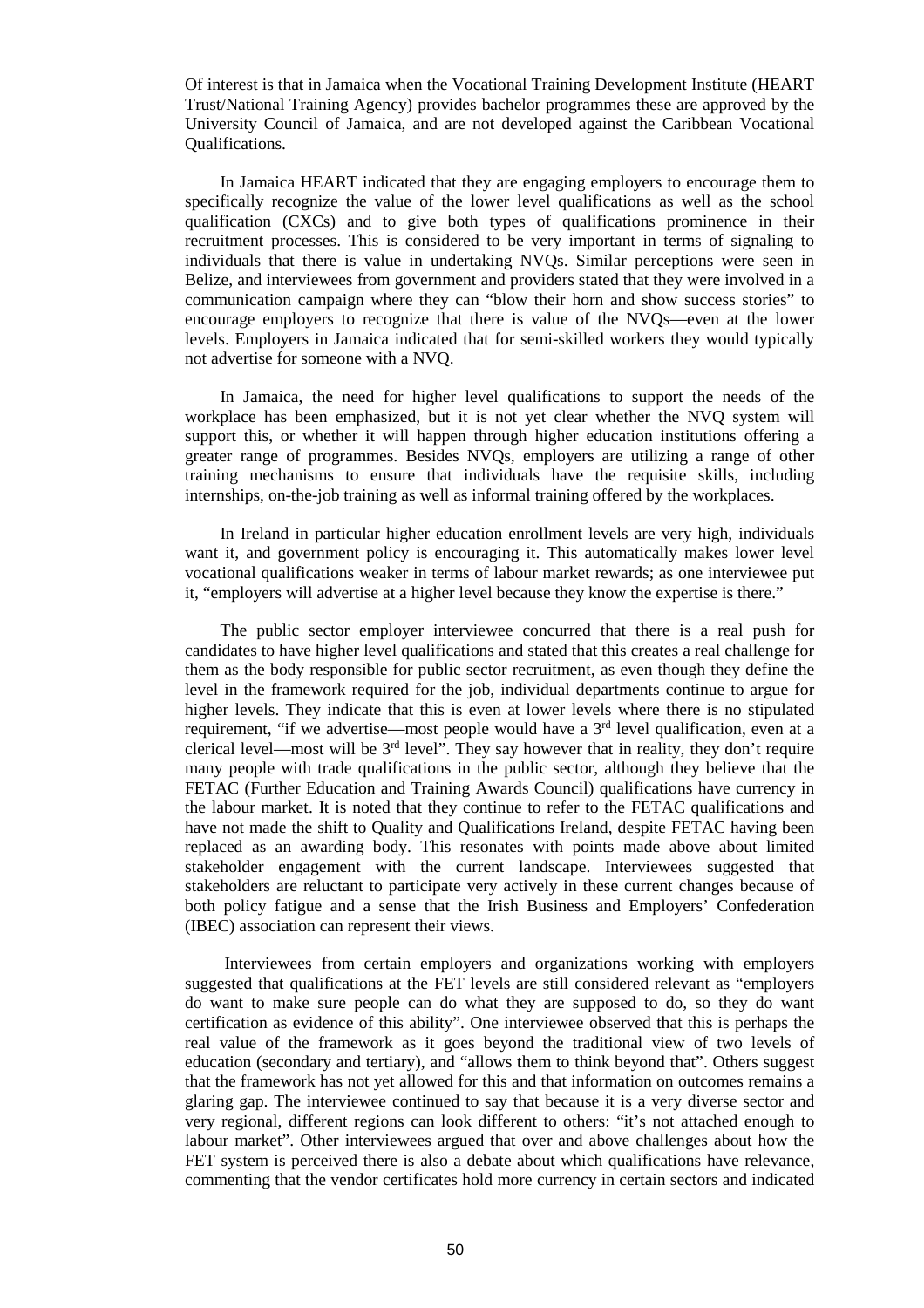that, "if every employer in the country said I am only going to recruit people that have qualifications on the framework there would be little hiring going on".

#### **Mobility from TVET to higher education**

Related to the complexities discussed above were difficulties in all the countries in the study in relating vocational education to higher education. And yet, in all countries in the study, higher education was the main demand from students and employers, and policy makers were attempting to respond to this mainly by increasing options within higher education provision. Where there were only vocational qualifications frameworks that were operational, it was difficult for TVET graduates to access higher education, although increasing provision of TVET at higher levels has created some, albeit restricted, pathways, visible in particular in France and Sri Lanka.

In France, while many graduates of vocational programmes accessed higher education, the progression is quite specific, as each different type of higher education has its own specific entrance requirements. Interestingly, however, some research suggests that nonuniversity provision has become closer to university provision with the Bologna accord (Malan, 2004; Witte et al., 2008). This is perhaps inevitable when different institutions are brought into a single system, as everyone will want to be as similar as possible to the highest status part of the system; this could mean in the long term a reduction in labour market relevance, although the polarisation of job roles in the labour market (disappearing middle skills) may support this development.

Upward mobility is a key issue in Sri Lanka, so the focus has been on creating provision: there has been a dramatic expansion of both TVET provision as well as some higher education, including the University of Vocational Technology, and now University Colleges. The extent to which this is really required in terms of skills demand to do work is hard to establish, as employers always prefer higher levels of qualifications when they are available, and there is huge pressure on individuals and families to raise their qualification levels. So enrollments in these institutions are likely to continue growing. The extent to which the framework *per se* has contributed to supporting mobility to higher education levels is unclear, given that mobility has come through increased provision that is aimed at students who are unable to access university education. Even within the technical and vocational track, there are very limited opportunities for higher levels of provision—which is what government is attempting to rectify through the university colleges.

One of the difficulties in Sri Lanka was that the lower level NVQs are competencybased, with no time specifications, while higher education programmes and qualifications are linked to a particular duration. The university interviewee commented that this means that, "the two systems cannot be easily transferred", even for level 5 to 7 qualifications on the NVQ. This situation is reminiscent of what was found in Australia in the 2009 research (Wheelahan, 2009), where the competency-based vocational education system was very difficult to align with higher education due to different curriculum models.

Jamaica is also trying to increase TVET provision at higher levels: interviewees from HEART explained that they were currently restructuring provision, such that there are vocational education and training institutes that are regional and that focus on the provision of levels  $1 - 3$ . In addition there will be workforce development institutions, currently being established, which will specialize in a particular sector and will focus on the higher levels, specifically levels 4 and 5. These qualifications will include more advanced technical skills and are intended to equip the learner such that they can work more innovatively in industry, or even in some cases initiate an enterprise. The workforce development institutions are being developed in close cooperation with employers as well as higher education institutions.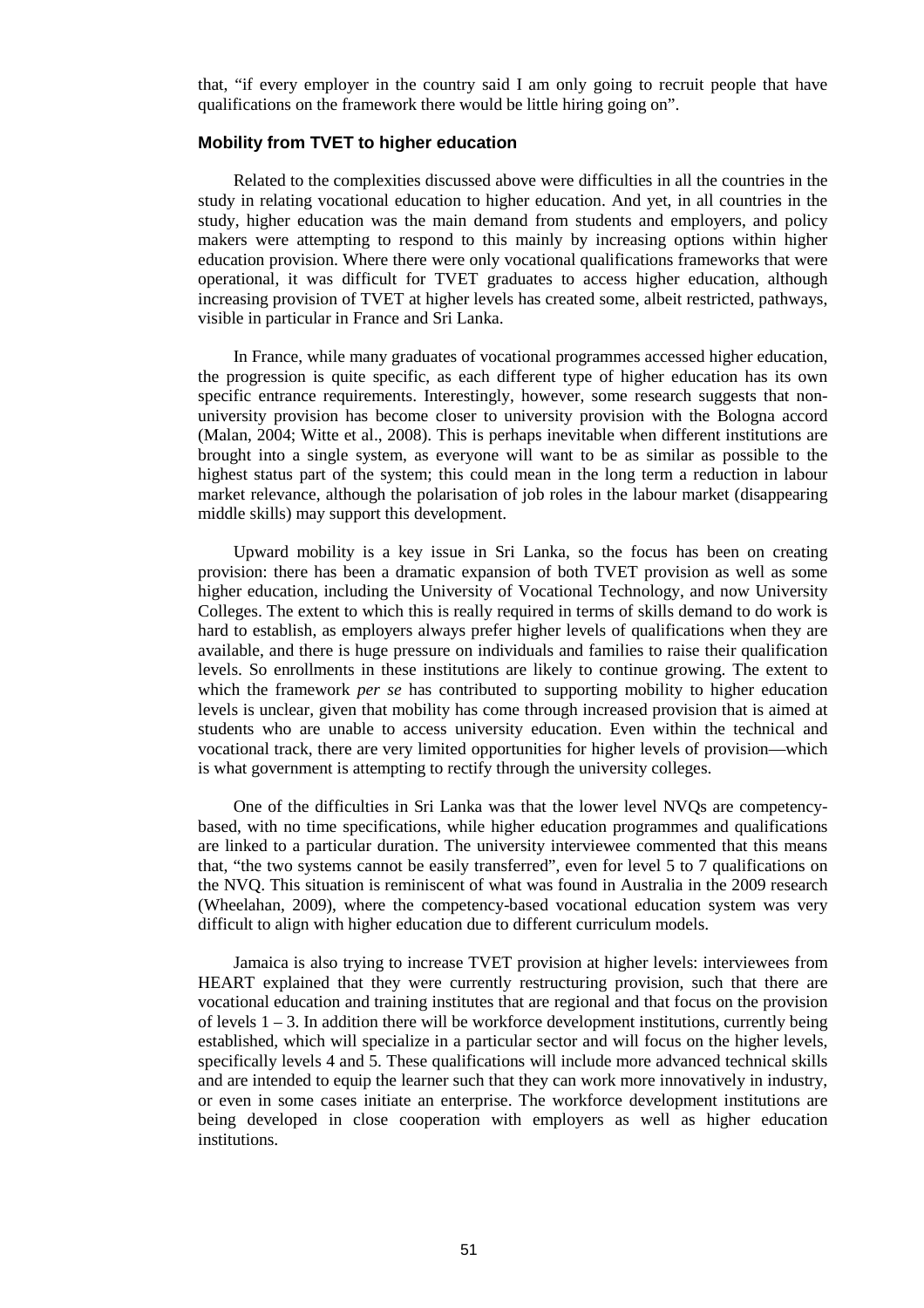In addition to this, tertiary institutions in Jamaica have implemented some level 1 and Level 2 courses with direct financial assistance from HEART although they have not offered any diploma or associate degree developed within and sanctioned by the NCTVET-Jamaica framework<sup>3</sup>. A number of interviewees from both HEART and employers stated that the University of Technology also increasingly offers vocational programmes targeted at this higher level and that the university is also offering such programmes. However, these higher-level technical qualifications are not against the NVQ but rather are accredited through the Jamaican University Council.

 In Tunisia the major focus in terms of assisting with mobility from TVET to higher education is an attempt to create bridging programmes, referred to in legislation. In December 2014 the Ministry of Higher Education and the Ministry of Vocational Training and Employment signed an agreement aimed at allowing learners from centres of vocational training to join universities and university students to take vocational paths. The agreement should come into effect this year, but was not operational at the time of our research. A steering committee will be formed to define criteria and gateways for creating standards between the two systems, but this committee had yet to be established at the time of writing.

#### **Recognition of prior learning (RPL)**

We found little evidence of effective recognition of existing skills, knowledge, and abilities of workers and potential workers in the study. All the countries in the study had policies about RPL and it was a concern in all countries, but we did not find much evidence either of systemic implementation or of labour market outcomes.

The strongest system seemed to be in France, where all qualifications on the register of qualifications can officially be obtained through RPL. The process of RPL is in France an individual right. However, interviewees said that often employers are not at ease with it because workers could go to the RPL process without the employer's support but on the basis of an assessment, then claim to be in a different level of collective agreement than the one they were employed at and demand higher wages. According to a representative of the employer organization interviewed, many workers have been reportedto undertake RPL without letting their employers know. In these cases state funding influences employees' choices of acquiring a certain qualification and according to the employer interviewed, "in the end it does not lead to any kind of promotion or mobility". Such mismatch between the employees' expectations attached to a given acquired qualification and the employers' need and opportunity to use it may lead to tension.

Similarly in Tunisia there was some contestation about the yet-to-be-implemented RPL system, as the trade unions saw it as potentially beneficial to workers, especially older workers who entered the labour market before the reform of education. But some employers alleged that trade unionists/trainers may have an additional interest in supporting the implementation of RPL because it would give them, as individuals, extra work and pay as employees in the systems for awarding prior learning qualifications (some union representatives, including the General Secretary of the Union Federation, are also trainees in public training centres and the allegation is that they may be employed in the RPL processes). Employers say they agree with the principle but not the approach, arguing that it is too bureaucratic, and still too influenced by diplomas while the levels should be only based on skills and training outcomes; they also feel it should not be carried out in public

<sup>&</sup>lt;sup>3</sup> Jamaica National Report on Technical and Vocational Education and Training, HEART Trust, National Training Agency, Jamaica (no date indicated).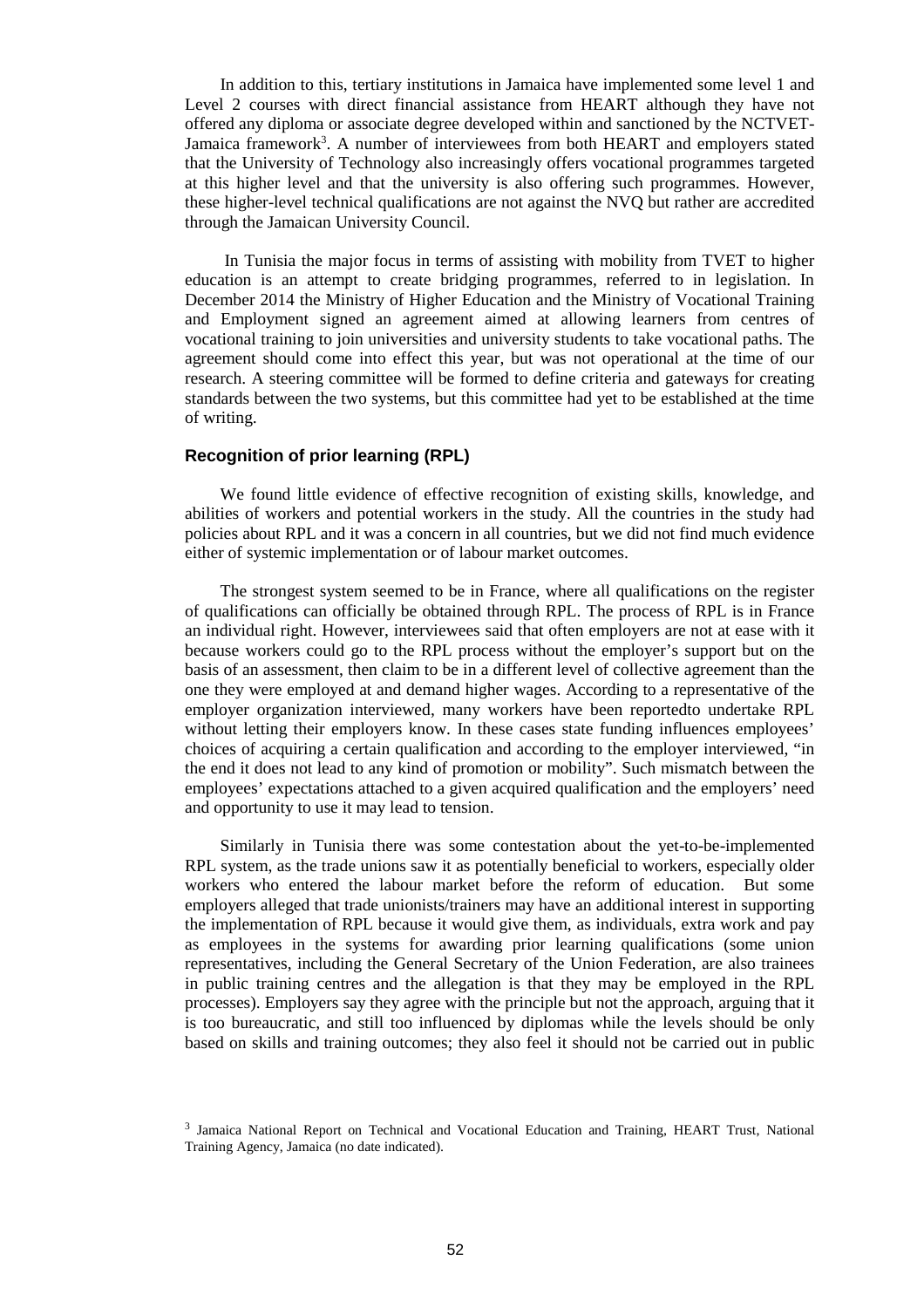training centres with what they allege to be incompetent personnel, but would rather see a certification system based on skills and exclusive to the old employees as is currently implemented in the electricity and electronics sector—as a consequence of a specific sectoral agreement between employers and trade unions.

There was some evidence of RPL implementation in Sri Lanka, where relatively large numbers of qualifications were said to have been awarded through RPL, but we were not able to establish the labour market impact of this.

#### **Labour market mobility in the Caribbean**

This issue is reported on separately as, although labour market mobility in general is of interest with regard to qualifications frameworks, the role of the regional framework in the Caribbean was a specific interest motivating the current study. As discussed above, labour market mobility is a specific aim of the regional framework.

There is general concern to improve the regulation of qualifications so that countries have trust in what specific qualifications represent when making international benchmarks and comparisons. However, the actual uses and effects of regional qualifications frameworks are uncertain. As the Caribbean framework is seen as a well-established regional framework, the study aimed to understand what role it is playing in labour market mobility in the region. Very little evidence of impact in this regard was found.

As indicated in Chapter 4, this framework is not so much a meta-framework, against which different countries can compare their occupational standards, as a framework of standards that some countries in the Caribbean offer. The Caribbean Association of National Training Agencies has set requirements that must be met if a country wants to offer the Caribbean Vocational Qualifications (CVQ ). Only a very limited number of countries have been able to meet the requirements. One interviewee commented that this is a particular challenge where countries are smaller and resources are a real constraint. For example, in order to offer these qualifications there is a need for training assessors and verifiers against standards defined at a regional level. Some of the smaller countries have not had the resources to either train or employ this number of assessors. This is true of Belize, which is still in the process of becoming accredited and interviewees suggest it has taken longer than initially anticipated. One interviewee observed that the number of requirements might lead to an emphasis on compliance rather than quality.

One interviewee from Belize observed that the value of being part of the CVQ process is that it ensures that their standards are aligned to regional ones, which they believe is particularly important because of the Caribbean Single Market Economy. It was indicated that the signing is important because "we are part of a community, we are stronger as a community—we are small and want to be aligned. It gives us a stronger voice". However, another interviewee (also from Belize) stated that, "the only thing that would change (once Belize can offer the CVQ) is that we would be recognized—the name would be recognized. But Belize people don't move in the Caribbean they only go to the USA, it's quicker, it's one flight away—so how will it help them?" While Belize intends to persevere with the process of being accredited to offer the CVQs, they are also looking to programmes run by other associations globally, in particular those in the United States, and which are sometimes offered in partnership with global partners, so that the graduates can receive additional recognition.

In Jamaica, as discussed above, there were few changes to the system, as the regional system developed largely off the Jamaican system. Interviewees saw it as important to be part of a regional framework, but did not see it has having impacted on the quality of their provision.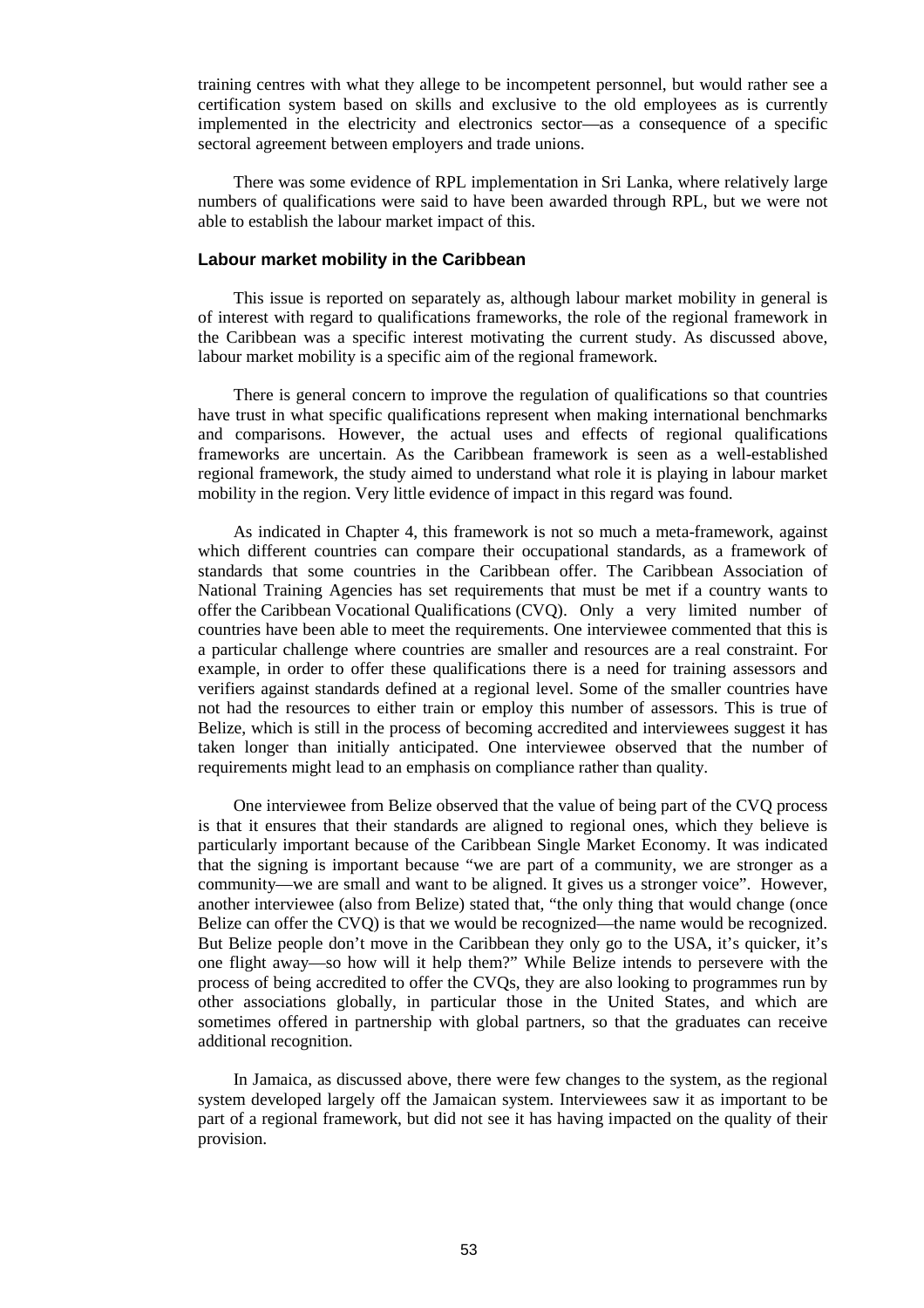There is agreement in that countries develop new qualifications for the Caribbean framework in areas which are particular to them; for example, Belize has developed qualifications for drum making. What is not clear is how much this qualification is needed at a regional level, given that it is seen as a speciality area of Belize.

Interviewees observed that while there is commitment to ensuring that people can move freely in the region, there is still resistance from countries with much smaller populations where people believe it will result in loss of employment in their country. There are also particular areas of concern, such as tourism: an interviewee from Belize stated, "we are adamant that you can't have a non-Belizian presenting Belize". Interviewees from Jamaica indicate that when Jamaicans apply for jobs elsewhere in the region they are met with resistance even if they can show that they have a competence that is recognized regionally; at the point of this research there had just been an incident when 13 Jamaicans were not allowed into Trinidad, which was seen as indicative of the barriers that individuals face when trying to work elsewhere in the region.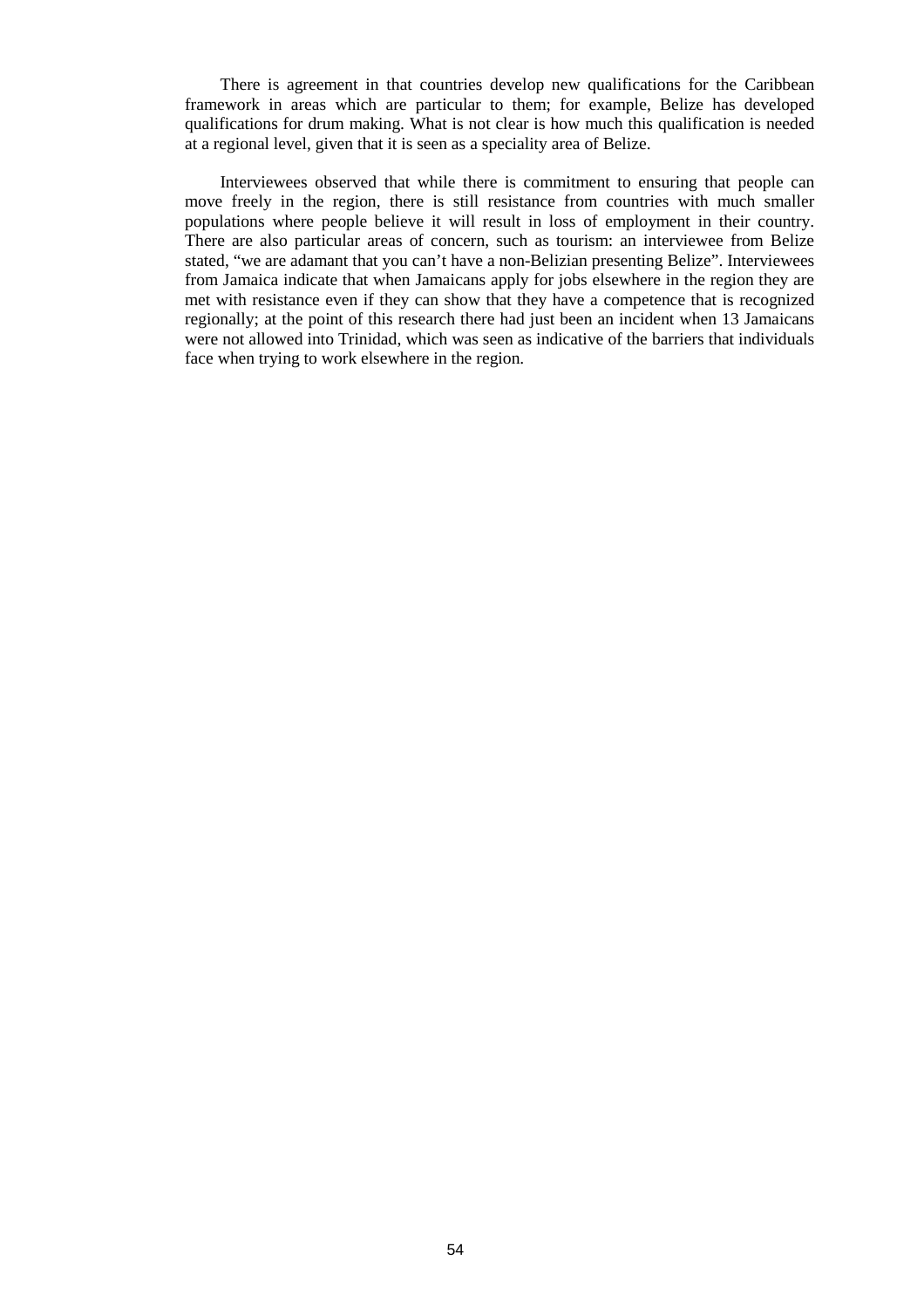## **Chapter 6: Reflections**

A few key points emerge through this analysis of empirical data and the latest research into qualifications frameworks as well as into relationships between education and work.

One is the difficulty of establishing what employers want. This is one of the key aims of many TVET reforms, including many qualifications frameworks and competency-based training reforms. But it has proved hard to pinpoint. This study corroborates the 2010 ILO study which found that in some instances, the specification of occupational standards may help qualifications to fit better with labour market requirements, but in others, particularly at the higher levels research-based curricula may be more successful, as industry itself may not know what it will require in years to come. In other instances, professional bodies have the potential to play crucial roles. Seeing such processes as ongoing and developmental, rather than fixed quickly through standards specification, may yield results. To the extent that qualifications and standards are a problem in a particular instance, they can and should be discussed as part of the processes aiming to build, reform, and support institutions within a national framework. A broad notion of occupational competence, supported through strong TVET provision which includes aspects of general academic education, such as seen in the French study, seems to offer more than the narrow specification of specific employer requirements.

'Demand-led' is not the same as 'employer-led', a point which seems to be taken into account mainly in the Irish and French systems, in the former through the Expert Group on Future Needs, which attempts to analyse and anticipate demand, and the latter through a system which tries to anticipate demand through the interaction of different actors in a state-led process.

Attempting to engage employers in terms of their short and medium term needs, as well as attempting to research future needs of the economy, particularly where there are specific interventions in industries, sectors, and so on, will remain important for TVET systems. But, what should also be considered is a reduction in expectations from qualification frameworks and perhaps from TVET systems more broadly. Improving TVET is very important, particularly as it tends to serve poorer students. Current policy reforms seem to place too much weight on the role that these systems could play in countering youth unemployment. This is potentially destructive for TVET systems, as when the exaggerated expectations are not achieved, these already weak systems are blamed, and tend to be the subject of continual policy reform, which causes instability and reinforces public perceptions of low status. Youth unemployment and qualification inflation have distorting effects on education systems and notions of what can and can't be achieved through education and training. It is possible that TVET could continue to be seen as a weak option regardless of how it is reformed and strengthened.

And what has worked in the past may not carry on working. As diplomas and certificates become more and more necessary to gain access to labour markets, their possession also becomes less and less sufficient. For example, in France, a combination of qualification inflation, growing youth unemployment, and the growth of short-term contracts, may counteract embedded agreements about training levels and occupational levels. The upward drift of TVET, which was a clear issue in all the countries in the study, is not clearly based on the requirements of work, as sociological studies discussed in Chapter 3 point out. The current study suggests, as others have done in the past, that employers have unrealistic expectations at times. For example, in a survey conducted in Jamaica, employers suggested that education institutions should be providing more work experience.

A second key point that stands out in this research is that there is much that is good, pragmatic, and working well in all the countries in the study. It is to be welcomed that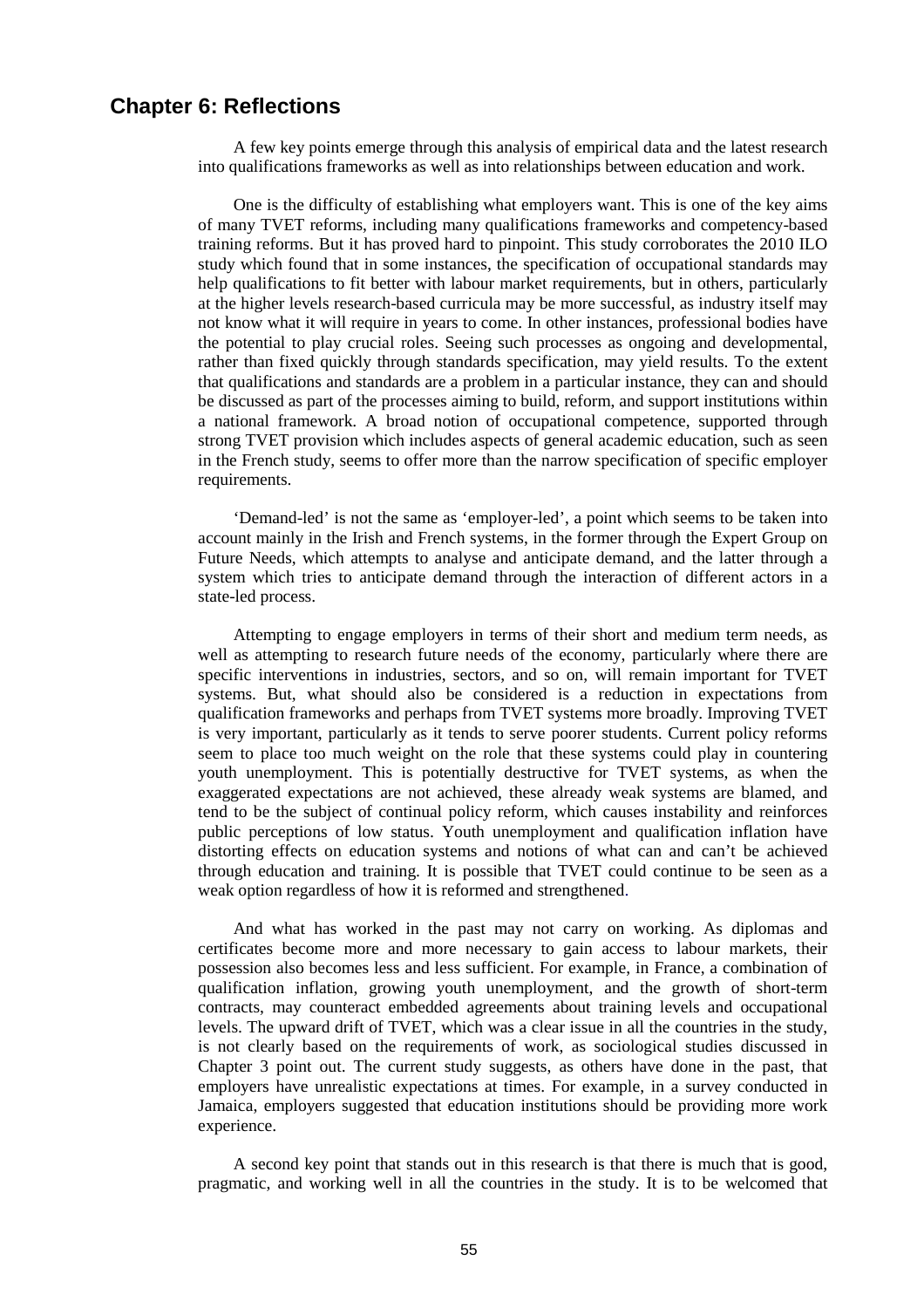policy makers in some of the countries in the study did not attempt to rigidly implement the competency-based training models of the UK and Australia, despite using them as guidelines, but instead developed a system to suit the current conditions of their system. For example, Sri Lanka has centralized curricula, and the Caribbean countries have centralized curricula and assessment. Problems tend to arise when policy prescriptions become the focus and people try to change or adapt their systems based on recipes, models, and formulas which have not really worked well anywhere and do not take specific contextual factors into account. The current study supports Raffe's (2015) argument that processes may be more important than product in the development of vocational qualification systems, and that there should not be too many hard and fast rules.

A third key point is in line with the previous ILO study: focus of TVET reform should be on building institutions. It is clear that where progress has been made, it has happened through extensive government support in terms of building and developing institutions, and this is something donors and international agencies could give greater emphasis to in their efforts to strengthen skills systems. Strong providers are more likely to be responsive to the needs of industry, while rigid qualifications or occupational standards could in fact make provision less responsive. This is why the question of what qualification and curriculum models underpin a qualification framework is more important than the question of whether or not framework exists in the first place. Having providers with professional staff who have the time and resources to respond to short-term requests is important and requires systematic support from government. Equally important in this regard are strong relationships with social partners.

Given the weaknesses of TVET in many countries, it is a concern that some donors and international agencies continue to prioritise the introduction of qualification frameworks. It may be more useful to focus on building and supporting education and training institutions, curriculum and assessment systems, and the training of trainers, assessors and institutional managers.

The importance of institutions does not only relate to providing institutions, but also government regulatory ones. Raffe's (2015) notion of ensuring that the process of developing and reforming qualifications should support the accumulation of policy memory, and counteract policy amnesia—the failure to learn from the experience of previous reform attempts—is also important. In many countries, particularly the UK where the idea of NVQs originated, Raffe describes a tendency in the reform of vocational qualifications for 'policy busyness' which goes round in circles, and often sees history repeating itself. He suggests that it is important that the institutions responsible for developing and monitoring vocational qualifications "should have a sufficient life expectancy and continuity of function to enable them to accumulate expertise and policy memory, as well as to make the qualifications system itself transparent and understood by stakeholders" (Raffe, 2015, p. 172). He also argues for the importance of stable institutions which are independent of political authority, and are able to collect and analyse data on vocational qualifications and evaluate the impacts of changes.

A fourth key point is social dialogue. Supporting processes and institutions to build relationships between social partners is useful, but could be more focused on the needs and logics of different sectors of the economy and types of provision, and the potential role that social partners could play, than the design of qualifications. More consideration should be given, taking the specifics of countries and sectors into consideration, of what sectoral organizations should discuss when different social partners are brought together, how to interest them in TVET, how to ensure that any TVET reforms are broadly located in, for example, collective bargaining issues, and how to make sure that an entire qualification system does not have to be designed up front before anyone can do anything. The logic of creating sectoral institutions and processes to develop occupational standards and qualifications based on the needs of industry seems simple and obvious, and yet, it has had mixed results even in the wealthy English-speaking countries in which it originates (Allais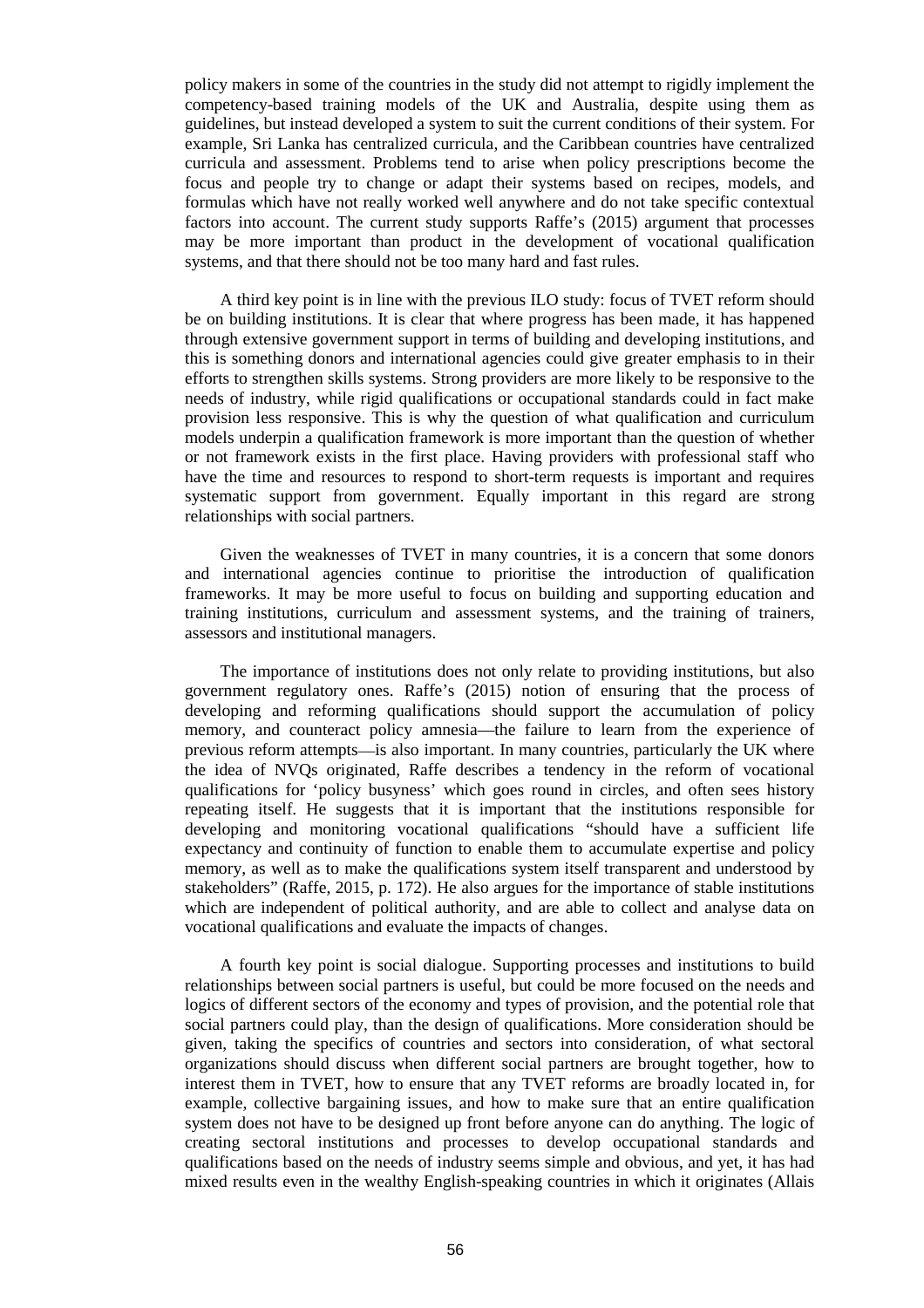et al., 2014). The Irish study shows that there were considerable costs associated with the process of developing standards and validating of providers, within a country which had a strong provider network, resources, professional lecturers, and programmes that have been developed in response to needs, and which are refined according to demand signals. Poorer countries may not have many existing strong providers nor the resources to focus both on improving provision and the costs associated with building and maintaining the different elements of such a framework. In poorer countries, and in small countries, setting up such systems may undermine provision, create unnecessary complexity, and divert resources. Fortunately, in the cases considered in this study, while there were examples of increased complexity, in many instances governments have continued to support and develop provision, as well as curriculum development and assessment systems and these—for example in the case of Sri Lanka—have led to improvements in public provision of TVET. If national frameworks of vocational qualifications continue to develop in this pragmatic and flexible manner, perhaps they will be able to play a better role than the original NVQs in the UK.

Finally, Keep and Mayhew (2010) argue that if real progress in occupational training is to be achieved, governments need to attempt to carefully understand problems caused by the structure and incentives provided by current labour, product market, and industrial relations regimes. They suggest that policy changes could include developing broader occupational identities and their links to skill; revising labour market structures to support progression; improving the quality of working life; changing work organization and job design; reorganizing industrial relations to give voice to workers; addressing wage setting and income distribution; and intervening in industrial policy, amongst others. Other reforms which could contribute to improving labour market outcomes of education systems could include improving social welfare policies to improve young people's chances of succeeding at school, and improving occupational regulation where relevant in labour markets, as well as conditions of work and structures of workplaces, to encourage young people to enrol for training in skilled mid-level occupations, and counter-act the cycle of general aspiration for higher and higher levels of general or academic education.

This research was not able to conduct a detailed analysis of collective bargaining practices in the countries, nor the role of industrial policy in relation to education and training policy, and the nature and composition of employer organizations and trade unions. As these are all features that have been key in successful skill formation systems, further, more in-depth research in the different countries into these aspects may prove fruitful. Given the short time frames and limited budget the research was also not able to gain indepth insight into the curriculum and assessment systems in the different countries. Deeper insights into all of these issues could contribute to the development of better and more nuanced policy advice and support. This study has only been able to briefly explore aspects of the potential labour market impact of qualifications frameworks in six countries and should be considered a useful first step in that direction, hopefully one that can be revisited as the story of qualifications framework implementation is further told.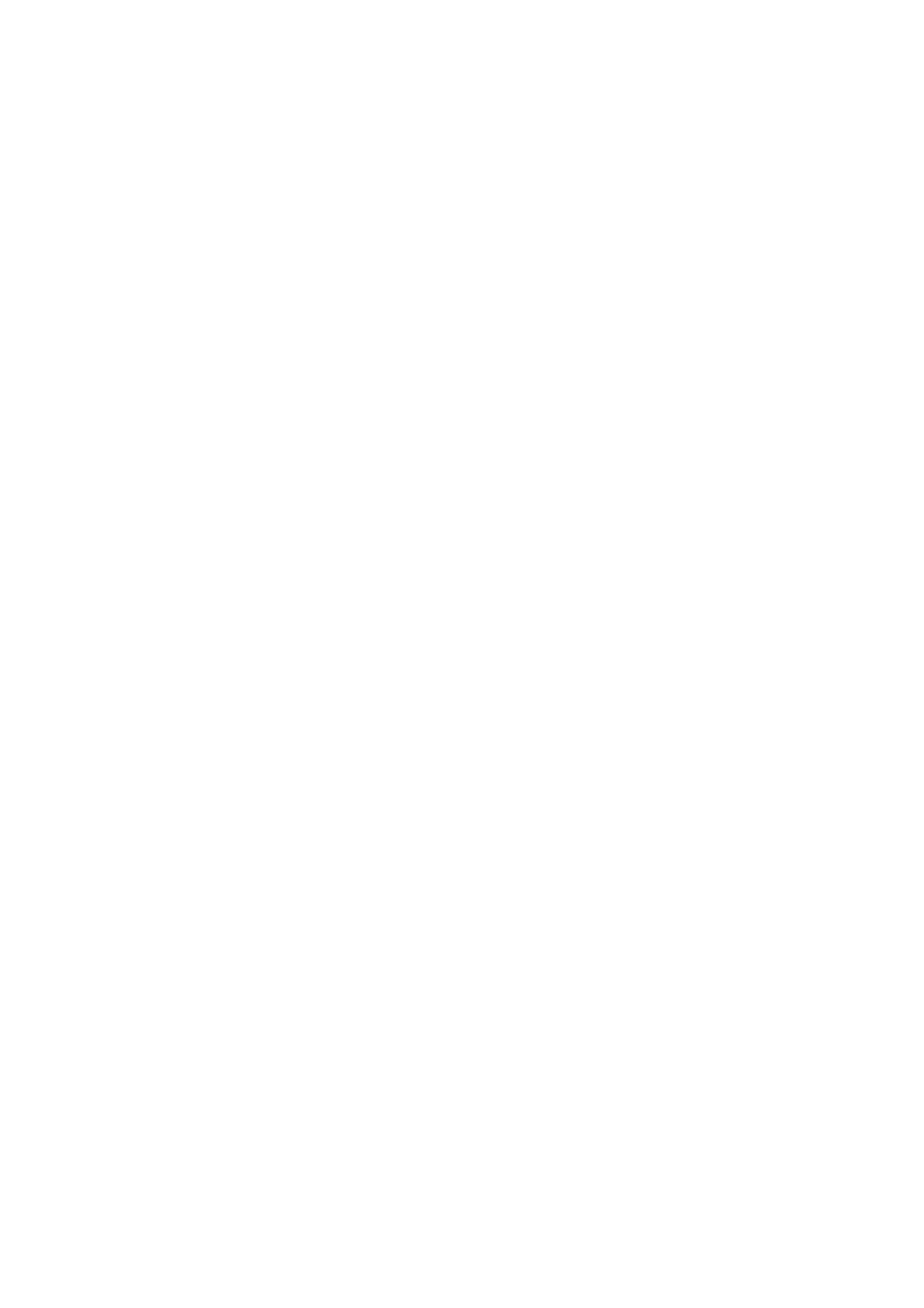## **References**

- Allais, S. (2007). *The Rise and Fall of the NQF: A critical analysis of the South African National Qualifications Framework* (Doctoral thesis). University of the Witwatersrand.
- Allais, S. (2010). *The Implementation and Impact of Qualifications Frameworks: Report of a study in 16 countries.* Geneva: International Labour Office.
- Allais, S. (2011a). The Changing Faces of the South African National Qualifications Framework. *Journal of Education and Work*, *24*(3-4), 343–358.
- Allais, S. (2011b). The Impact and Implementation of National Qualifications Frameworks: a comparison of 16 countries. *Journal of Education and Work*, *24*(3-4), 233–258.
- Allais, S. (2011c). What is a National Qualifications Framework? Considerations from a Study of National Qualifications Frameworks from 16 Countries/ Kaj je nacionalo ogrodje kvalifikacij? Poudarki iz raziskave o nacionalnih ogrodjih kvalifikacij v 16 drzavah. *Journal of Contemporary Educational Studies/ Sodobna Pedagogika*, *5*, 88 – 124.
- Allais, S. (2014a). National Qualifications Frameworks and apprenticeships: Promises, Premises, Pitfalls. In M. Maurer & P. Gonon (Eds.), *The challenges of policy transfer in vocational skills development* (Vol. 12). Bern: Peter Lang.

Allais, S. (2014b). *Selling Out Education: National Qualifications Frameworks and the neglect of knowledge*. Rotterdam: Sense.

- Allais, S. (2015). Livelihoods, Sustainability, and Skills. In *Education and International Development: Practice, Policy and Research* (pp. 237– 256). London: Bloomsbury.
- Allais, S., Marock, C., & Molebatsi, P. (2014). *The Development of Occupational Standards in English-speaking countries* (A report prepared for the International Labour Organization, Moscow Office). Johanesburg: Centre for Researching Education and Labour.
- Allais, S., & Nathan, O. (2014). Skills? What skills? Jobs? What jobs? An Overview of Research into Education/Labour Market Relationships. In S. Vally & E. Motala (Eds.), *Education, Economy, and Society* (pp. 103–124). Pretoria: Unisa.
- Ashton, D., Green, F., James, D., & Sung, J. (1999). *Education and training for development in East Asia: the political economy of skill formation in newly industrialised economies*. London: Routledge.
- Bohlinger, S. (2012). Qualifications frameworks and learning outcomes: challenges for Europe's lifelong learning area. *Journal of Education and Work*, *25*(3), 279–297.

Bosch, G., & Charest, J. (Eds.). (2010). *Vocational Training. International Perspectives.* London and New York: Routledge.

- Bouder, A. (2003) Qualifications in France: towards a national framework? *Journal of Education and Wor*k, 16(3), 347-357. http://dx.doi.org/10.1080/1363908032000099485
- Bouder, A., & Kirsch, J.-L. (2007). The French Vocational Education and Training System: like an unrecognised prototype? *European Journal of Education*, *42*(4), 503–522.

Bouyx, B. (1997) *L'enseignement technologique et professionnel* (Paris, La Documentation française).

- Brockmann, M., Clarke, L., & Winch, C. (2008). Can performance-related learning outcomes have standards? *Journal of European Industrial Training*, *32*(2/3), 99–113.
- Brockmann, M., Clarke, L., & Winch, C. (Eds.). (2011). *Knowledge, Skills and Competence in the European Labour Market. What's in a vocational qualification?* Abingdon and New York: Routledge.
- Brown, A. (2011). Lessons from Policy Failure: The Demise of a National Qualifications Framework Based Solely on Learning Outcomes in England. *Journal of Contemporary Educational Studies*, *62*(5), 36–55.
- Brown, P., Lauder, H., & David Ashton. (2011). *The Global Auction. The broken promises of education, jobs, and incomes*. Oxford: Oxford University Press.
- Busemeyer, M. R., & Trampusch, C. (2012a). The Comparative Political Economy of Collective Skill Formation. In M. R. Busemeyer & C. Trampusch (Eds.), *The Political Economy of Collective Skill Formation* (pp. 3–38). Oxford and New York: Oxford University Press.
- Busemeyer, M. R., & Trampusch, C. (Eds.). (2012b). *The Political Economy of Collective Skill Formation*. Oxford and New York: Oxford University Press.
- Cam, P. (2001). The French Baccalaureat Since 1985: level of qualification or type of diploma? *Assessment in Education: Principles, Policy, and Practice*, *8*(3).
- Cappelli, P. H. (2015). Skill Gaps, Skill Shortages, and Skill Mismatches: Evidence and Arguments for the United States. *ILR Review*, *68*(2), 251–290.
- Cedefop. (2013). *Analysis and overview of NQF developments in European countries. Annual report 2012.* (Cedefop working paper; No 17). Luxembourg: Publications Office.
- Cedefop. (2015). *National Qualifications Framework Developments in Europe--Anniversary Edition*. Luxembourg: Publications office of the European Union.
- de Anda, M. L. (2011). Implementing competence frameworks in Mexico. *Journal of Education and Work*, *24*(3-4), 375–391. http://doi.org/10.1080/13639080.2011.584698
- Estevez-Abe, M. (2012). Gendered Consequences of Vocational Training. In M. R. Busemeyer & C. Trampusch (Eds.), *The Political Economy of Collective Skill Formation* (pp. 259–283). Oxford and New York: Oxford University Press.
- ETF and Cedefop. (2015). *Global National Qualifications Framework Inventory: Country Cases from EU and ETF Partner Countries* (Country Examples from the ETF Partner Countries, Prepared by ETF, and Europe 2020 Countries, Prepared by Cedefop). Turin: European Training Foundation.

ETF, Cedefop, and Unesco Institute for Lifelong Learning. (2013). *Global National Qualifications Framework Inventory* (Report prepared for ASEM Education Ministers Conference, 13-14 May 2013). Kuala Lumpur: ETF, Cedefop, and UNESCO Institute for Lifelong Learning.

Freidson, E. (2001). *Professionalism, the Third Logic*. Oxford: Polity Press.

Gajaweera, G. A. K. (2010). Background case study on Sri Lanka. Skills and Employability Department, ILO.

- Gamble, J. (2013). Why improved formal teaching and learning are important in technical and vocational education and training (TVET). In Unesco (Ed.), *Revisiting global trends in TVET. Reflections on theory and practice* (pp. 204–238). Paris: UNESCO-UNEVOC International Centre for Technical and Vocational Education and Training.
- Gössling, B. (2015). All new and all outcome-based? The German qualifications framework and the persistence of national governance approaches. *Journal of Education and Work*, 1–22. http://doi.org/10.1080/13639080.2014.998181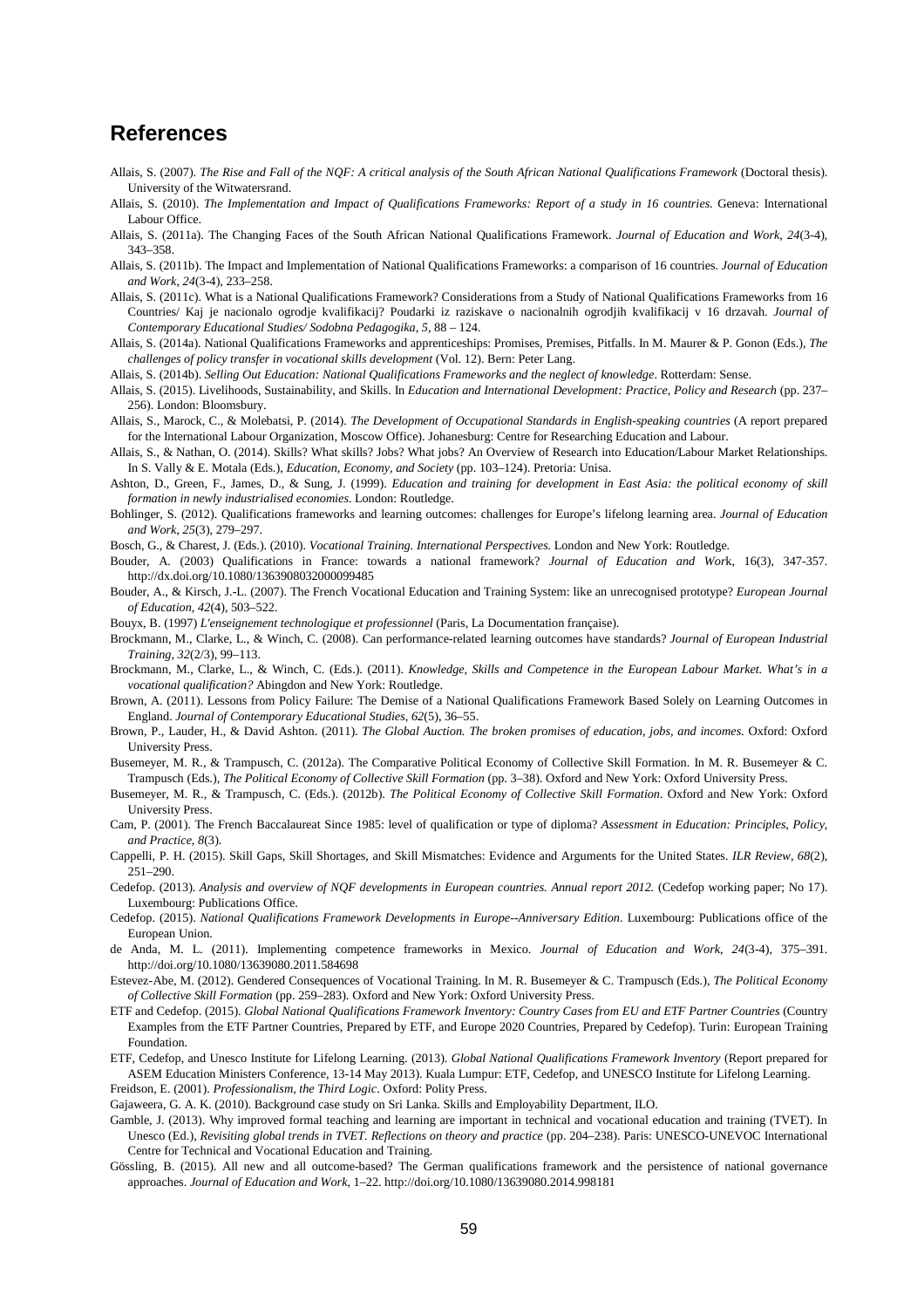Graham, M., & Deij, A. (2013). *NQFs in Transition Countries. In Global National Qualifications Framework Inventory* (Report prepared by ETF, Cedefop, and Unesco Institute for Lifelong Learningfor ASEM Education Ministers Conference, Kuala Lumpur, 13-14 May 2013) (pp. 21–27). Turin: ETF.

Guile, D. (2010). *The Learning Challenge of the Knowledge Economy*. Rotterdam: Sense.

Guthrie, H. (2009). *Competence and competency based training: What the literature says*. Adelaide: NCVER.

- Hupfer, B., & Spöttl, G. (2014). *Qualifications Frameworks and the Underlying Concepts of Education and Work Limits and Perspectives*. Bremen: Institut Technik und Bildung.
- ILO. (2004). Recommendation 195 concerning human reosurces development: education, training and lifelong learning. Geneva: ILO.
- Iverson, T., & Stephens, J. D. (2008). Partisan Politics, the Welfare State, and Three Worlds of Human Capital Formation. *Comparative Political Studies*, *45*(4/5), 600–637.

Jessup, G. (1991). *Outcomes. NVQs and the Emerging Model of Education and Training*. London: The Falmer Press.

- Keating, J. (2011). The Malaysian qualifications framework. An institutional response to intrinsic weaknesses. *Journal of Education and Work*, *24*(3-4), 393–407. http://doi.org/10.1080/13639080.2011.584699
- Keep, E. (2012). *Youth Transitions, the Labour Market and Entry into Employment: Some Reflections and Questions* (SKOPE Research Paper No. 108). Cardiff: SKOPE, Cardiff University.
- Keep, E., & Mayhew, K. (2010). Moving beyond skills as a social and economic panacea. *Work, Employment and Society*, *24*(3), 565–577.
- Keep, E., & Mayhew, K. (2014). Inequality "wicked problems", labour market outcomes and the search for silver bullets. *Oxford Review of Education*, *40*(6), 764–781.
- Keevy, J., & Chakroun, B. (2015). *Levelling and recognizing learning outcomes. The use of level descriptors in the twenty-first century*. Paris: UNESCO.
- Kennedy, P. (2012). The Knowledge Economy. Education, Work, and the Struggle to (Re-) Regulate the Distinction between "Necessary" and "Free" Labour Time. In D. W. Livingstone & D. Guile (Eds.), *The Knowledge Economy and Lifelong Learning. A Critical Reader.* (pp. 163–183). Rotterdam: Sense.
- Lassnigg, L. (2012). "Lost in translation": learning outcomes and the governance of education. *Journal of Education and Work*, *25*(3), 299– 330.
- Lauder, H. (2011). Education, economic globalisation and national qualifications frameworks. *Journal of Education and Work*, *24*(3-4), 213– 221. http://doi.org/10.1080/13639080.2011.584683
- Lester, S. (2011). The UK Qualifications and Credit Framework: a critique. *Journal of Vocational Education and Training*, *63*(2), 205–216.
- Levine, M. V. (2013). *The Skills Gap and Unemployment in Wisconsin. Separating Fact From Fiction*. Milwaukee: Centre for Economic Development, University of Wisconsin-Milwaukee.
- Livingstone, D. W. (2012). Debunking the "Knowledge Economy". The Limits of Human Capital Theory. In D. W. Livingstone & D. Guile (Eds.), *The Knowledge Economy and Lifelong Learning. A Critical Reader.* (pp. 85–116). Rotterdam: Sense.
- Maclean, R., Jagannathan, S., & Sarvi, J. (2013). Skills Development Issues, Challenges, and Strategies in Asia and the Pacific. In *Skills Development for Inclusive and Sustainable Growth in Developing Asia-Pacific* (Vol. 19, pp. 3–27). Dordrecht: Springer.
- Malan, T. (2004). Implementing the Bologna Process in France. *European Journal of Education*, *39*(3), 289–297. http://doi.org/10.1111/j.1465- 3435.2004.00184.x
- Marock, C. (2011). The NQF in Mauritius. *Journal of Education and Work*, *24*(3-4), 409–427. http://doi.org/10.1080/13639080.2011.584700
- Martin, C. J. (2012). Political Institutions and the Origins of Collective Skill Formation Systems. In M. R. Busemeyer & C. Trampusch (Eds.), *The Political Economy of Collective Skill Formation* (pp. 41–67). Oxford and New York: Oxford University Press.
- Maurer, M. (2012). Structural elaboration of technical and vocational education and training systems in developing countries: the cases of Sri Lanka and Bangladesh. *Comparative Education*, *48*(4), 487–503.
- Méhaut, P., & Winch, C. (2012). The European qualifications framework: skills, competences or knowledge? *European Educational Research Journal*, *11*(3).
- Mernagh, E. (2011). The Irish National Framework of Qualifications: A Blueprint for Change". *Journal of Contemporary Educational Studies*, *62*(4), 140–171.
- Misko, J. (2015). *Developing, approving and maintaining qualifications: selected international approaches* (@National Vocational Education and Training Research Program Research Report). Adelaide: NCVER.
- Musset, P., & Field, S. (2013). *A Skills beyond School Review of England* (OECD Reviews of Vocational Education and Training). Paris: OECD Publishing.
- OECD. (2015). *Education Policy Outlook 2015 Making Reforms Happen: Making Reforms Happen*. OECD Publishing.
- ONEQ (2012) *Rapport de Suivi des Programmes Actifs d'Emplo*i, (Monitoring Report of Youth ALMP), Observatoire National de Emploi et des Qualificacions, ONEQ, Tunis.
- Park, S.-Y. (2013). The political and institutional basis of Korea's skill formation system. *Journal of Education and Work*, *26*(3), 291–308.
- Raffe, D. (2003). "Simplicity Itself": the creation of the Scottish Credit and Qualifications Framework. *Journal of Education and Work*, *16*(3), 239–258.
- Raffe, D. (2009). Towards a dynamic model of NQFs. In S. Allais, D. Raffe, & M. Young (Eds.), *Researching NQFs: some conceptual issues* (Vol. Employment Sector Working Paper No. 44, pp. 22–43). Geneva: ILO.
- Raffe, D. (2011). Are "communications frameworks" more successful? Policy learning from the Scottish Credit and Qualifications Framework. *Journal of Education and Work*, *24*(3-4), 283–302. http://doi.org/10.1080/13639080.2011.584687
- Raffe, D. (2012). What is the evidence for the impact of National Qualifications Frameworks? *Comparative Education*, *49*(2), 143–162. http://doi.org/10.1080/03050068.2012.686260
- Raffe, D. (2015). First count to five: some principles for the reform of vocational qualifications in England. *Journal of Education and Work*, *28*(2), 147–164. http://doi.org/10.1080/13639080.2014.1001334
- Rainbird, H. (2010). Vocational Education and Training in the United Kingdom. In G. Bosch & J. Charest (Eds.), *Vocational Training. International Perspectives* (pp. 242–270). New York and London: Routledge.

Souto-Otero, M. (2012). Learning outcomes: good, irrelevant, bad or none of the above? *Journal of Education and Work*, *25*(3), 249–258.

- Sri Lankan Secretariat for Senior Ministers. (2015). *The National Human Resources and Employment Policy for Sri Lanka*. Colombo: Secretariat for Senior Ministers.
- Strathdee, R. (2011). The implementation, evolution and impact of New Zealand's national qualifications framework. *Journal of Education and Work*, *24*(3-4), 303–321.
- Streeck, W. (2012). Skills and Politics: General and Specific. In M. R. Busemeyer & C. Trampusch (Eds.). *The Political Economy of Collective Skill Formation* (pp. 317–352). Oxford and New York: Oxford University Press.